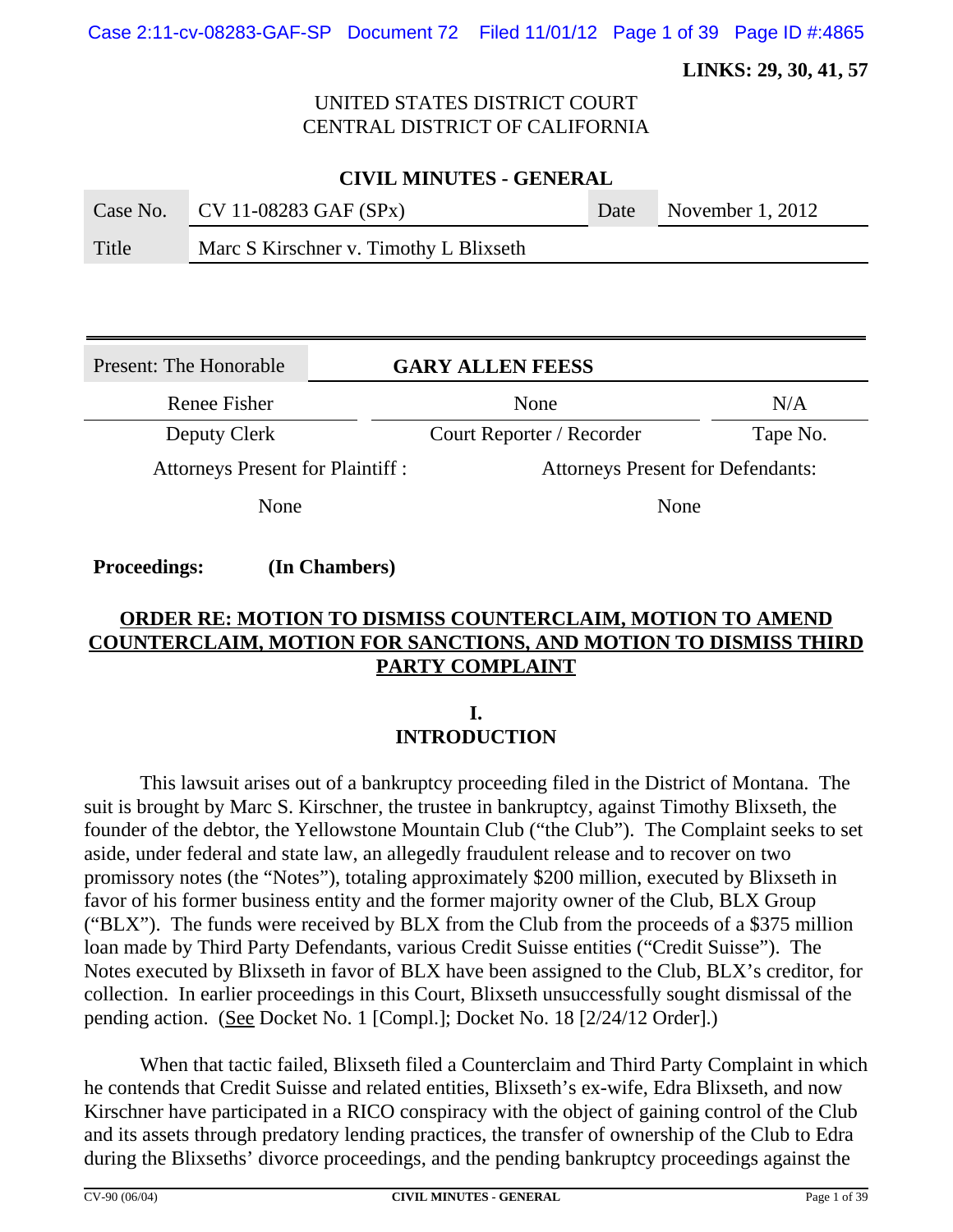Case 2:11-cv-08283-GAF-SP Document 72 Filed 11/01/12 Page 2 of 39 Page ID #:4866

 **LINKS: 29, 30, 41, 57**

# UNITED STATES DISTRICT COURT CENTRAL DISTRICT OF CALIFORNIA

#### **CIVIL MINUTES - GENERAL**

|       | Case No. CV 11-08283 GAF $(SPx)$       | Date November 1, 2012 |
|-------|----------------------------------------|-----------------------|
| Title | Marc S Kirschner v. Timothy L Blixseth |                       |

Club. Blixseth also makes three contract-based counterclaims against Kirschner related to his attempt to collect on the Notes. (Docket No. 26 (Countercl.).) In the Third Party Complaint, Blixseth seeks recovery from five Credit Suisse entities, in the event that he is found liable on the Notes, on theories of contribution and unjust enrichment. (Docket No. 27 [Third Party Compl.])

Presently before the Court are a series of motions. Kirschner seeks to dismiss the Counterclaim, arguing that, under Federal Rule of Civil Procedure 13, the Counterclaim was improperly filed against him in his personal capacity, and that, because Blixseth did not seek leave of the Bankruptcy Court, pursuant to Barton v. Barbour, 104 U.S. 126 (1881), this Court lacks subject matter jurisdiction over any claims asserted against him in his official capacity. Kirschner also argues that the Counterclaim fails to state a claim against him. (Docket No. 29 [Kirschner Mem. Dismiss].) In a separate motion, Kirschner seeks sanctions against Blixseth and his counsel, in the amount of his reasonable fees and costs incurred in moving to dismiss the Counterclaim, on the bases that the Counterclaim is legally and factually frivolous and was filed with reckless disregard for the requirements of Rule 13 and the Barton doctrine. (Docket No. 30) [Mem. Sanctions].) Meanwhile, having failed to timely amend the Counterclaim as of right following the filing of the motion to dismiss or to obtain Kirschner's consent to amendment, see Fed. R. Civ. P. 15(a)(1)(B), 15(a)(2), Blixseth moves the Court for leave to amend the Counterclaim to name Kirschner in his representative capacity and to remove the RICO claim. (Docket Nos. 41, 43 [Mem. Amend].) The Credit Suisse entities move to dismiss the Third Party Complaint. (Docket No. 57 [Credit Suisse Mem. Dismiss].)

A brief discussion of the factual and procedural background assists in an understanding of the issues and demonstrates that, although this is a complex case, resolution of the pending motions in this case turns out to be relatively simple and straightforward. In sum, the Court agrees with Kirschner that the Counterclaim was improperly filed against him in his personal capacity, and that Blixseth's failure to seek leave of the Montana Bankruptcy Court deprives this Court of subject matter jurisdiction over claims asserted against him in his official capacity. Kirschner's motion to dismiss is therefore **GRANTED**, and Blixseth's motion to amend is **DENIED**, on the basis that amendment would be futile. The Court also agrees with Kirschner that the Counterclaim, which seeks \$9 billion in damages from Kirschner for actions taken in the performance of his duties in the administration of the Club's bankruptcy estate, was filed in bad faith and in knowing disregard of Rule 13 and the Barton rule. The motion for sanctions is therefore **GRANTED**. The Court concludes that the claims in the Third Party Complaint are fatally flawed; the Credit Suisse entities' motion to dismiss is therefore **GRANTED**. The Court's reasoning is explained in greater detail below.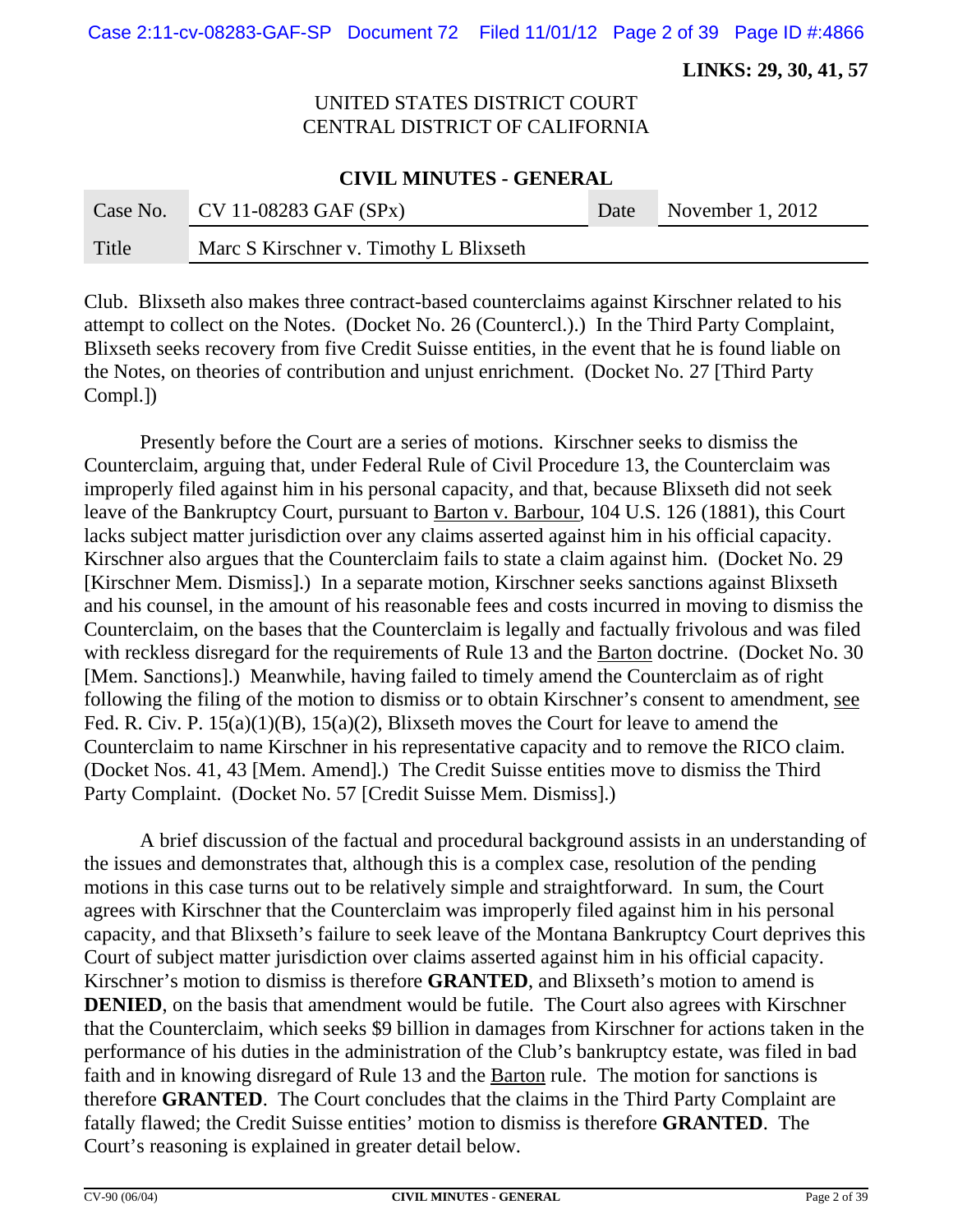Case 2:11-cv-08283-GAF-SP Document 72 Filed 11/01/12 Page 3 of 39 Page ID #:4867

 **LINKS: 29, 30, 41, 57**

# UNITED STATES DISTRICT COURT CENTRAL DISTRICT OF CALIFORNIA

### **CIVIL MINUTES - GENERAL**

|       | Case No. CV 11-08283 GAF $(SPx)$       | Date November 1, 2012 |
|-------|----------------------------------------|-----------------------|
| Title | Marc S Kirschner v. Timothy L Blixseth |                       |

#### **II. BACKGROUND**

#### **A. THE MONTANA BANKRUPTCY PROCEEDINGS AND THE PRESENT COMPLAINT**

# **1. THE CREDIT SUISSE LOAN TO THE CLUB, AND THE DISTRIBUTION OF THE PROCEEDS TO BLIXSETH**

In 1997, Defendant Timothy Blixseth conceived an idea for an exclusive membership resort in Montana known as the Yellowstone Mountain Club ("the Club"). Together with his then-wife, Edra, Blixseth developed and operated the Club through his business entity, BGI (which became BLX), the 89-percent owner of the Club. In September of 2005, through these entities, Blixseth borrowed \$375 million from Credit Suisse and with repayment secured by the Club and other assets. Allegedly with the knowledge of Credit Suisse, approximately \$200 million of the loan proceeds were distributed to BLX, which was owned and controlled by Blixseth. Most of that money was in turn distributed to Blixseth who in 2006 executed two promissory notes, payable on demand, in favor of BLX in exchange for the funds. In 2008, pursuant to a Marriage Settlement Agreement ("MSA") that finalized the Blixseths' divorce, Blixseth transferred ownership of the Club and of BLX to Edra and caused BLX to release Blixseth from any liability on the Notes. (See 2/24/12 Order; Countercl. ¶¶ 8–14, 85–91.)

#### **2. THE CLUB'S BANKRUPTCY PROCEEDINGS**

Not long after these transactions were consummated, both the Club and BLX were placed into bankruptcy in Montana. A Chapter 11 plan was confirmed for the Club and the Yellowstone Club Liquidating Trust ("YCLT") was formed with Kirschner appointed by the court as trustee. In the Club's bankruptcy proceedings, the trustee prosecuted counterclaims in an adversary proceeding against Blixseth seeking damages and/or disgorgement of all funds received by Blixseth from the Credit Suisse loan proceeds, on the theory that Blixseth had breached his fiduciary duties to the debtors and that the release of his liability on the Notes constituted a fraudulent transfer. See In re Yellowstone Mountain Club, LLC, 436 B.R. 598, 641–42 (Bankr. D. Mont. 2010) ("AP-14"). On August 16, 2010, The Honorable Ralph B. Kirscher issued an adverse Memorandum of Decision against Blixseth following a two-week trial. The Montana Bankruptcy Court found, inter alia, that Blixseth's removal of \$209 million from the debtors was a distribution, not a loan; Blixseth's misappropriation of the loan proceeds was constructively fraudulent under Montana's Uniform Fraudulent Transfer Act ("MUFTA") and the Bankruptcy Code; the release in the Blixseth MSA was actually and constructively fraudulent under the MUFTA; and Blixseth breached his fiduciary duties of loyalty and care to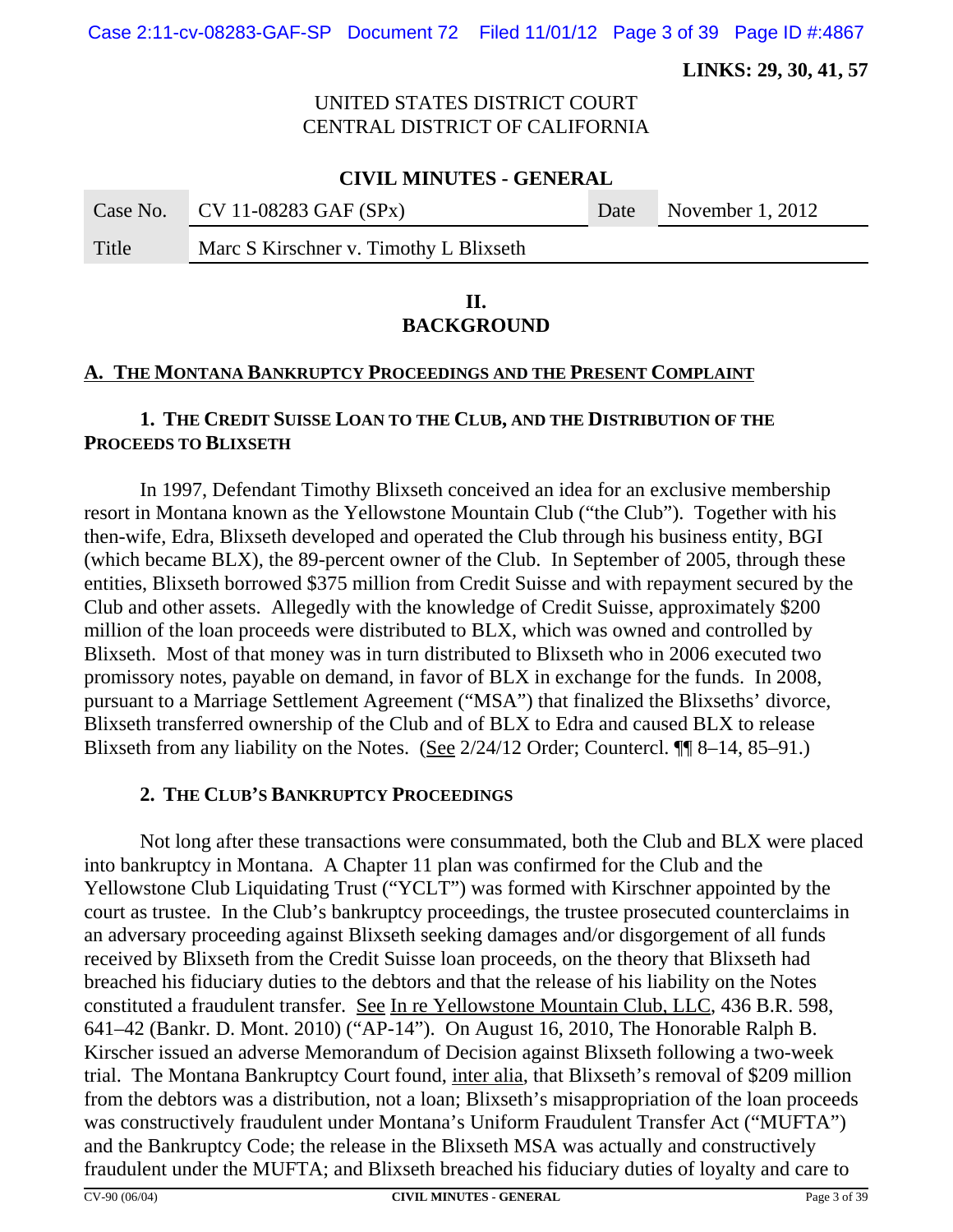Case 2:11-cv-08283-GAF-SP Document 72 Filed 11/01/12 Page 4 of 39 Page ID #:4868

 **LINKS: 29, 30, 41, 57**

# UNITED STATES DISTRICT COURT CENTRAL DISTRICT OF CALIFORNIA

#### **CIVIL MINUTES - GENERAL**

|       | Case No. $CV 11-08283 GAF (SPX)$       | Date November 1, 2012 |
|-------|----------------------------------------|-----------------------|
| Title | Marc S Kirschner v. Timothy L Blixseth |                       |

the debtors. The court stated that it would enter a judgment award against Blixseth in the amount of money YCLT was required to pay to satisfy certain claims, as well as the fees and costs already incurred and to be incurred by YCLT in objecting to and liquidating those claims. Id. at 644–49, 655–671, 679.

However, Blixseth did achieve some success in that proceeding. The Bankruptcy Court found that Credit Suisse, for the purpose of generating significant loan fees to itself, had loaned the \$375 million to the Club based on an overinflated valuation of its assets and had in fact encouraged Blixseth to take a large personal distribution from the loan proceeds. Based on those findings, the Bankruptcy Court found that Credit Suisse was just as culpable in the Club's bankruptcy as Blixseth and applied the in pari delicto doctrine to preclude any recovery by the YCLT that would benefit Credit Suisse. Id. at 673–78. The court observed that, "[i]n a clever legal maneuver, counsel for Credit Suisse negotiated to insulate Credit Suisse from claims by the Prepetition Lenders [who had actually advanced the loan funds to the debtors under the loan agreement] and also negotiated a position that allowed YCLT to step in and seek payment on behalf of Credit Suisse on a nonrecourse loan." Id. at 677–78. The court explained that it was "precluding Credit Suisse and the Prepetition Lenders from benefitting from their participation in the Yellowstone Club loan," and "prohibiting Credit Suisse and the Prepetition Lenders from converting a nonrecourse loan into a recourse loan through crafty legal negotiations with the Debtors and the Committee." Id. at 678.

Blixseth has also succeeded, thus far, in preventing a final judgment from being entered on the August 16, 2010 Memorandum of Decision. On August 27, 2010, the YCLT moved for reconsideration and clarification, seeking, inter alia, for the Bankruptcy Court to affix damages against Blixseth in an amount certain. (Docket No. 49 [Conant Decl.] ¶ 11(b), Ex. 3.) The Bankruptcy Court granted the motion on September 7, apparently without waiting for Blixseth's opposition, which was due by September 10.  $(\underline{Id} \cdot \P \P \cap 11(c), (d))$  The court stated that, "[i]f \$40,067,962.42 is the amount that the Debtors owed to all creditors, save Credit Suisse, Cayman Islands Branch, on their petition date," as set forth in an affidavit filed by the YCLT, "the Court will grant YCLT's request by amending the Judgment to reflect an exact dollar amount." (Id. ¶ 11(d), Ex. 4 at 4, 8–9.) The Bankruptcy Court entered an amended judgment in the amount of \$40,067,962.42, in addition to the fees and costs incurred and to be incurred in objecting to and liquidating the claims. (See id.  $\P$  11(f), Ex. 5 at 3.)

On September 23, 2010, pursuant to the YCLT's motion, the Bankruptcy Court certified the judgment for appeal directly to the Ninth Circuit, but, on January 11, 2011, the Ninth Circuit denied the certification. (Id.  $\P$  11(e), Exs. 28, 29.) Meanwhile, both the YCLT and Blixseth appealed the September 7, 2010 order to the Montana District Court. (Id.  $\P$  11(e).) On March 8,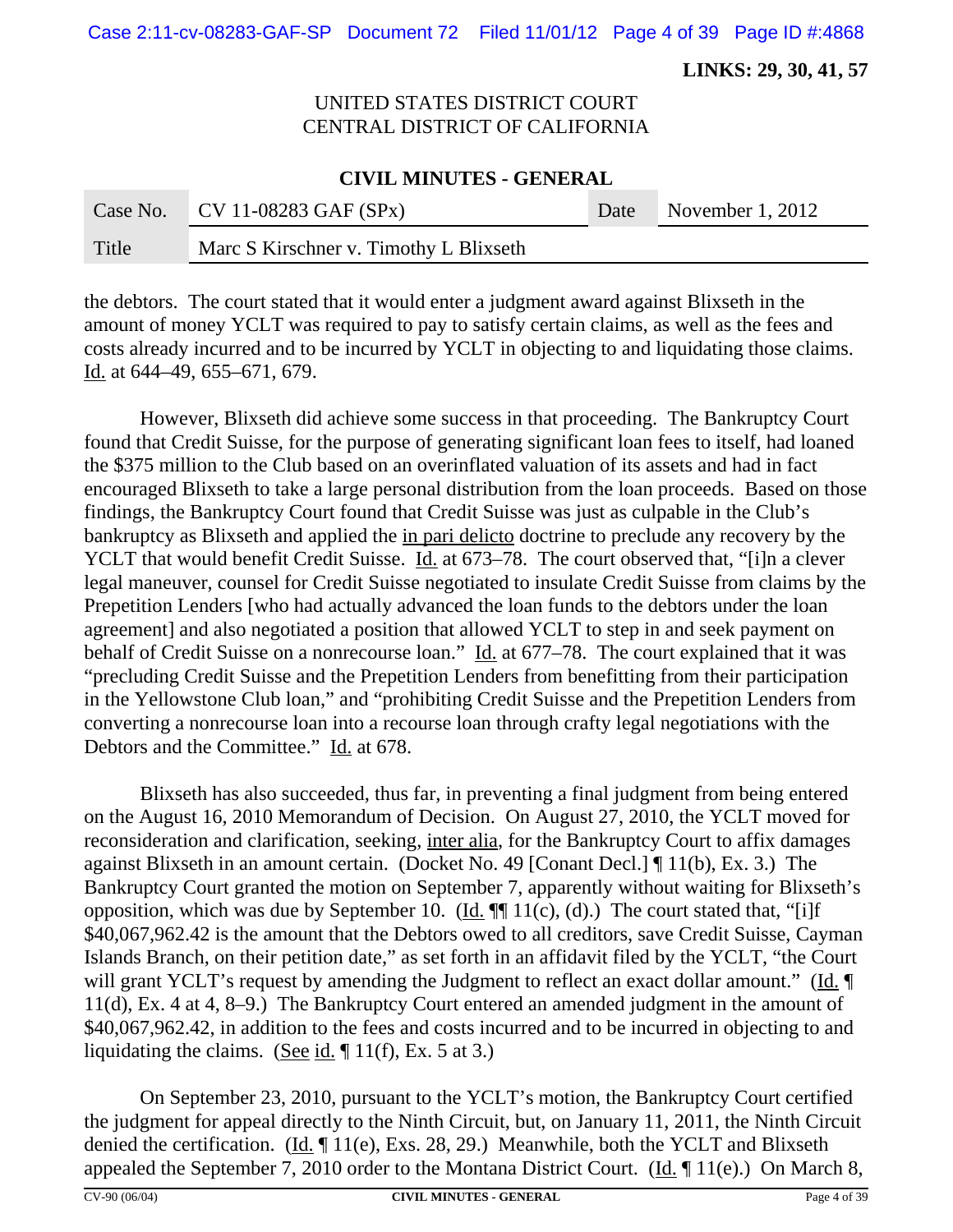Case 2:11-cv-08283-GAF-SP Document 72 Filed 11/01/12 Page 5 of 39 Page ID #:4869

 **LINKS: 29, 30, 41, 57**

# UNITED STATES DISTRICT COURT CENTRAL DISTRICT OF CALIFORNIA

#### **CIVIL MINUTES - GENERAL**

|       | Case No. CV 11-08283 GAF $(SPx)$       | Date November 1, 2012 |
|-------|----------------------------------------|-----------------------|
| Title | Marc S Kirschner v. Timothy L Blixseth |                       |

2011, Blixseth moved to dismiss those appeals on the basis that the September 7, 2010 order was not a final appealable judgment. The Montana District Court granted Blixseth's motion on October 11, 2011. (Id. ¶¶ 11(f), (g), Exs. 5, 6).)

On October 26, 2011, the YCLT filed a second motion to amend the Memorandum of Decision, asking the Bankruptcy Court to reconsider some of its earlier legal and factual findings, or, at minimum, to enter a final and appealable judgment in the amount of \$40,992,210.81. This greater amount reflected additional claims that had been allowed since the YCLT's previous affidavit had been submitted, but the YCLT no longer sought fees and costs incurred in resolving the claims. (Id.  $\P$  11(h), Ex. 7 at 7–8.) Blixseth opposed the motion, and, on March 6, 2012, the Bankruptcy Court held an evidentiary hearing, admitting into evidence 50 new exhibits from both parties.  $(\underline{Id}, \P\P$  11(i), (j), (k), Exs. 8–10.) The court also permitted the parties to submit post-hearing briefing. In addition to challenging the proper categories of damages that may be awarded, Blixseth argued, inter alia, that the U.S. Supreme Court's decision in Stern v. Marshall, 131 S. Ct. 2594 (2011), prevents the Bankruptcy Court both from making proposed findings of fact and conclusions of law and from entering a final judgment in an action to avoid a fraudulent conveyance, such as AP-14. (Id.  $\P$  $\P$  11(m), (o), Ex. 11.) As of the filing of the motions that are presently before this Court, the Bankruptcy Court had not entered final judgment on the August 16, 2010 Memorandum of Decision. (Id. ¶ 11(n), 12.)

### **3. COLLECTION ON THE NOTES IS ASSIGNED FROM BLX TO YCLT, AND THE YCLT INSTITUTES THIS LAWSUIT**

On August 30, 2011, Judge Kirscher, while presiding over the BLX proceedings, approved the assignment of BLX's claims against Blixseth on the Notes to YCLT for purposes of collection. (Docket No. 59 [Credit Suisse Req. Judicial Not. ("CSRJN")]<sup>1</sup> [1, Ex. A.) The assignment provided that the YCLT shall be entitled to 58 percent of any recovery, and that the BLX estate shall be entitled to 42 percent of any recovery, based on their respective shares of the claims against Blixseth. (Id. ¶ B(iii).) In the present lawsuit, YCLT seeks to set aside the release of Blixseth's liability on the Notes as a fraudulent transfer under 11 U.S.C. § 548(a) and California Civil Code § 3439.04, and to collect on the Notes under a breach of contract theory. (Docket No. 1 [Compl.].) The Court denied Blixseth's motion to dismiss these claims earlier this year. (See  $2/24/12$  Order.)

<sup>&</sup>lt;sup>1</sup> The Court takes judicial notice, pursuant to Federal Rule of Evidence 201, of the documents requested by Third Party Defendants because all are matters of public record. See Lee v. City of Los Angeles, 250 F.3d 668, 689 (9th Cir. 2001) ("under Fed. R. Evid. 201, a court may take judicial notice of 'matters of public record'").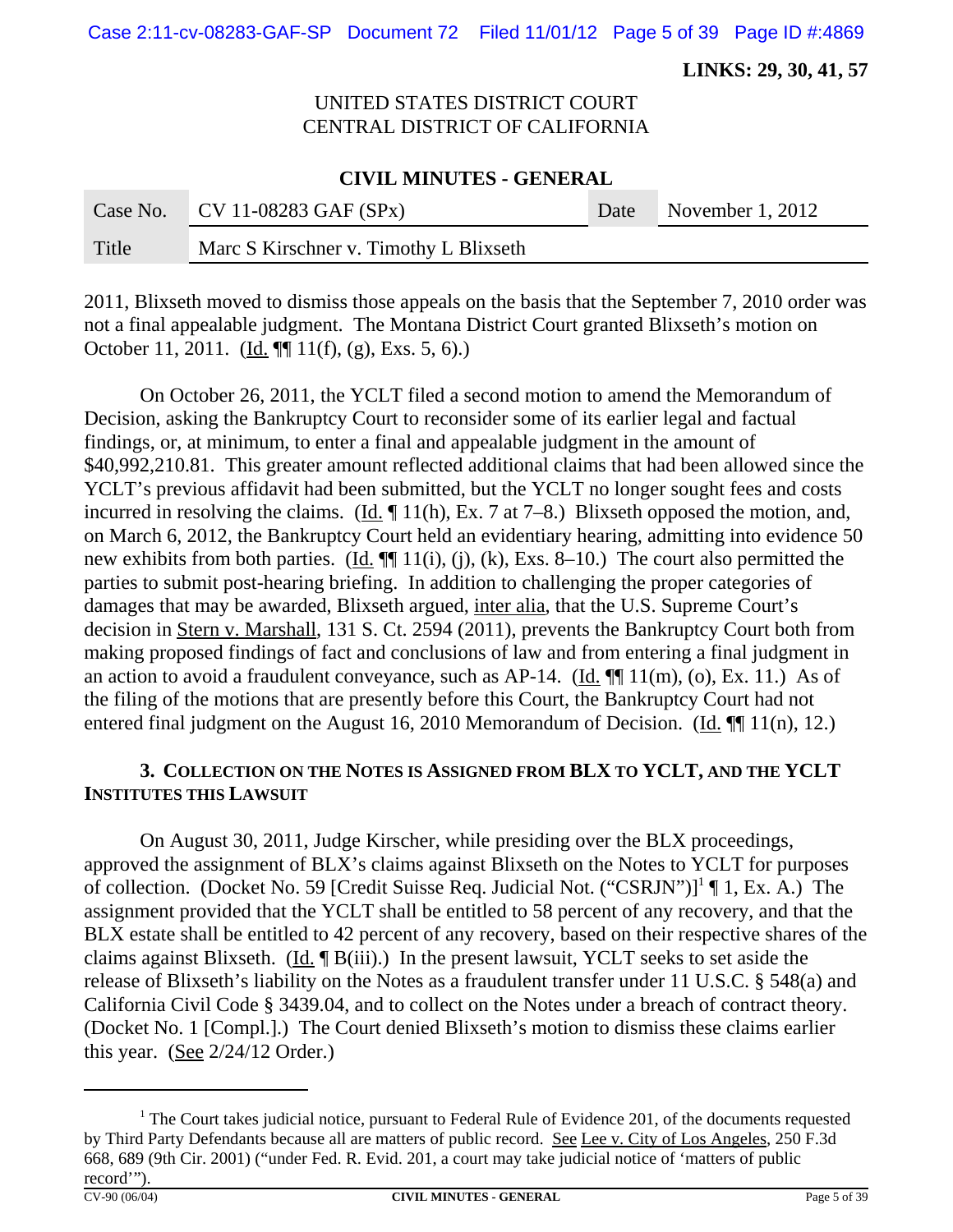Case 2:11-cv-08283-GAF-SP Document 72 Filed 11/01/12 Page 6 of 39 Page ID #:4870

 **LINKS: 29, 30, 41, 57**

# UNITED STATES DISTRICT COURT CENTRAL DISTRICT OF CALIFORNIA

#### **CIVIL MINUTES - GENERAL**

|       | Case No. CV 11-08283 GAF $(SPx)$       | Date November 1, 2012 |
|-------|----------------------------------------|-----------------------|
| Title | Marc S Kirschner v. Timothy L Blixseth |                       |

#### **B. THE COUNTERCLAIM AND THIRD PARTY COMPLAINT**

Blixseth is apparently of the view that the best defense is a good offense. To execute a strategy based on that philosophy, Blixseth answered the pending Complaint and attacked Kirschner in an 80-page Counterclaim that alleges conspiracy under the civil Racketeer Influenced Corrupt Organizations ("RICO") Act, 18 U.S.C. § 1961 et seq., two separate claims for breach of the duty of good faith and fair dealing, and breach of contract. (See Countercl.) Although Kirschner filed this action in his capacity as trustee of the YCLT, the Counterclaim names him as Counterdefendant in his individual capacity. It seeks \$6 billion in treble damages under the RICO statute on the theory that Kirschner's attempt to collect on the Notes constitutes participation in a RICO conspiracy concocted and carried out by Credit Suisse, its inside noteholder, CrossHarbor Capital Partners, LLC ("CrossHarbor"), and Edra Blixseth, to defraud Blixseth of the Club and other assets. According to Blixseth, these co-conspirators seek to lay the blame for the Club's bankruptcy at Blixseth's feet, and collect on the fraudulent Credit Suisse loan. The Counterclaim also seeks \$1 billion in damages for each of Blixseth's three contract-based claims, on the theories that (1) Kirschner seeks to collect on the Credit Suisse loan, for that entity's benefit, in contravention of the loan's non-recourse provisions against him, and in spite of the fact that the Montana Bankruptcy Court in AP-14 already prevented Credit Suisse from doing so, and (2) Kirschner seeks to collect on the Notes for BLX's benefit in contravention of that entity's release of Blixseth from liability on the Notes. The underlying factual allegations are explained in greater detail below, and are "substantially similar" to those asserted in a lawsuit filed by Blixseth against Credit Suisse, CrossHarbor, and others in the U.S. District Court for the District of Colorado. (Id. 129 n. 5); <u>see</u> CSRJN 14, Ex. D [Blixseth v. Cushman & Wakefield of Colorado, Inc., Case No. 1:12-cv-00393-PAB-KLM (D. Colo. Feb. 14, 2012].)

Blixseth also attacks five Credit Suisse entities—Credit Suisse AG, Credit Suisse Securities (USA), LLC, Credit Suisse (USA) Inc., Credit Suisse Holdings (USA) Inc., and Credit Suisse Cayman Islands Branch (together, "Credit Suisse")—in a separate Third Party Complaint. (Docket No. 27 [Third Party Compl.].) The Third Party Complaint incorporates the underlying allegations asserted in the Counterclaim, and asserts claims against the Credit Suisse entities for contribution and unjust enrichment, in the event that Blixseth is found liable under the Complaint for payment on the Notes. (Id. ¶ 13–14, 16, 22.)

#### **1. THE ALLEGED CREDIT SUISSE "LOAN-TO-OWN" SCHEME**

Blixseth alleges that, beginning in 2003, Credit Suisse devised an aggressive marketing scheme, the purported "Equity Recapitalization Loan Program," aimed at high-end resorts. Through this program, the bank offered massive loans based on "Total Net Value" ("TNV")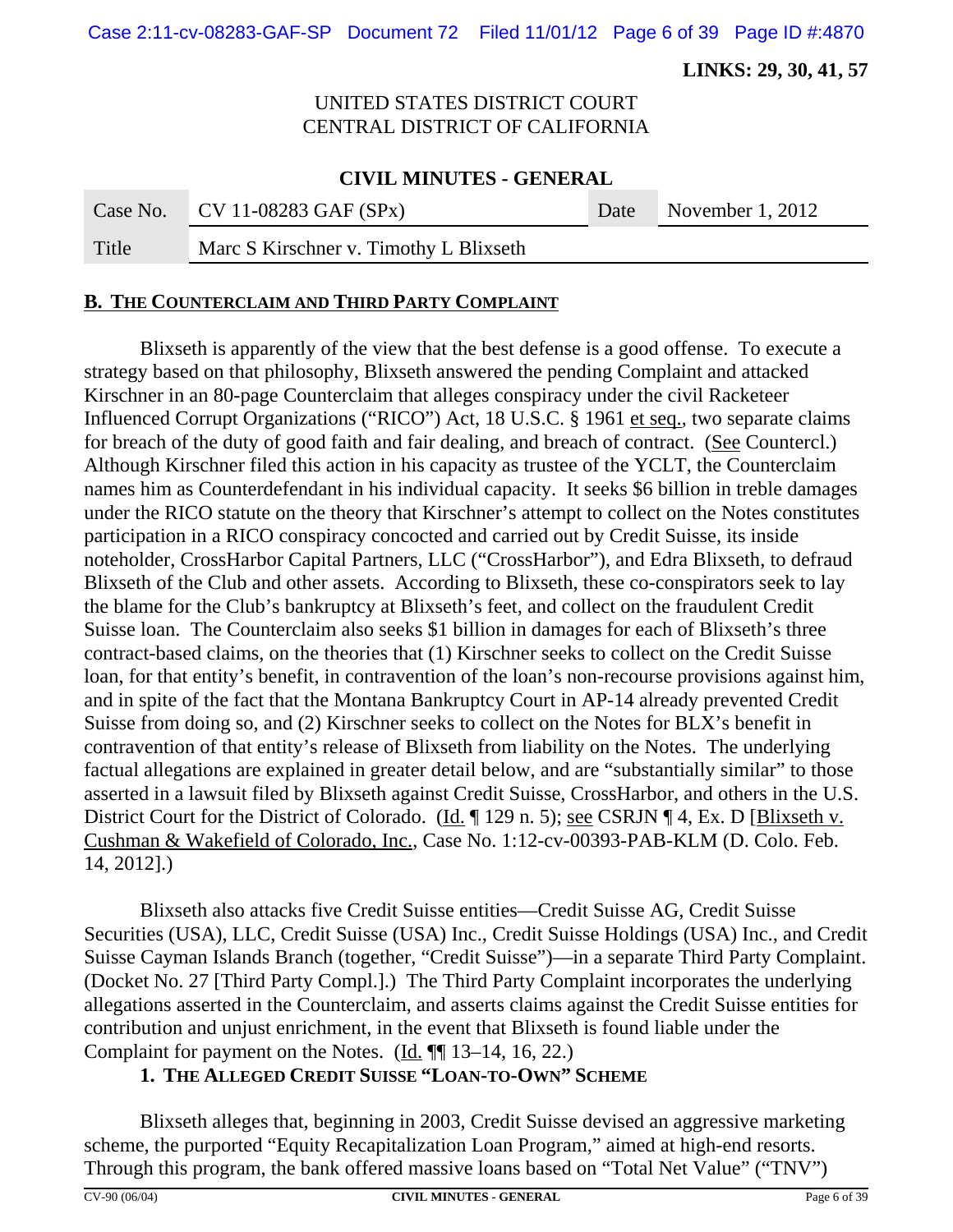Case 2:11-cv-08283-GAF-SP Document 72 Filed 11/01/12 Page 7 of 39 Page ID #:4871

 **LINKS: 29, 30, 41, 57**

# UNITED STATES DISTRICT COURT CENTRAL DISTRICT OF CALIFORNIA

#### **CIVIL MINUTES - GENERAL**

|       | Case No. CV 11-08283 GAF $(SPx)$       | Date November 1, 2012 |
|-------|----------------------------------------|-----------------------|
| Title | Marc S Kirschner v. Timothy L Blixseth |                       |

appraisals made by RICO co-conspirator Cushman & Wakefield. The TNV appraisals were non-traditional, undiscounted projected cash-flow appraisals that did not comply with applicable federal and state law, namely the Financial Institutions Reform, Recovery and Enforcement Act of 1989 ("FIRREA"), 12 U.S.C. § 3331 et seq. and the Uniform Standards of Professional Appraisal Practice ("USPAP"), adopted by Montana under Montana Code §37-54-403. To induce resort developers and owners to make these loans, Credit Suisse allowed them to take personal distributions from the proceeds, all the while misrepresenting the legality of the loans and failing to disclose the risk involved. Credit Suisse earned large loan origination fees, and it insulated itself from risk by syndicating and securitizing the loans for sale on the secondary market—again relying on the false appraisals to induce investors to purchase the syndicated product. Through the illegal appraisals, Credit Suisse induced the developers into a fiduciary "lending advisor" relationship, and caused them to disclose confidential financial and proprietary information to Credit Suisse and its co-conspirators, used to attract investors. (Id. ¶¶ 16–19, 22–25, 31, 36–37, 40–43, 45, 50–52, 58, 63, 104–08, 110(a)–(e), 147.) However, through a series of disclaimers in the lending documents, Credit Suisse transformed the relationship into a traditional lender-borrower relationship. (Id. ¶ 109.)

Credit Suisse evaded FIRREA and USPAP, which were designed to prevent against exactly these abuses, by running the loans through its Cayman Islands "branch," which consists of a "lonely post office," while communicating with Blixseth and controlling the transaction through its New York and Boston offices. (Id.  $\P$  $[28, 62, 110(a)$ .) In performing the TNV appraisals, Cushman & Wakefield ignored their own internal documentation created in connection with earlier, FIRREA- and USPAP-compliant appraisals of the same properties and prevented their employees from questioning the new methodologies. (Id. ¶¶ 64–82, 96.) Internal communications reflect its appraisers remarking that they were "not in jail yet and still continuing to write these appraisals." (Id. ¶ 77.) Blixseth alleges that Credit Suisse carried out this scheme with at least 14 high-end resort developments.  $(Id. \P \| 65, 145-46.)$ 

Credit Suisse targeted the Club for such a loan via a cold call and sales pitch in 2004. (Id. ¶¶ 92–94.) Although Blixseth initially rejected Credit Suisse's offer of \$150 million, he was eventually convinced, and, after he agreed to borrow this amount, Credit Suisse continued to solicit him to borrow greater sums. Blixseth was eventually baited into borrowing \$375 million for the Club, and was persuaded by Credit Suisse to take a \$209 million personal distribution to "expand the Yellowstone Club brand worldwide in order to pay back the loan." (Id.  $\P$  21, 94, 96–97 (original emphasis)). Blixseth alleges that he agreed to the loan in reliance on the facts that other resorts were participating in the program, and that Cushman & Wakefield had appraised the Club at a value of \$1.165 billion. (Id. ¶¶ 95, 97–98.) This appraisal was presented to Blixseth as an "update" of Cushman & Wakefield's 2004 appraisal valuing the Club at \$420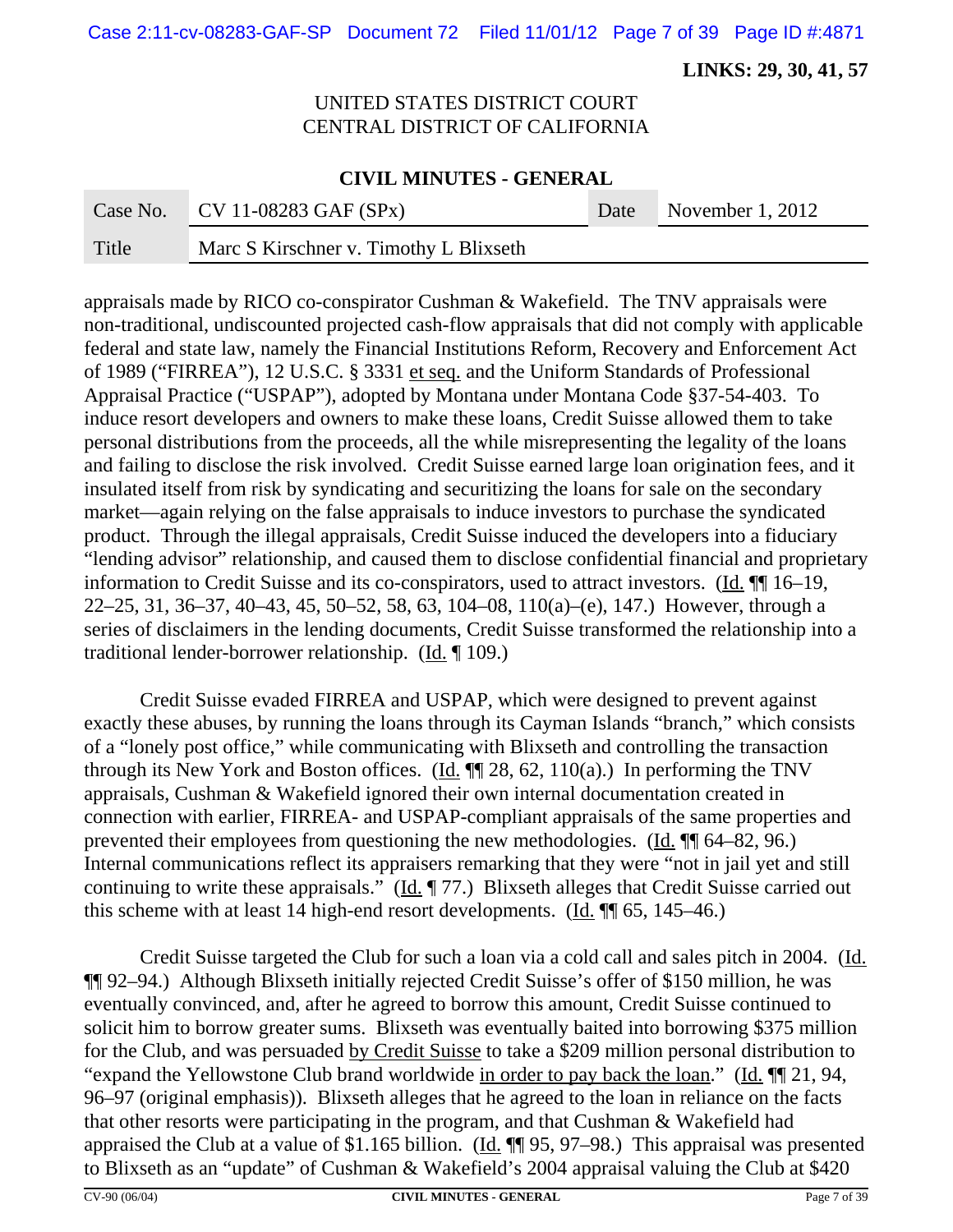Case 2:11-cv-08283-GAF-SP Document 72 Filed 11/01/12 Page 8 of 39 Page ID #:4872

 **LINKS: 29, 30, 41, 57**

# UNITED STATES DISTRICT COURT CENTRAL DISTRICT OF CALIFORNIA

#### **CIVIL MINUTES - GENERAL**

| Case No. | $\sqrt{C}$ V 11-08283 GAF (SPx)        | Date | November 1, 2012 |
|----------|----------------------------------------|------|------------------|
| Title    | Marc S Kirschner v. Timothy L Blixseth |      |                  |

million. (Id. ¶ 110(e)). Even after the Club obtained the \$375 million loan, Credit Suisse urged it to borrow an additional \$75 million, which Blixseth rejected.  $(\underline{Id}$ .  $\P$  55, 99, 111.)

Blixseth alleges that, when originating the loan, Credit Suisse anticipated that its terms would drive the Club into bankruptcy; indeed, it employed a "Risk Management Team . . . whose job it was to plan for and profit from the eventual default of its loan." (Id.  $\P$  57–61.) In Blixseth's case, Credit Suisse planned to use CrossHarbor, a noteholder, to take over the Club in a sham bankruptcy and to create a reorganization plan that exculpated themselves from liability but made Blixseth personally liable for the loan, despite its non-recourse terms. This plan ensured that Credit Suisse and CrossHarbor would not only gain ownership of the property for "pennies on the dollar," but could pursue Blixseth to collect much of the original loan amount, by claiming his malfeasance in accepting the loan and in using it to make a personal distribution. (Id. ¶¶ 26, 34, 38–39, 52–54.)

Blixseth alleges that, as a first-time developer with the Club, he was unfamiliar with FIRREA and TNV, relied on the international reputations of Credit Suisse and Cushman & Wakefield, relied on the advice of his own lawyers, and expected that all applicable regulations would be followed. (Id. ¶ 29.) He did not recognize that the true value of the Club was only \$420 million, as it had been appraised in 2004, and that the combination of the \$375 million loan and the \$209 personal distribution resulted in a negative capitalization of the Club. (Id. ¶ 99.) Indeed, he did not become aware of the extensive violations by Credit Suisse and Cushman & Wakefield until April 2009, in the context of the Club's bankruptcy proceedings. (Id. 146.)

# **2. THE ALLEGED PARTICIPATION OF CROSSHARBOR, SAM BYRNE, AND EDRA BLIXSETH**

Blixseth alleges that CrossHarbor, its principal, Sam Byrne, and Blixseth's ex-wife, Edra Blixseth, were co-participants in Credit Suisse's RICO conspiracy.

The Blixseths filed divorce proceedings in December of 2006. (Id. 190.) In 2008, CrossHarbor entered into a contract to purchase most of the Club's assets for \$455 million. However, Byrne desired a "better deal" on the Club, and contacted Credit Suisse in order to "set up" Blixseth through a bankruptcy proceeding. After Blixseth rejected Byrne's proposal to place the Club into a pre-packaged bankruptcy under the pretext that it would solve certain issues with the sale, Byrne had Edra Blixseth fabricate and forge federal grand jury target letters against Blixseth, and Byrne terminated the sale by threatening to disclose the letters to investors. CrossHarbor also purchased a portion of the Club's debt in order to become an inside noteholder, and Byrne met with the Governor of Montana to work out the political aspects of the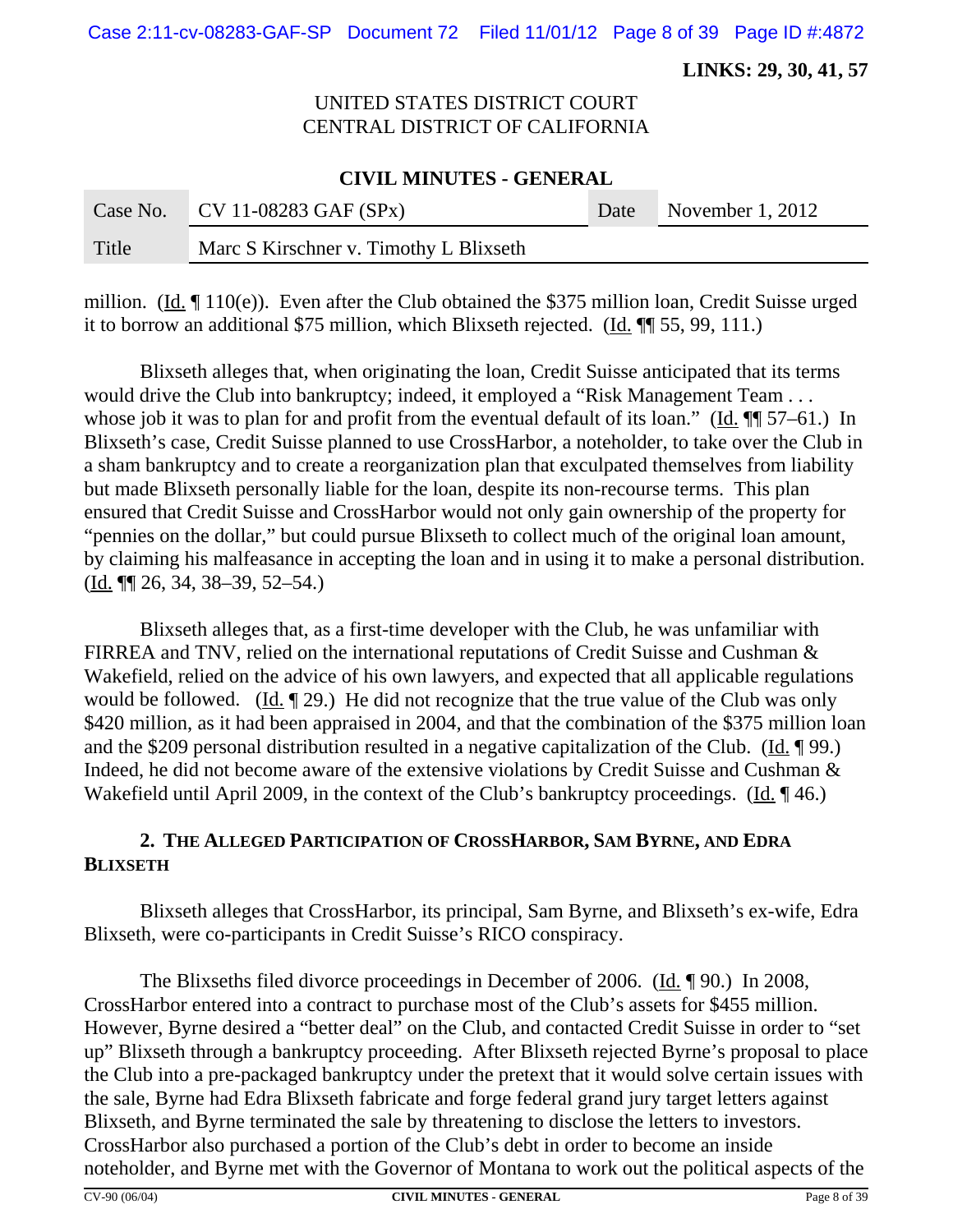Case 2:11-cv-08283-GAF-SP Document 72 Filed 11/01/12 Page 9 of 39 Page ID #:4873

 **LINKS: 29, 30, 41, 57**

# UNITED STATES DISTRICT COURT CENTRAL DISTRICT OF CALIFORNIA

#### **CIVIL MINUTES - GENERAL**

|       | Case No. CV 11-08283 GAF $(SPx)$       | Date November 1, 2012 |
|-------|----------------------------------------|-----------------------|
| Title | Marc S Kirschner v. Timothy L Blixseth |                       |

bankruptcy.  $(\underline{Id}, \P 119.)$ 

The Edra Blixseth/CrossHarbor scheme culminated in CrossHarbor's making a \$35 million short-term loan to Edra in order to enable her to receive the Club, and other Blixseth marital assets with a net value of \$515 million, as part of the Blixseths' MSA. CrossHarbor promised Edra that it would inject \$100 million in new financing into the Club and that she would profit handsomely by developing the Club with CrossHarbor. When Edra could not repay the loan due to her own precarious financial position—an eventuality that CrossHarbor had anticipated and planned for—CrossHarbor assumed operating control of the Club, caused it to become delinquent on its debts, and, on November 10, 2008, placed the Club into bankruptcy. As detailed below, Blixseth alleges that the bankruptcy proceedings have permitted CrossHarbor to acquire ownership of the Club at a heavily-discounted price, while Credit Suisse has used the proceedings to seek repayment on its loan to the Club directly from Blixseth. Blixseth alleges that all of these plans and schemes were unknown to him at the time that he transferred ownership of the Club to Edra, that he desired only to bring an end to a contentious and expensive divorce, that he reasonably believed that Edra had sufficient financing to operate the entities that she received as part of the MSA, and that he was released from liability on the Notes in a fair exchange for the assets that Edra received. (Id.)

#### **3. THE BANKRUPTCY SCHEME**

Blixseth alleges that the RICO co-conspirators have continued to perpetrate their scheme through the YCLT and the bankruptcy proceedings. As one example, he observes that the reorganization plan called for Credit Suisse to appoint four of the seven members of the YCLT advisory board. (Id.  $\llbracket 49.$ ) CrossHarbor has appointed a fifth member. (Id.  $\llbracket 119(z)$ .) Credit Suisse and CrossHarbor are thus the largest beneficiaries within the YCLT. (Id. ¶ 119(aa).) The ultimate plan of reorganization called for CrossHarbor and Byrne to own the Club assets for a mere \$115 million, and for Credit Suisse to have the balance of its remaining \$375 million loan satisfied by a judgment against Blixseth in AP-14. (Id.  $\P$  119(w).) The Counterclaim alleges that, thus, the YCLT was designed "to act as a straw-man for the purpose of collecting from Mr. Blixseth indirectly what [Credit Suisse] could not collect from Mr. Blixseth directly." (Id. ¶  $119(y)$ .)

Blixseth complains that, at every stage of the bankruptcy proceedings, his due process rights have been denied. As one example, the Montana Bankruptcy Court, without proper notice, approved a settlement followed by a reorganization plan that exculpated Credit Suisse, CrossHarbor, Byrne, and Edra Blixseth from all liability. These exculpation clauses and notice defects were reversed by the Montana District Court for "plain error." (Id. ¶ 47.) As another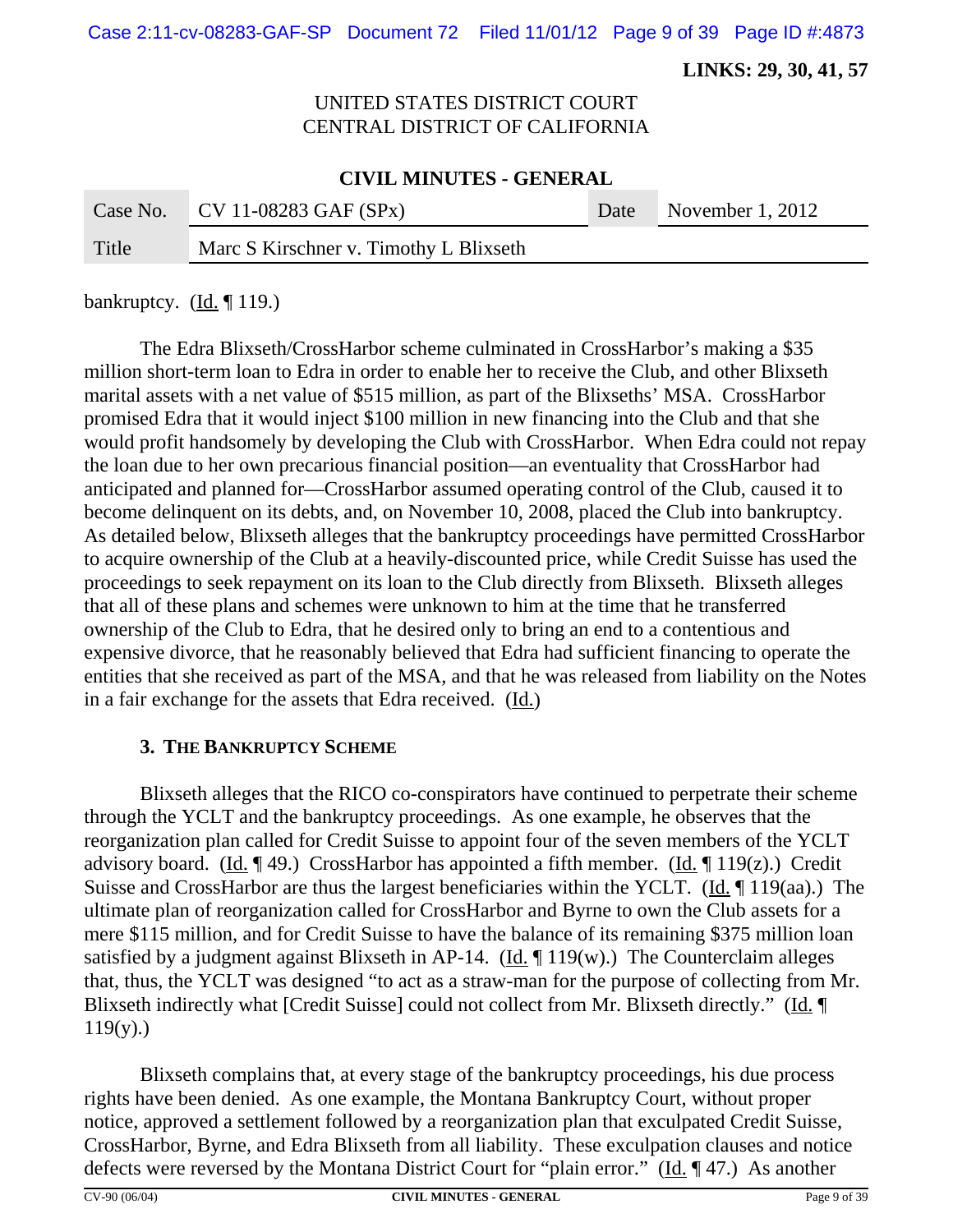Case 2:11-cv-08283-GAF-SP Document 72 Filed 11/01/12 Page 10 of 39 Page ID #:4874

 **LINKS: 29, 30, 41, 57**

# UNITED STATES DISTRICT COURT CENTRAL DISTRICT OF CALIFORNIA

### **CIVIL MINUTES - GENERAL**

|       | Case No. CV 11-08283 GAF $(SPx)$       | Date November 1, 2012 |
|-------|----------------------------------------|-----------------------|
| Title | Marc S Kirschner v. Timothy L Blixseth |                       |

example, Blixseth alleges that, throughout the course of the bankruptcy proceedings, Credit Suisse and Cushman & Wakefield have failed to produce their internal communications and have deliberately concealed the identity of material witnesses. (Id. ¶ 83–84, 141(j).) Blixseth alleges that Edra Blixseth has also concealed and destroyed evidence related to her dealings with CrossHarbor, Byrne, and Credit Suisse. (Id. ¶ 119(cc).)

Blixseth alleges that, in addition, Byrne and Edra were able to use their political connections to quash a two-year federal criminal investigation into loan fraud by Edra and bankruptcy fraud in connection with the Club. Specifically, Blixseth alleges that Byrne partnered with billionaire financier Ron Burkle, who has "extensive and deep personal relationships" with the Clintons and the current Assistant U.S. Attorney General, to develop and own the Club, and that Burkle used his connections at the U.S. Department of Justice to bring the investigation to a halt. (Id.  $\P$  119(x).)

#### **4. KIRSCHNER'S ALLEGED ROLE IN THE RICO CONSPIRACY**

According to Blixseth, Kirschner participates in the RICO conspiracy as a knowing pawn of Credit Suisse and CrossHarbor, who are attempting to collect on an illegal debt. That is,

> Mr. Kirschner, at all times relevant, knows that in his capacity as trustee for the YCLT and its illegitimate collection efforts against Mr. Blixseth, that he is acting as the tool of and committing over[t] acts for Credit Suisse and CrossHarbor to implement and execute their on-going RICO enterprise against Mr. Blixseth. As such Mr. Kirschner is a RICO conspirator and liable for the acts of the enterprise.

(Id. ¶ 7; see also id. ¶¶ 103, 137.) Although the Bankruptcy Court in AP-14 has already refused to permit the YCLT to collect any money on Credit Suisse's behalf, Kirschner remains undaunted, and seeks to collect on the Notes in these proceedings, taking direction from the YCLT board, which is dominated by Credit Suisse and CrossHarbor. (Id. ¶¶ 7, 103 & n.2.) According to Blixseth, not only are these collection efforts in violation of the non-recourse provisions of the Credit Suisse loan, but they also seek to extract from Kirschner hundreds of millions of dollars worth of assets that he received pursuant to the MSA. (Id. ¶ 121.) Blixseth alleges that Kirschner is "now the primary instrumentality . . . in implementing [the Credit Suisse and CrossHarbor] scheme . . . to defraud Mr. Blixseth." (Id.)

According to Blixseth, Kirschner has also committed his own independent predicate acts. First, he has aided the Montana Department of Revenue ("MDOR") in filing an involuntary bankruptcy petition against Blixseth in Nevada, "because Mr. Kirschner had inside connections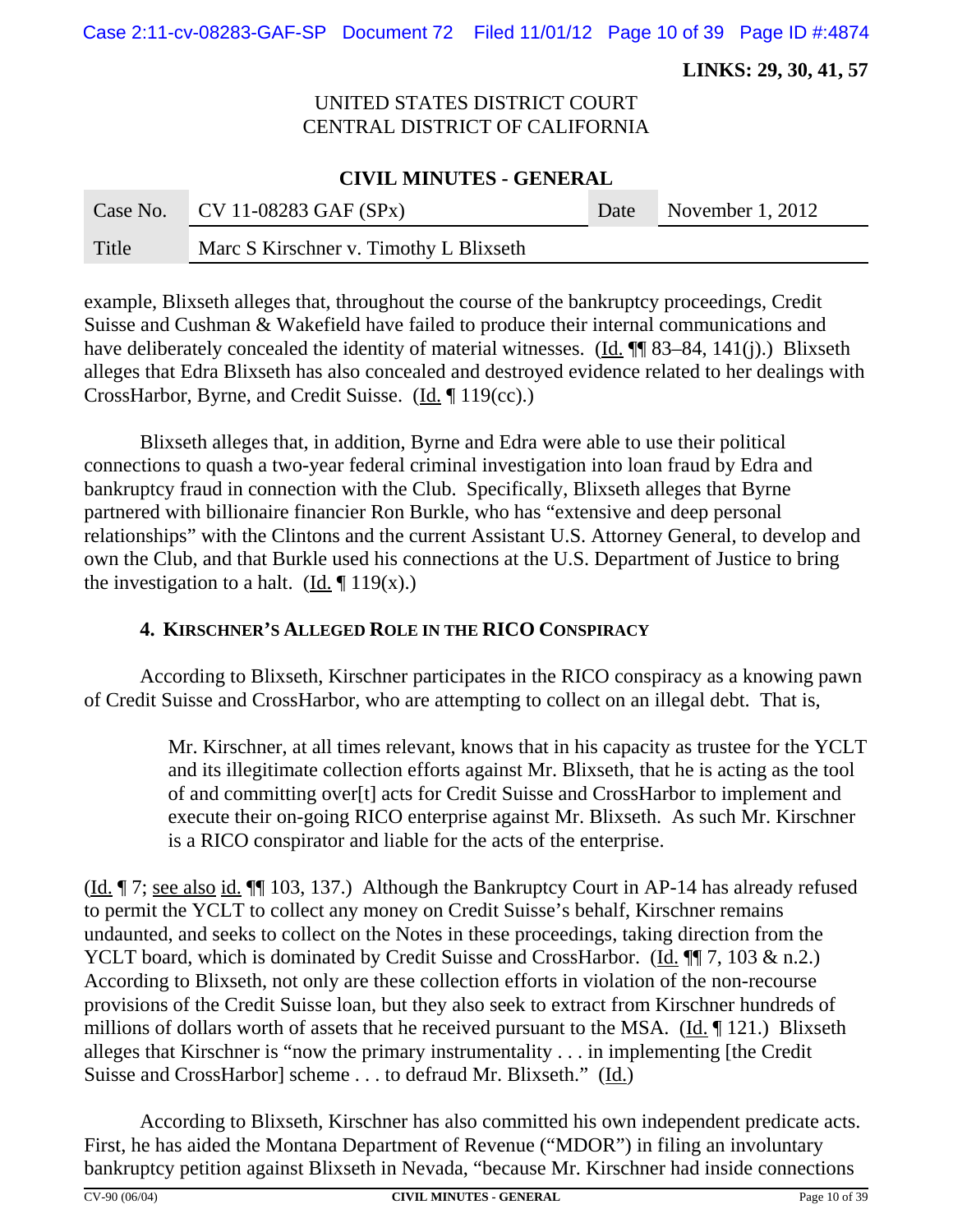Case 2:11-cv-08283-GAF-SP Document 72 Filed 11/01/12 Page 11 of 39 Page ID #:4875

 **LINKS: 29, 30, 41, 57**

# UNITED STATES DISTRICT COURT CENTRAL DISTRICT OF CALIFORNIA

#### **CIVIL MINUTES - GENERAL**

|       | Case No. CV 11-08283 GAF $(SPx)$       | Date November 1, 2012 |
|-------|----------------------------------------|-----------------------|
| Title | Marc S Kirschner v. Timothy L Blixseth |                       |

with the bankruptcy trustees there and [it] would provide an easy venue for Mr. Kirschner to collect on illegitimate debts on behalf of Credit Suisse." (Id. 103.) He has also "engaged in a systematic effort to interfere with Mr. Blixseth's legitimate business transactions through defaming Mr. Blixseth's business reputation to third parties and in the public media." (Id.) These efforts have included public allegations of Blixseth's "looting" the Club for his own personal benefit. (Id.  $\P$  115(a).) Finally, he has made unspecified false statements under oath in the bankruptcy proceedings regarding the nature and extent of Credit Suisse's control of the YCLT and his own actions as the YCLT trustee. (Id. 122.)

#### **5. THE THIRD PARTY COMPLAINT**

Blixseth adopts and incorporates these allegations in his Third Party Complaint, which asserts claims for contribution and unjust enrichment against the Credit Suisse entities. The Third Party Complaint alleges that Credit Suisse is a tortfeasor jointly responsible for the allegedly fraudulent transfers. (Third Party Compl. ¶ 14.) Blixseth alleges that the YCLT seeks to recover the \$200 million distribution from Blixseth for the benefit of Credit Suisse, but he contends that it would be unjust to permit that entity to enjoy the benefit of a judgment against Blixseth. According to Blixseth this is because in accepting the Credit Suisse loan on the Club's behalf, he relied on the fact that it was non-recourse loan, and because Credit Suisse has already benefitted from peddling the predatory loan to the Club by earning millions of dollars in fees for originating the loan and obtaining an ownership interest in the Club. (Id. ¶¶ 17–21.)

#### **6. THE PROPOSED FIRST AMENDED COUNTERCLAIM**

The proposed first amended counterclaim names Kirschner in his representative capacity; is considerably shorter; removes the RICO allegations and claim; and removes the allegation that Kirschner is "controlled" by Credit Suisse, alleging instead that he is acting on behalf of and for the benefit of Credit Suisse and BLX, as an assignee to their purported claims against him. (See Docket No. 42-1 [Proposed First Amend. Countercl.] ¶ 5.) However, it contains many of the same factual allegations regarding (1) the generation of the Credit Suisse loan transaction and the conduct of Credit Suisse to induce Blixseth's agreement to enter into the loan and to take a distribution from its proceeds; (2) the collusion between Edra Blixseth and CrossHarbor to defraud Blixseth of his assets; and (3) the formation of the YCLT to collect on the Credit Suisse loan. (Id.  $\P$  14–69.) The proposed first amended counterclaim seeks \$500 million in damages for each of the contract-based claims.

|               | Ш.<br><b>DISCUSSION</b>        |               |
|---------------|--------------------------------|---------------|
| CV-90 (06/04) | <b>CIVIL MINUTES - GENERAL</b> | Page 11 of 39 |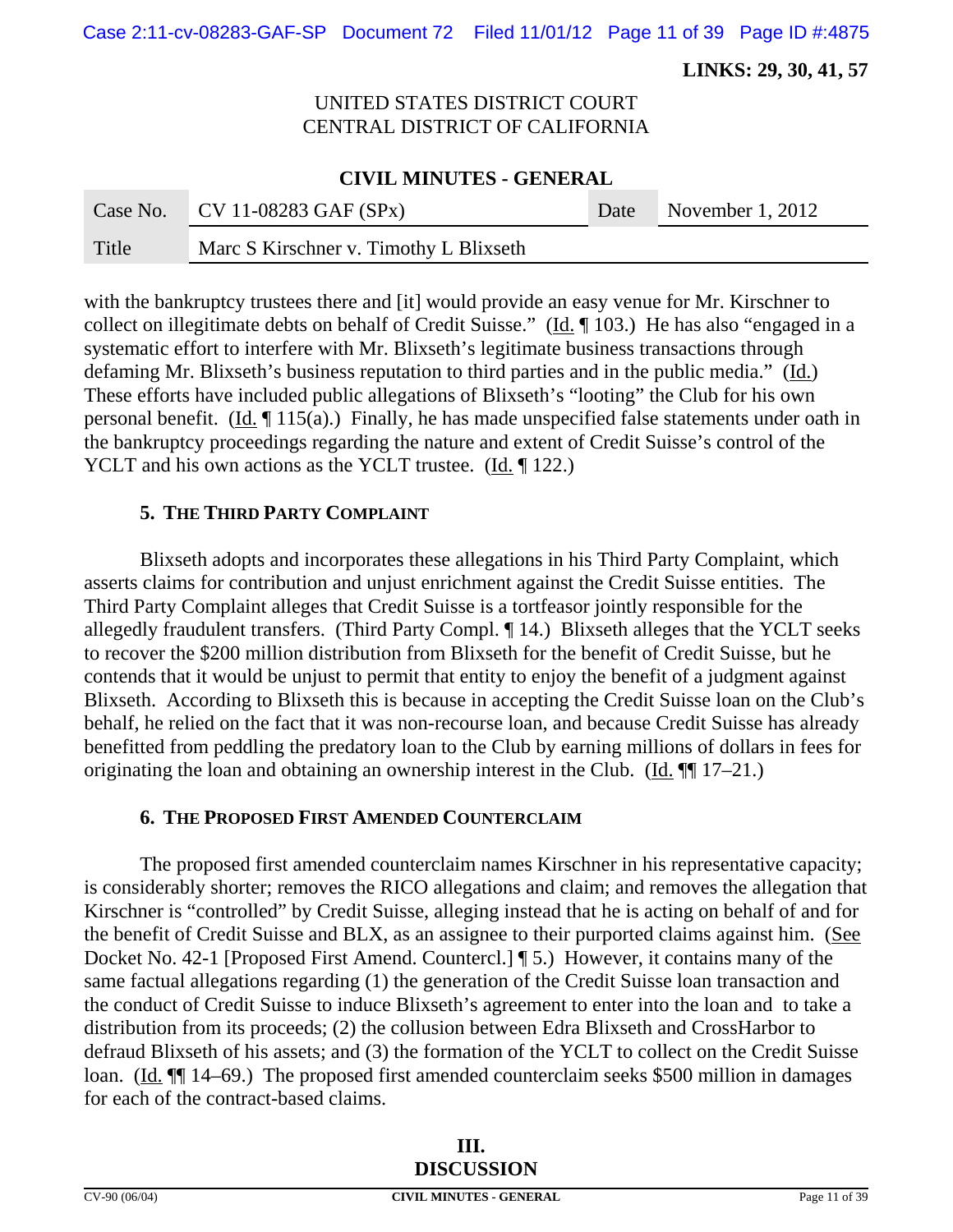Case 2:11-cv-08283-GAF-SP Document 72 Filed 11/01/12 Page 12 of 39 Page ID #:4876

 **LINKS: 29, 30, 41, 57**

### UNITED STATES DISTRICT COURT CENTRAL DISTRICT OF CALIFORNIA

### **CIVIL MINUTES - GENERAL**

Case No. CV 11-08283 GAF (SPx) Date November 1, 2012

Title Marc S Kirschner v. Timothy L Blixseth

### **A. MOTIONS TO DISMISS AND FOR LEAVE TO AMEND COUNTERCLAIM**

# **1. LEGAL STANDARDS**

# *a. Rule 12(b)(1) Legal Standard*

Federal Rule of Civil Procedure 12(b)(1) permits a defendant to move to dismiss a complaint over which the court lacks subject matter jurisdiction. Fed. R. Civ. P. 12(b)(1). Federal courts are courts of limited jurisdiction that "possess only that power authorized by Constitution and statute, which is not to be expanded by judicial decree." Kokkonen v. Guardian Life Ins. Co. of Am., 511 U.S. 375, 377 (1994) (citations omitted). Accordingly, a court without jurisdiction over certain claims has no choice but to dismiss them regardless of their gravity or potential validity. "The burden of establishing federal jurisdiction is on the party invoking federal jurisdiction." United States v. Marks, 530 F.3d 799, 810 (9th Cir. 2008).

# *b. Amendment under Rule 15*

Federal Rule of Civil Procedure 15 permits a party to amend its pleading once "as a matter of course" within 21 days after serving it or 21 days after service of a motion under Rule 12(b). Fed. R. Civ. P. 15(a)(1). Subsequently, a party may amend its pleading "only with the opposing party's written consent or the court's leave." Fed. R. Civ. P. 15(a)(2). The Rule directs that the court "should freely give leave when justice so requires." Id. Circuit law teaches that this policy should be "applied with extreme liberality." Morongo Band of Mission Indians v. Rose, 893 F.2d 1074, 1079 (9th Cir. 1990). Federal courts consider a non-exhaustive list of factors in determining whether to grant leave to amend, including "undue delay, bad faith or dilatory motive on the part of the movant, repeated failure to cure deficiencies by amendments previously allowed, undue prejudice to the opposing party by virtue of allowance of the amendment, futility of amendment, etc." Foman v. Davis, 371 U.S. 178, 182 (1962).

# **2. APPLICATION**

Kischner moves to dismiss the counterclaim on the ground that this Court does not have subject matter jurisdiction over the claim. Kirschner claims that he is not a proper "opposing party" within the meaning of Rule 13, which governs counterclaims.

# *a. The Barton Doctrine*

The Ninth Circuit has held that "[a] counterclaim under Rule 13 must be against an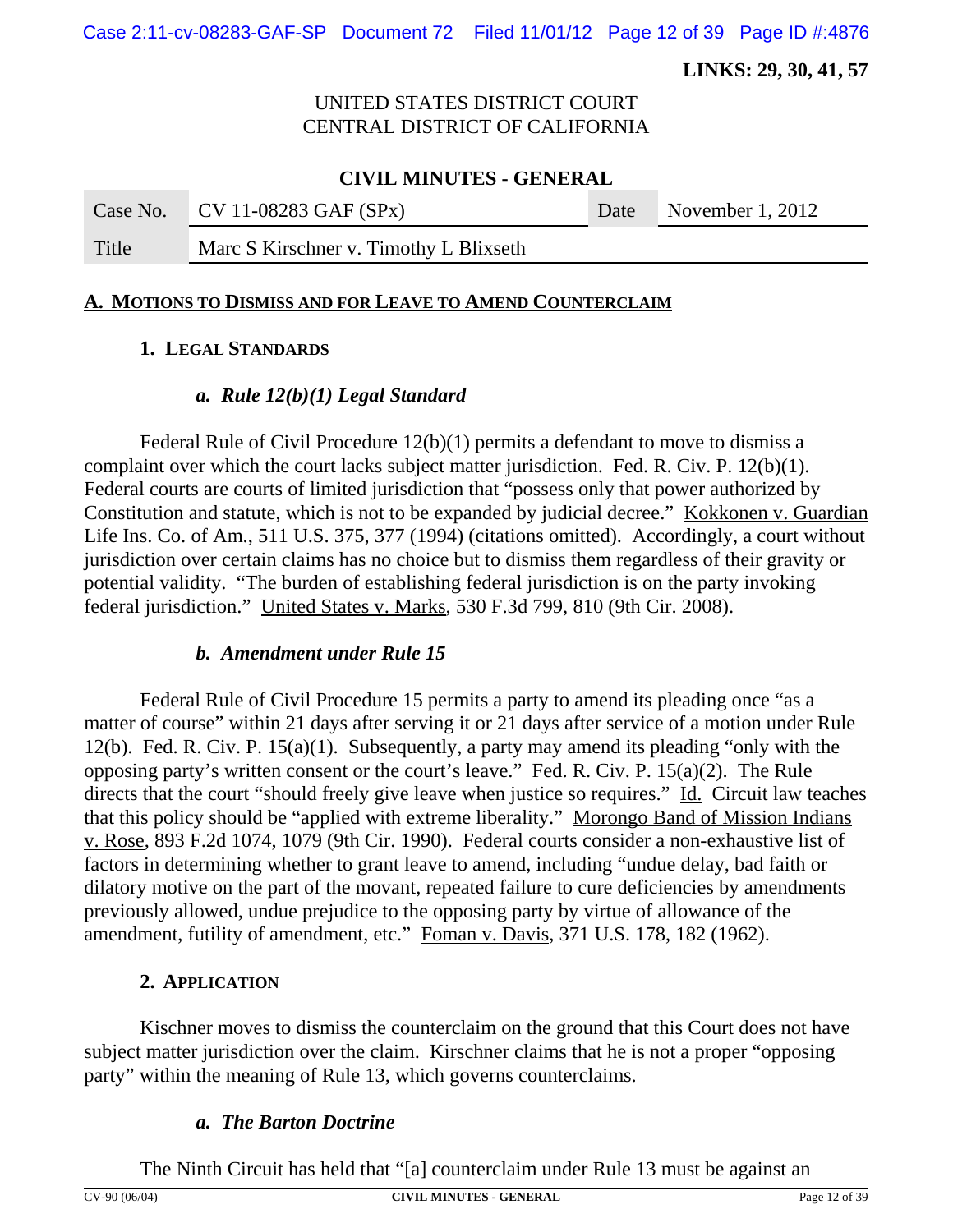Case 2:11-cv-08283-GAF-SP Document 72 Filed 11/01/12 Page 13 of 39 Page ID #:4877

 **LINKS: 29, 30, 41, 57**

# UNITED STATES DISTRICT COURT CENTRAL DISTRICT OF CALIFORNIA

#### **CIVIL MINUTES - GENERAL**

|       | Case No. CV 11-08283 GAF $(SPx)$       | Date November 1, 2012 |
|-------|----------------------------------------|-----------------------|
| Title | Marc S Kirschner v. Timothy L Blixseth |                       |

'opposing party.'" In re Adbox, Inc., 488 F.3d 836, 840 (9th Cir. 2007) (quoting Fed. R. Civ. P. 13(a), (b)). "Thus, a party sued by a trustee may assert a counterclaim against that trustee, but only if the trustee is an 'opposing party' within the meaning of Rule 13." Id. Moreover, "[i]t is well-established that when a party sues in his representative capacity, he is not subject to counterclaims against him in his individual capacity." Id.; see also In re Casale, 62 B.R. 899, 900 (E.D.N.Y. 1986) (in action brought by bankruptcy trustee for turnover of property to the estate, dismissing counterclaim against trustee in personal capacity for negligence and false representations, because "[i]t is fundamental that in an action brought by a party in a representative capacity, a counterclaim cannot be asserted against the plaintiff in his individual capacity").

Here because Kirschner, as trustee in bankruptcy, has acted in a representative capacity, he contends that Blixseth may not pursue the pending counterclaim, which is brought against him as an individual. This argument implicates the so-called **Barton** doctrine. When a party seeks to pursue claims against a bankruptcy trustee, the Ninth Circuit has held that "a party must first obtain leave of the bankruptcy court before it initiates an action in another forum against a bankruptcy trustee or other officer appointed by the bankruptcy court for acts done in the officer's official capacity." In re Crown Vantage, Inc., 421 F.3d 963, 970 (9th Cir. 2005). The Circuit explained that "[t]his holding is firmly grounded in the Barton doctrine, established by the Supreme Court over a century ago, which provides that, before suit can be brought against a court-appointed receiver, 'leave of the court by which he was appointed must be obtained.'" Id. at 970–71 (quoting Barton v. Barbour, 104 U.S. 126, 127 (1881)); see also Curry v. Castillo, 297 F.3d 940, 945 (9th Cir. 2002) ("'A court other than the appointing court has no jurisdiction to entertain an action against the [bankruptcy] trustee for acts within the trustee's authority as an officer of the court without leave of the appointing court.' . . . The requirement of obtaining leave from the appointing court to sue a trustee is long-standing.") (quoting 3 Collier on Bankruptcy ¶ 323.03[3] 15th ed. rev. 2001).The Barton doctrine is equally applicable to liquidating trustees, which are "the 'functional equivalent' of the bankruptcy trustee." Crown Vantage, 421 F.3d at 973.

The Fourth Circuit has explained that allegations of intentional misconduct do not preclude application of Barton, because "bankruptcy trustees and their counsel require protection against suits that are based on unfounded allegations regardless of whether there is a claim that the alleged wrongdoing was intentional," and because the requirement that leave be sought from the bankruptcy court fulfills "the need for bankruptcy courts to be 'kept in the loop' so that they make appropriate appointments in the future." McDaniel v. Blust, 668 F.3d 153, 158 (4th Cir. 2012) (Barton doctrine barred suit against law firm retained by trustee to prosecute adversary proceeding, where suit alleged civil obstruction of justice, conversion, invasion of privacy,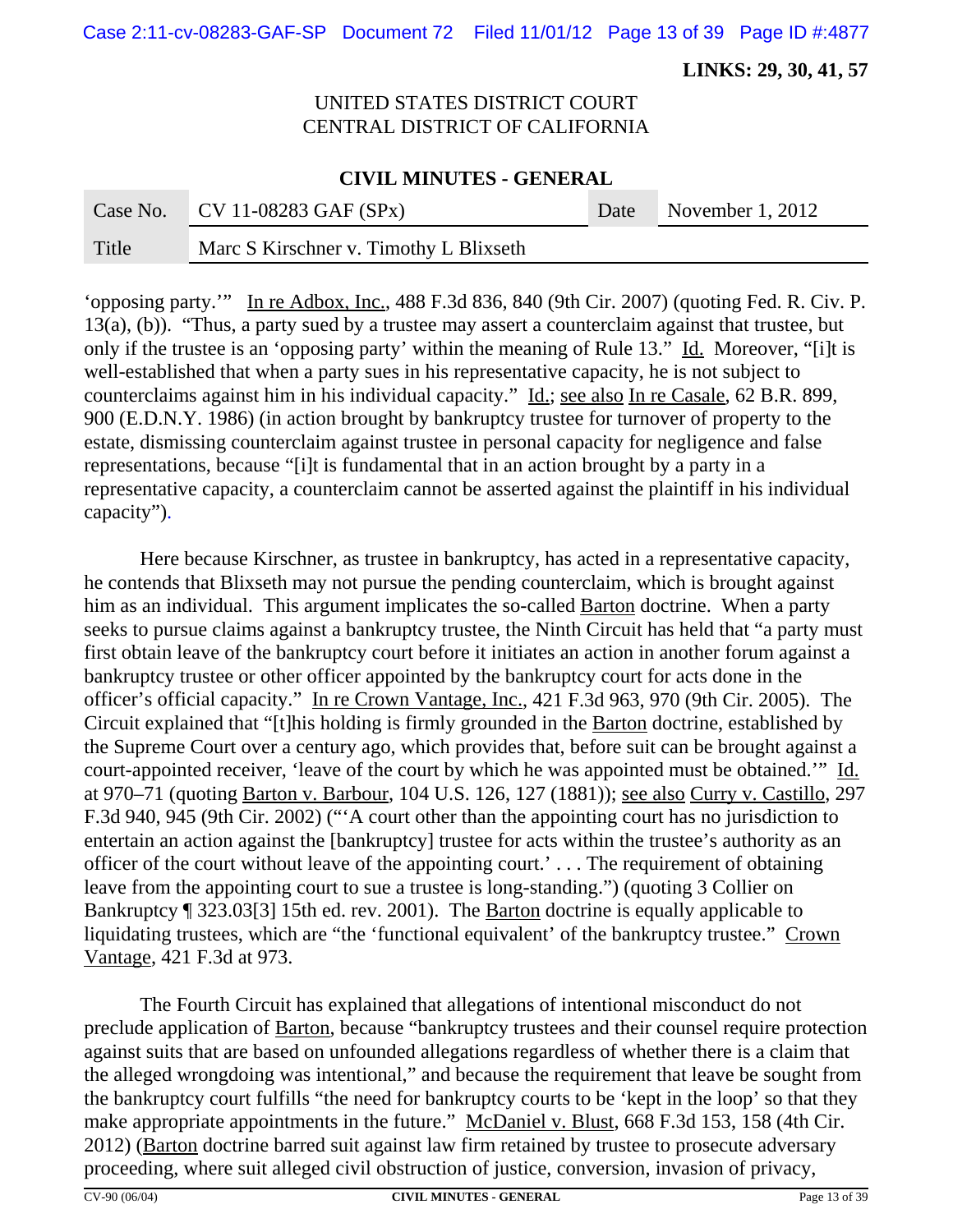Case 2:11-cv-08283-GAF-SP Document 72 Filed 11/01/12 Page 14 of 39 Page ID #:4878

 **LINKS: 29, 30, 41, 57**

# UNITED STATES DISTRICT COURT CENTRAL DISTRICT OF CALIFORNIA

#### **CIVIL MINUTES - GENERAL**

|       | Case No. CV 11-08283 GAF $(SPx)$       | Date November 1, 2012 |
|-------|----------------------------------------|-----------------------|
| Title | Marc S Kirschner v. Timothy L Blixseth |                       |

breach of fiduciary duty, and civil conspiracy). Similarly, the Seventh Circuit has explained that

Just like an equity receiver, a trustee in bankruptcy is working in effect for the court that appointed or approved him, administering property that has come under the court's control by virtue of the Bankruptcy Code. If he is burdened with having to defend against suits by litigants disappointed by his actions on the court's behalf, his work for the court will be impeded.

Matter of Linton, 136 F.3d 544, 545 (7th Cir. 1998). Accordingly, "[b]efore leave is given by the bankruptcy court, the claimant must demonstrate that he has a prima facie case against the trustee." In re Messina, Bankruptcy No. 99 B 29371, 2003 WL 22271522, at \*10 (Bankr. N.D. Ill. Sept. 29, 2003)*.*

There are two recognized exceptions to the Barton doctrine.First, the doctrine does not bar suits against a bankruptcy or liquidating trustee for ultra vires actions—actions for which the trustee is "without authority to perform . . . in any circumstances or for any purpose"—or for actions otherwise taken in the trustee's unofficial or individual capacity. However, ultra vires is a narrowly defined concept that applies only to actions which are completely outside the scope of the trustee's duties and responsibilities. See Lurie v. Blackwell, 285 Mont. 404, 408 (1997) (holding that Barton doctrine barred abuse of process action because the trustee did not act outside of his official capacity in seeking to enforce a foreign judgment he obtained in bankruptcy court by filing notice of the judgment in his own name because "he clearly was performing his official duties in the administration of the estate"); see also In re Davis, 312 B.R. 681, 686–87 (Bankr. D. Nev. 2004) (although "leave of court need not be sought if the trustee (or other court appointed party) is acting in excess of his or her authority or in an unofficial capacity," court was without subject matter jurisdiction to adjudicate claim that trustee and his attorney had performed their duties negligently and with bias toward debtors).

Second, under 28 U.S.C. § 959(a),

Trustees, receivers or managers of any property, including debtors in possession, may be sued, without leave of the court appointing them, with respect to any of their acts or transactions in carrying on business connected with such property. Such actions shall be subject to the general equity power of such court so far as the same may be necessary to the ends of justice, but this shall not deprive a litigant of his right to trial by jury.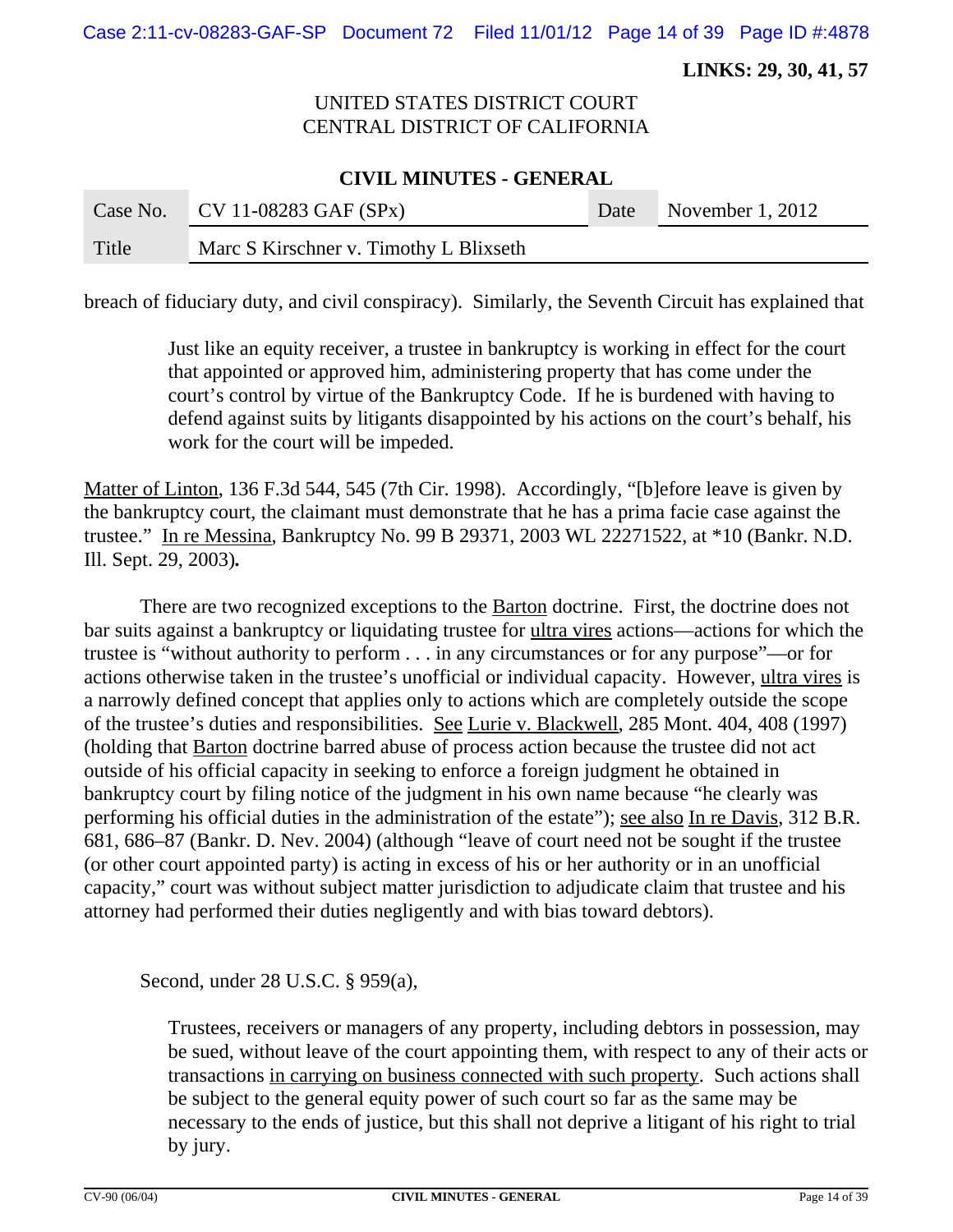**LINKS: 29, 30, 41, 57**

# UNITED STATES DISTRICT COURT CENTRAL DISTRICT OF CALIFORNIA

#### **CIVIL MINUTES - GENERAL**

|       | Case No. CV 11-08283 GAF $(SPx)$       | Date November 1, 2012 |
|-------|----------------------------------------|-----------------------|
| Title | Marc S Kirschner v. Timothy L Blixseth |                       |

28 U.S.C. § 959(a) (added emphasis).

#### *b. Discussion*

The Counterclaim suffers from two fundamental deficiencies that require its dismissal and denial of Blixseth's motion for leave to amend. First, the Counterclaim must be dismissed because it is asserted against Kirschner in his individual capacity, in violation of Federal Rule of Civil Procedure 13. Indeed, Blixseth does not contend that the counterclaims may be asserted against Kirschner in his individual capacity, but he seeks the Court's leave to amend the Counterclaim to name Kirschner as the trustee of the YCLT. (Mem. Amend at 1.) Second, the Counterclaim must be dismissed, and Blixseth's motion for leave to amend denied because Blixseth has not sought leave from the Bankruptcy Court to file the counterclaims against Kirschner in his official capacity, in contravention of Barton.Amendment would thus be futile, because the amended counterclaim would also be subject to dismissal for lack of subject matter jurisdiction under Barton.

Here, the Counterclaim arises from and relates to Kirschner's alleged conduct while serving as the liquidating trustee of the Club's bankruptcy estate. Indeed, the theory of the Counterclaim is that, by fulfilling his duties as trustee, Kirschner is acting as a pawn in the Credit Suisse-CrossHarbor-Edra Blixseth RICO conspiracy. However, the Bankruptcy Court has retained jurisdiction "to adjudicate controversies arising out of the administration of the Estates, the implementation of this Plan, or the administration of the Liquidation Trust." (Docket No. 32 [Kirschner's Req. Judicial Not. ("KRJN")]<sup>2</sup> [8, Ex. H [Third Amended Joint Plan of Reorganization Proposed by the Debtors], Art.  $X \P 10.1.8$ , p. 44.) Thus, the Court lacks subject matter jurisdiction over the counterclaims in the absence of the Bankruptcy Court's permission for Blixseth to file them in this Court. Particularly in light of the serious allegations levied against Kirschner and the astronomical amount of damages sought, application of the Barton doctrine here serves its exact purposes: to protect the trustee so that he can focus on carrying out his duties, and to protect the assets of the estate.

Blixseth proffers a number of arguments as to why Barton does not bar his assertion of the counterclaims against Kirschner in his official capacity here. None is persuasive.

 $2^2$  The Court takes judicial notice, pursuant to Federal Rule of Evidence 201, of this document, because it is a matter of public record. See Lee, 250 F.3d at 689. Blixseth makes objections to numerous of the documents for which Kirschner requests judicial notice, but does not object to the Court's taking of judicial notice of this document. (See Docket No. 48 [Blixseth's Objections to KRJN].)

CV-90 (06/04) **CIVIL MINUTES - GENERAL** Page 15 of 39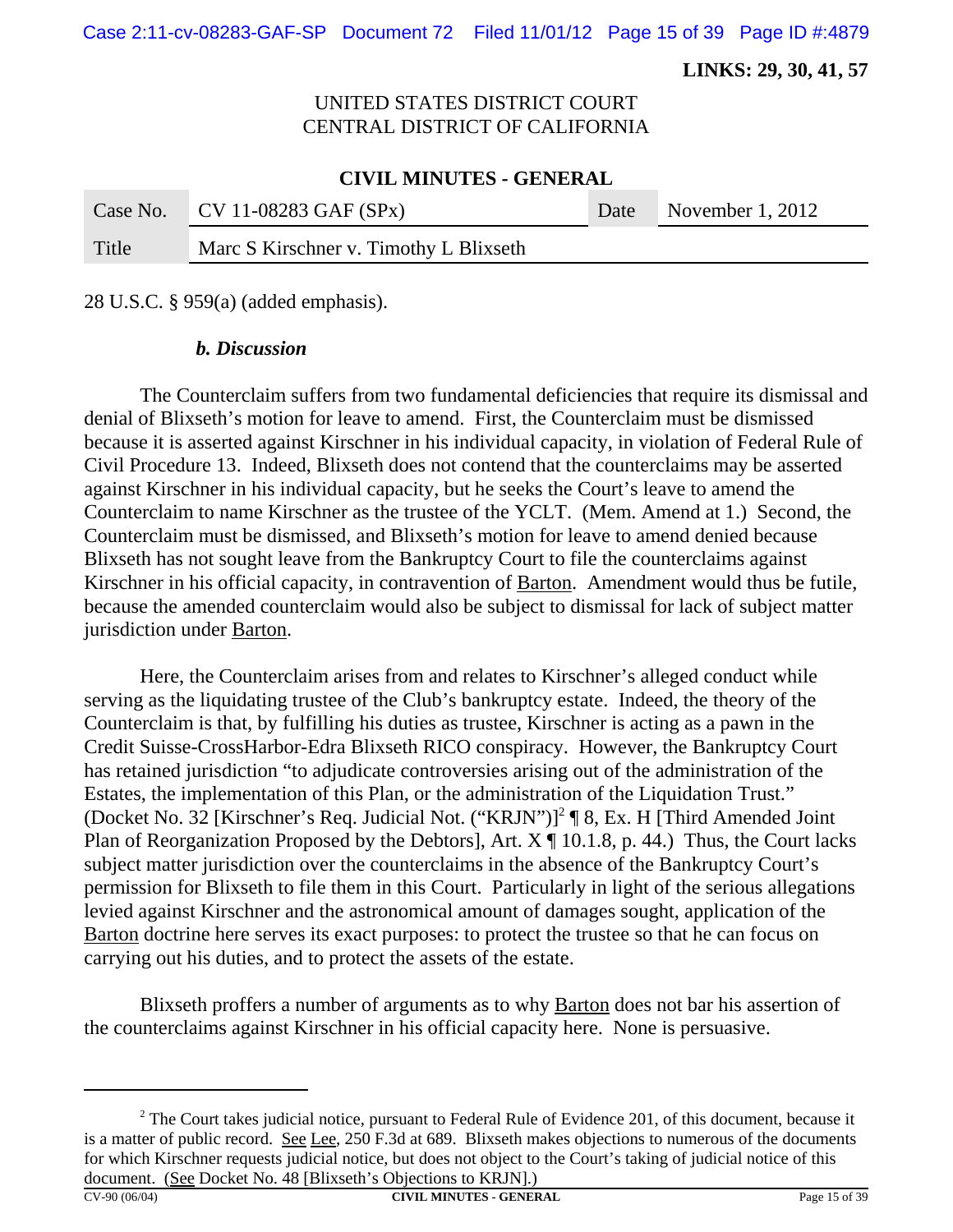Case 2:11-cv-08283-GAF-SP Document 72 Filed 11/01/12 Page 16 of 39 Page ID #:4880

 **LINKS: 29, 30, 41, 57**

# UNITED STATES DISTRICT COURT CENTRAL DISTRICT OF CALIFORNIA

#### **CIVIL MINUTES - GENERAL**

|       | Case No. CV 11-08283 GAF $(SPx)$       | Date November 1, 2012 |
|-------|----------------------------------------|-----------------------|
| Title | Marc S Kirschner v. Timothy L Blixseth |                       |

### (1) Estoppel

First, Blixseth argues that Kirschner is estopped from seeking dismissal based on the Barton doctrine because he has previously argued to this Court that, in prosecuting this action, he was not acting as a bankruptcy trustee, but simply as a creditor seeking to enforce a promissory note assigned to him. The argument to which Blixseth refers was made in opposition to Blixseth's contention that Kirschner lacked standing to collect on the cancelled Notes, which represented money Blixseth owed BLX. Kirschner argued that

> Blixseth also moves to dismiss the Complaint under FRCP 12(b)(1) on the basis that Marc Kirschner lacks standing to bring the claims asserted in the Complaint. This argument is based on a fundamental mischaracterization of the capacity in which Kirschner has filed suit. As noted in the Complaint, Kirschner is indeed the trustee of the YCLT, which is a liquidating trust created in conjunction with the confirmed plan of reorganization of the Yellowstone Club debtors. YCLT is the largest creditor in the BLX bankruptcy, and it has a vested interest in trying to maximize the assets of the BLX bankruptcy estate. The claims asserted in the Complaint, however, are being brought by YCLT on behalf of the BLX bankruptcy estate.

(Docket No. 16 at 13 (added emphasis).) According to Blixseth, Kirschner made this argument in order to avoid the application of the rule, from Caplin v. Marine Midland Grace Trust Co., 406 U.S. 416 (1972) and Williams v. California 1st Bank, 859 F.2d 664 (9th Cir. 1988), that a bankruptcy trustee lacks standing to collect monies not owed to the bankruptcy estate. Further, according to Blixseth, the Court accepted this argument in its 2/24/12 Order; thus, the "logical conclusion . . . is that [Kirschner] is attempting to enforce the BLX notes in some other, 'unofficial' capacity," and is not protected by **Barton.** (Docket No. 51 [Opp. Dismiss] Countercl.] at 1–2; see also Mem. Amend at 6–7.) Blixseth argues that, had the Court not accepted Kirschner's prior position, it would have dismissed Kirschner's Complaint for lack of standing, and no counterclaim would have been required. Kirschner is thus "unequivocally attempting to gain a tactical advantage" over Blixseth, by bringing the suit and forcing him to file counterclaims, then threatening him with sanctions. (Opp. Dismiss Countercl. at 3–4.) According to Blixseth, he filed the counterclaims against Kirschner in his personal capacity because, based on Kirschner's argument that Caplin and Williams were inapplicable, he "was under the good faith impression that in fact Mr. Kirschner was not filing this suit as a bankruptcy trustee and therefore in his unofficial or <u>personal capacity</u>." (Id. at 7 (original emphasis).)

The estoppel argument fails because Kirschner never argued that he has standing in this suit in some capacity other than as trustee for the YCLT, and the Court most certainly did not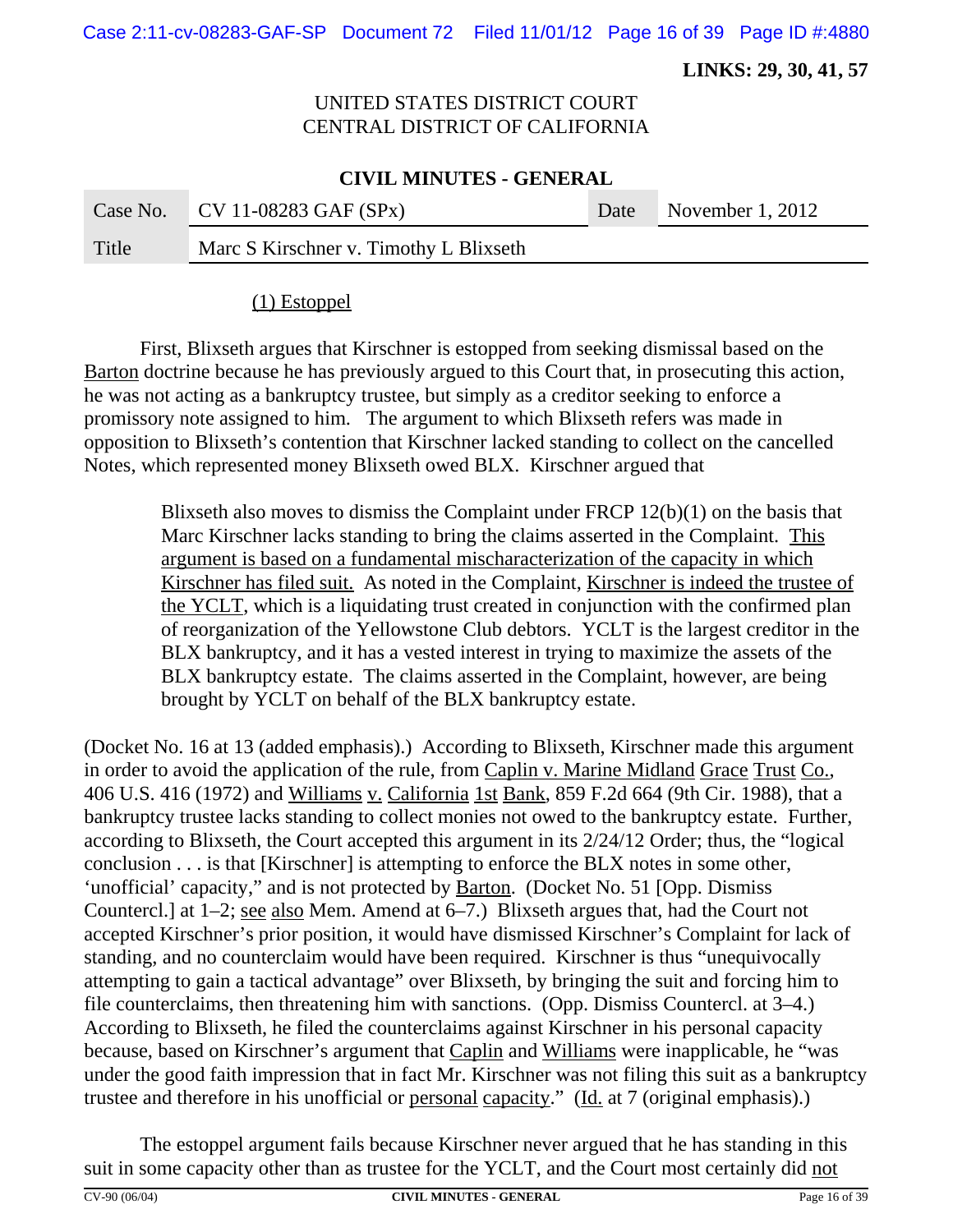Case 2:11-cv-08283-GAF-SP Document 72 Filed 11/01/12 Page 17 of 39 Page ID #:4881

 **LINKS: 29, 30, 41, 57**

# UNITED STATES DISTRICT COURT CENTRAL DISTRICT OF CALIFORNIA

### **CIVIL MINUTES - GENERAL**

|       | Case No. CV 11-08283 GAF $(SPx)$       | Date November 1, 2012 |
|-------|----------------------------------------|-----------------------|
| Title | Marc S Kirschner v. Timothy L Blixseth |                       |

accept such a position in the 2/24/12 Order. Rather, the Court determined that Caplin and Williams were inapplicable because, in this action, Kirschner indeed seeks monies owed to the YCLT estate. (See 2/24/12 Order at 9–11.) The Court clearly explained that

> Here, because YCLT is BLX's largest creditor, any monies owed by Blixseth to the BLX estate are, in a very real sense, monies owed to YCLT. Moreover, pursuant to the assignment, any claims of BLX against Blixseth have validly become YCLT's claims, and BLX may no longer assert them. The Court therefore has no concerns that Kirschner, as trustee for the YCLT, lacks standing to avoid the Release and to collect on the Notes.

(Id. at 10 (added emphasis).) Because Kirschner took and the Court accepted no prior inconsistent position as to the capacity in which he brings this suit, there is no basis for applying judicial estoppel here, and **Barton** is fully applicable.

(2) The  $\S$  959(a) Argument

Second, Blixseth contends that, to the extent that Kirschner now claims to prosecute this action as a bankruptcy trustee, because Kirschner is "purporting to carry[] on the business of BLX in enforcing those Notes," under 28 U.S.C. § 959(a), Blixseth was not required to obtain leave before asserting the contractual counterclaims arising from his attempt to enforce the Notes. (Id. at 2.)

Precedent teaches that the § 959(a) exception to Barton does not apply here. The Ninth Circuit has explained that, "[b]y its terms, this limited exception applies only if the trustee or other officer is actually operating the business, and only to 'acts or transactions in conducting the debtor's business in the ordinary sense of the words or in pursuing that business as an operating enterprise.'" Crown Vantage, 421 F.3d at 971–72 (citation omitted). However, "'[s]ection 959(a) does not apply to suits against trustees for administering or liquidating the bankruptcy estate.'" Id. at 972 (citation omitted). Here, by attempting to collect sums owed to the Club for the benefit of the bankruptcy estate, Kirschner is plainly not carrying on the Club's ordinary business or pursuing it as an operating enterprise. Indeed, Blixseth does not argue that Kirschner is pursuing the Club's business; rather, he argues that Kirschner is pursuing the business of BLX. Kirschner is not the trustee for the BLX estate, nor is he taking any action to pursue the business of that entity, which is in Chapter 11 liquidation, as an operating enterprise.

# (3) The Rule 13(a) Argument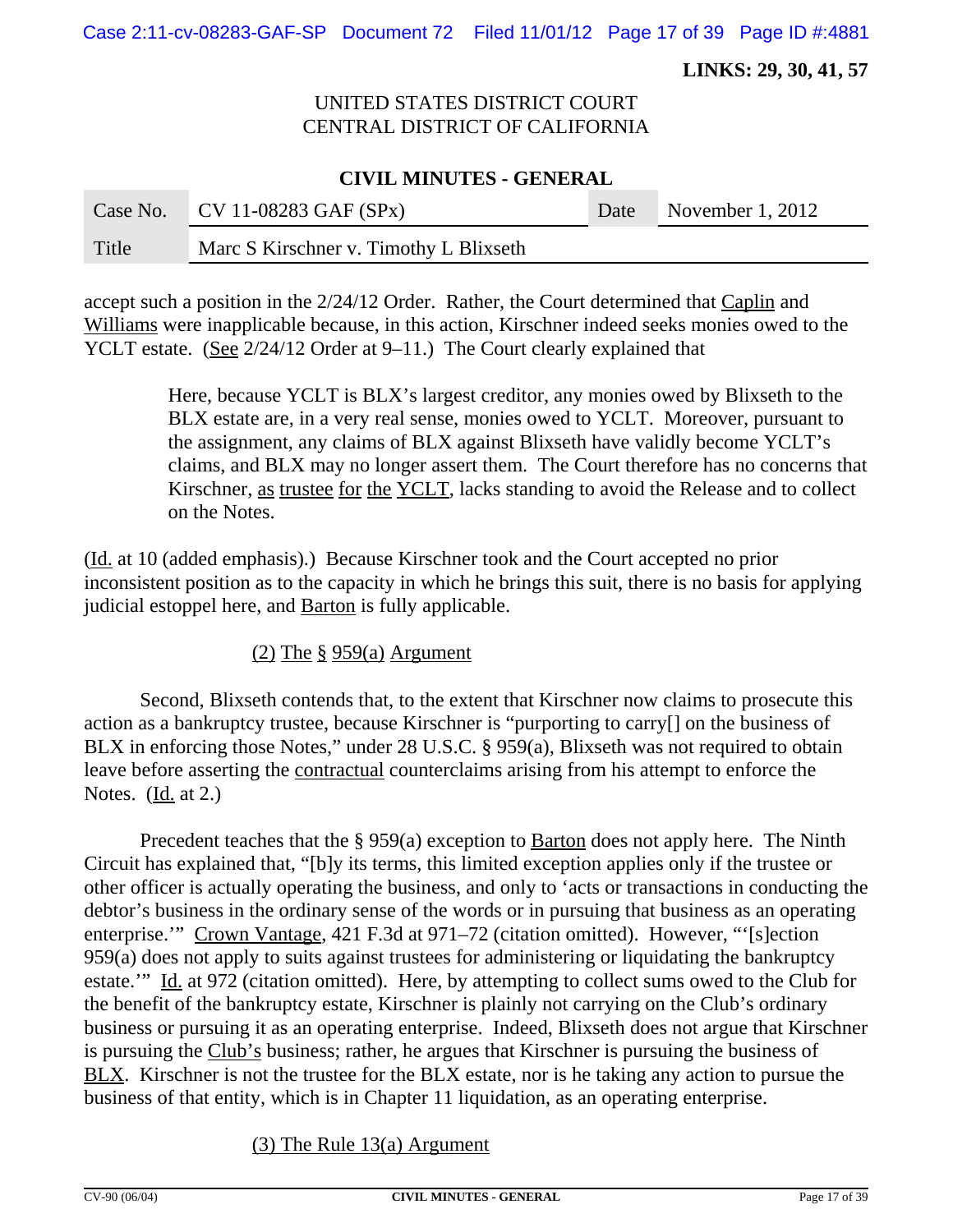Case 2:11-cv-08283-GAF-SP Document 72 Filed 11/01/12 Page 18 of 39 Page ID #:4882

 **LINKS: 29, 30, 41, 57**

# UNITED STATES DISTRICT COURT CENTRAL DISTRICT OF CALIFORNIA

### **CIVIL MINUTES - GENERAL**

|       | Case No. CV 11-08283 GAF $(SPx)$       | Date November 1, 2012 |
|-------|----------------------------------------|-----------------------|
| Title | Marc S Kirschner v. Timothy L Blixseth |                       |

Third, Blixseth insists that he must be able to assert the contractual counterclaims, which he deems to be compulsory under Federal Rule of Civil Procedure 13(a), without seeking leave of the Bankruptcy Court because the Complaint seeks to collect on a debt owed to the Club, and, under 11 U.S.C. § 541(a)(1), claims asserted by the bankruptcy trustee are subject to the same claims and defenses as could be asserted against the debtor. That is, the contractual counterclaims are not subject to Barton because they do not involve allegations of "wrongful conduct," but arise only out of "Kirschner's failure to act appropriately as a purported creditor of Mr. Blixseth's in purported [possession] of the BLX Notes." (Id. at 7–9; see also Mem. Amend 8–9; Docket No. 53 [Reply Amend] at 2–3.)

Relatedly, Blixseth suggests that the application of the **Barton** doctrine serves no purpose in this matter because Kirschner has voluntarily submitted himself to the Court's jurisdiction, and that the Court is obliged to exercise jurisdiction over the Counterclaims. According to Blixseth, this is because the Barton doctrine is a judicially-created limit on subject matter jurisdiction, and the Court has diversity jurisdiction over this action pursuant to 28 U.S.C. § 1332(a), which must be exercised. (Opp. Dismiss Countercl. at 5–6.)

Blixseth cites no persuasive authority in support of his contention that the Barton doctrine does not apply to counterclaims, whether compulsory or not, or that it requires allegations of "wrongful conduct" by the trustee for its application. For example, his reliance of In re Merrick, 175 B.R. 333 (9th Cir. BAP) is misplaced. In that case, the debtors sued certain defendants in state court on a fraud claim, and the defendants moved for summary judgment and for costs. The debtors then filed for bankruptcy, listing the state court action as an asset of their estates, and the state court entered summary judgment in favor of the defendants and awarded costs. The Chapter 7 trustee subsequently filed a complaint in the bankruptcy court for willful violation of the automatic stay on the basis of the defendants' postpetition pursuit of dismissal of the state court action and costs. However, the Ninth Circuit held that the defendants had not violated the automatic stay, which did not prevent them from continuing to defend against a pre-bankruptcy lawsuit. The court reasoned that the trustee was not prevented from continuing to prosecute the pre-bankruptcy lawsuit instituted by the debtor, and that,

Given this freedom for the debtor or the trustee to prosecute the debtor's claims, an equitable principle of fairness requires a defendant to be allowed to defend himself from the attack without imposing on him a gratuitous impediment in dealing with an adversary who suffers no correlative constraint. The automatic stay should not tie the hands of a defendant while the plaintiff debtor is given free rein to litigate.

Id. at 338. However, this case does not suggest that Blixseth should be free to prosecute his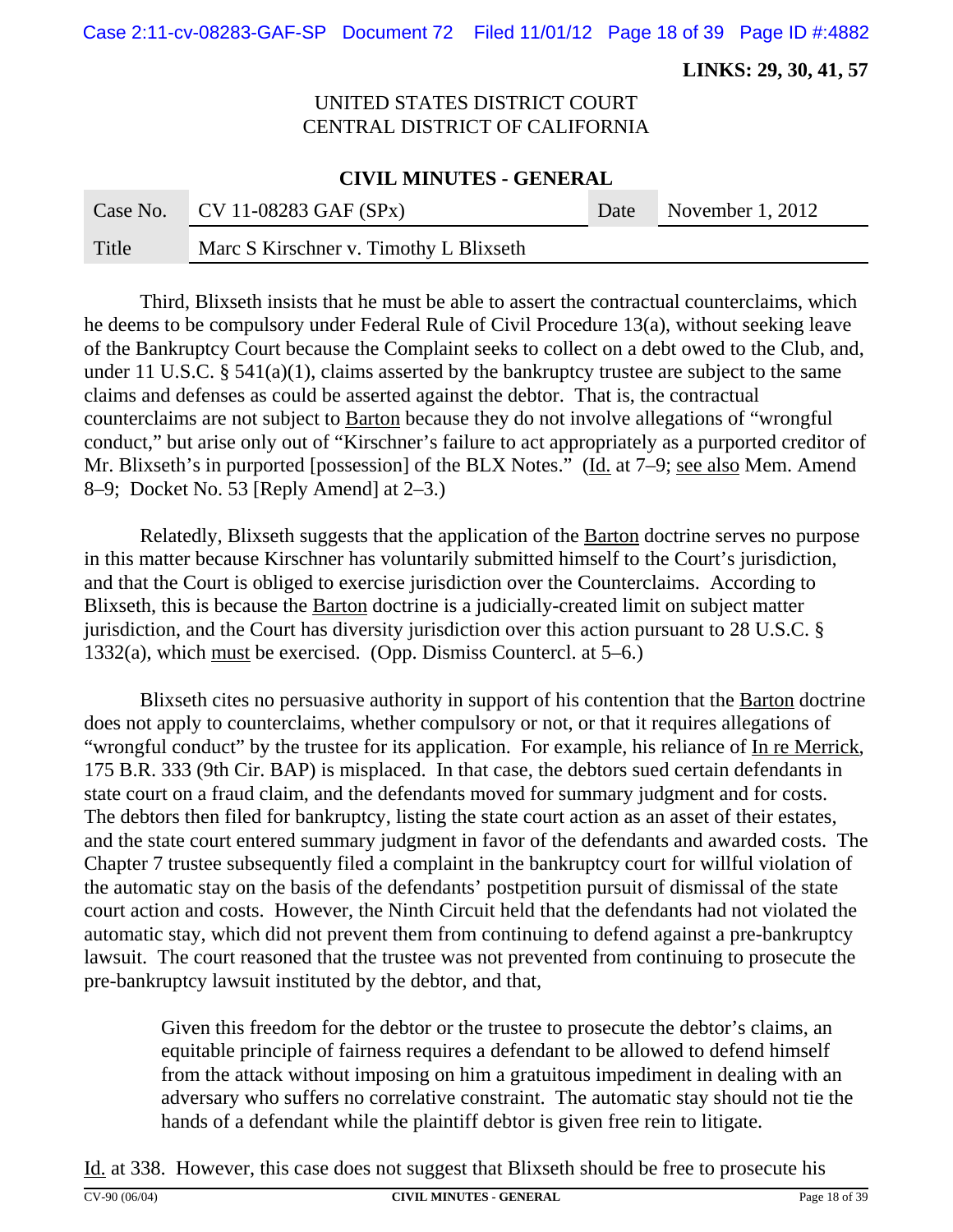Case 2:11-cv-08283-GAF-SP Document 72 Filed 11/01/12 Page 19 of 39 Page ID #:4883

 **LINKS: 29, 30, 41, 57**

# UNITED STATES DISTRICT COURT CENTRAL DISTRICT OF CALIFORNIA

#### **CIVIL MINUTES - GENERAL**

|       | Case No. CV 11-08283 GAF $(SPx)$       | Date November 1, 2012 |
|-------|----------------------------------------|-----------------------|
| Title | Marc S Kirschner v. Timothy L Blixseth |                       |

counterclaims against Kirschner without the constraints of Barton. It does not involve the assertion of claims against a bankruptcy trustee, and it does not address or cite to Barton.

Blixseth also ignores case law that supports Kirschner's assertion of Barton. For example, Crown Vantage applied Barton in circumstances resembling those here. In that case, the liquidating trustee appointed pursuant to a confirmed Chapter 11 plan moved for an injunction restraining the debtor's corporate parent, its counsel, and other entities from prosecuting a Delaware action in which they sought declaratory relief against the trustee. Plaintiffs contended that the trustee had filed fraudulent conveyance, conversions and other related claims in lawsuits in California that violated the terms and conditions of a settlement agreement executed by the debtor and its corporate parent. The Ninth Circuit concluded that Barton barred the Delaware declaratory relief action, and affirmed the injunction against that suit. See 421 F.3d at 967–971, 977. Like the contractual counterclaims that Blixseth seeks to assert here, the allegations levied against the trustee in Crown Vantage did not involve "wrongful conduct," and were asserted in response to affirmative claims prosecuted by the trustee. Still, the entities seeking to press these claims against the trustee in another forum were required to seek the bankruptcy court's leave. That conclusion makes sense because the objective of the rule is to protect the trustee from being forced to defend himself against claims made arising out of his work as trustee, no matter the procedural device used to assert those claims.

Finally, the Court easily rejects Blixseth's argument that it is obliged to exercise subject matter jurisdiction over the counterclaims pursuant to 28 U.S.C. § 1332(a). By definition, Barton will be applied to claims for which the Court otherwise has subject matter jurisdiction.

#### (4) The "Representative Capacity" Argument

Blixseth has one final theory as to how Barton may be avoided: Kirschner "can be named in his representative capacity without being named as the bankruptcy trustee," because the YCLT is created under Montana law, and, under Montana law, Kirschner "is the trustee of that trust independent of the Bankruptcy Code." (Opp. Dismiss Countercl. at 7; see Conant Decl. ¶ 24, Ex. 12 [Liquidation Trust Agreement] § 1.1 (forming the YCLT under Montana law).) Thus, according to Blixseth, Kirschner may be named as a defendant in an amended counterclaim in his capacity as a trustee of a trust created under Montana law. Blixseth offers no further explanation and not a single case citation for the proposition that this approach would avoid the Barton constraint, and the Court cannot conclude that it does. Rather, Kirschner prosecutes the Complaint in his capacity as the liquidating trustee of the YCLT, appointed by the Bankruptcy Court, in order to collect assets that are alleged to be owed to the bankruptcy estate. The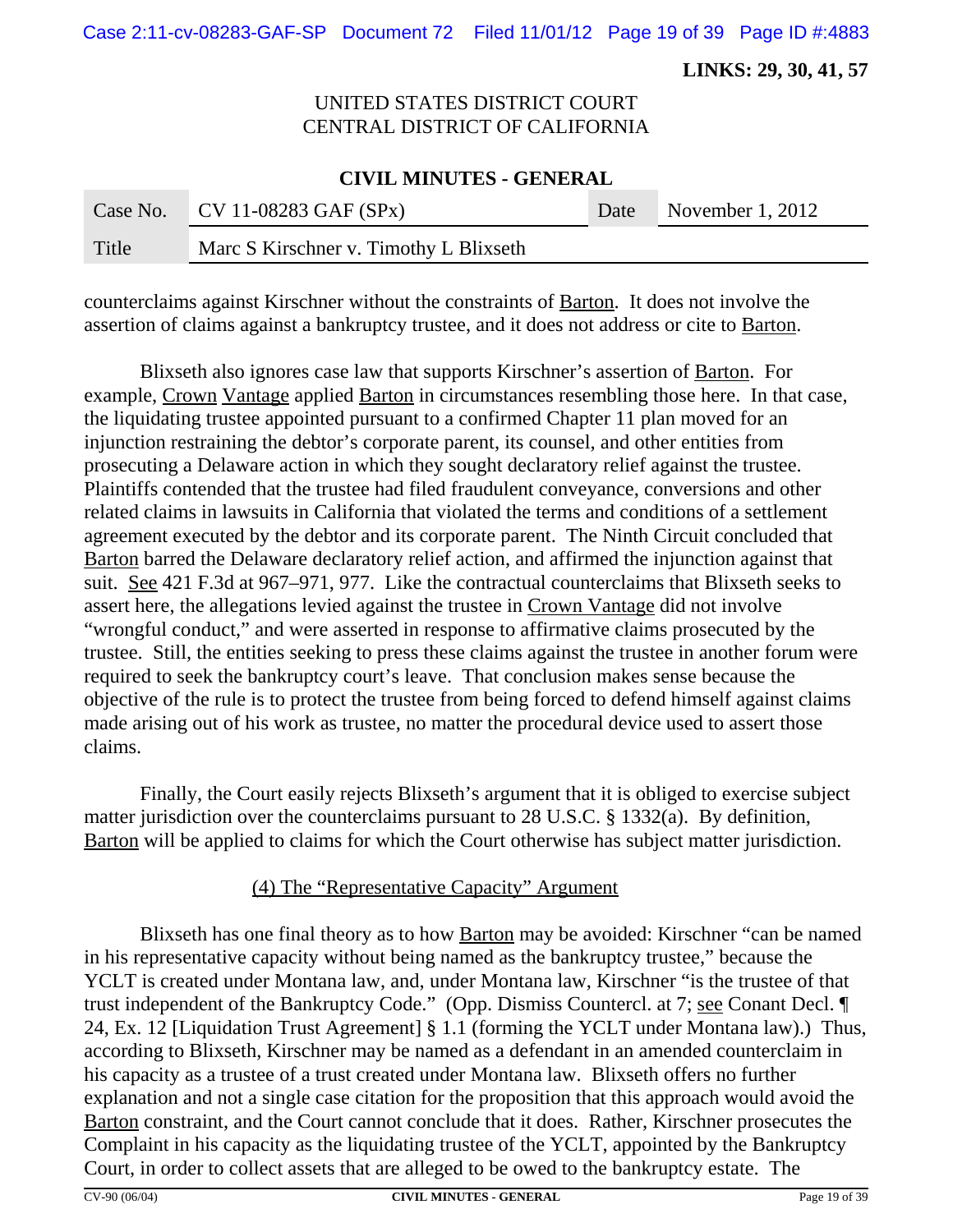Case 2:11-cv-08283-GAF-SP Document 72 Filed 11/01/12 Page 20 of 39 Page ID #:4884

 **LINKS: 29, 30, 41, 57**

# UNITED STATES DISTRICT COURT CENTRAL DISTRICT OF CALIFORNIA

#### **CIVIL MINUTES - GENERAL**

|       | Case No. CV 11-08283 GAF $(SPx)$       | Date November 1, 2012 |
|-------|----------------------------------------|-----------------------|
| Title | Marc S Kirschner v. Timothy L Blixseth |                       |

proposed amended counterclaims seek damages from the estate arising from its attempt to collect those assets. Barton is fully applicable.

Accordingly, because the Court lacks subject matter jurisdiction over the counterclaims, the Court **DISMISSES** the Counterclaim and **DENIES** Blixseth's motion for leave to amend. The Court does not reach Kirshner's remaining arguments for dismissal under Rule 12(b)(6) for failure to state a claim.

#### **B. MOTION FOR SANCTIONS**

Kirschner moves for the imposition of sanctions against Blixseth and his attorneys, pursuant to 28 U.S.C. § 1927 and the Court's inherent powers, in the amount of the attorney fees and costs he incurred in moving to dismiss the Counterclaim, on the bases that: (1) the Counterclaim was intentionally and improperly filed against Kirschner personally in contravention of Rule 13; (2) Blixseth and his counsel recklessly filed the Counterclaim without seeking leave of the Bankruptcy Court with knowledge of the Barton doctrine; and (3) the Counterclaim has no basis in fact or law and was filed for the improper purpose to harass and intimidate Kirschner as trustee of the YCLT. (Mem. Sanctions at 1–2.)

#### **1. RELEVANT BACKGROUND**

The Parties, and particularly Blixseth, have produced tomes of evidence that they ask the Court to consider in connection with the sanctions motion. The vast majority of this evidence pertains to the conduct of Blixseth and numerous other persons who are not parties to this action. Kirschner seeks to prove that, in various other fora, Blixseth has argued and alleged that every person adverse to him, from Credit Suisse, CrossHarbor, and Edra Blixseth, to the Bankruptcy Judge, the Montana Governor, and officials at the U.S. Department of Justice, are involved in a vast conspiracy against him, and that the Counterclaim is merely Blixseth's frivolous attempt to add to this list the last person that he could think of: the bankruptcy trustee. In opposition, Blixseth seeks to prove that Credit Suisse, CrossHarbor, and Edra Blixseth really did conspire to defraud him of his assets; that the Montana Bankruptcy Court really has acted unfairly against him; and that his Counterclaim against Kirschner really was made in good faith.

The Court has reviewed this evidence carefully, and describes it in some detail below. However, the issue ultimately for the Court's determination is far simpler than the Parties have made it. The question before the Court is whether, by filing the Counterclaim against Kirschner in his personal capacity and without seeking leave of the Bankruptcy Court, Blixseth and his counsel intentionally ignored Rule 13 and Barton, thereby unreasonably and vexatiously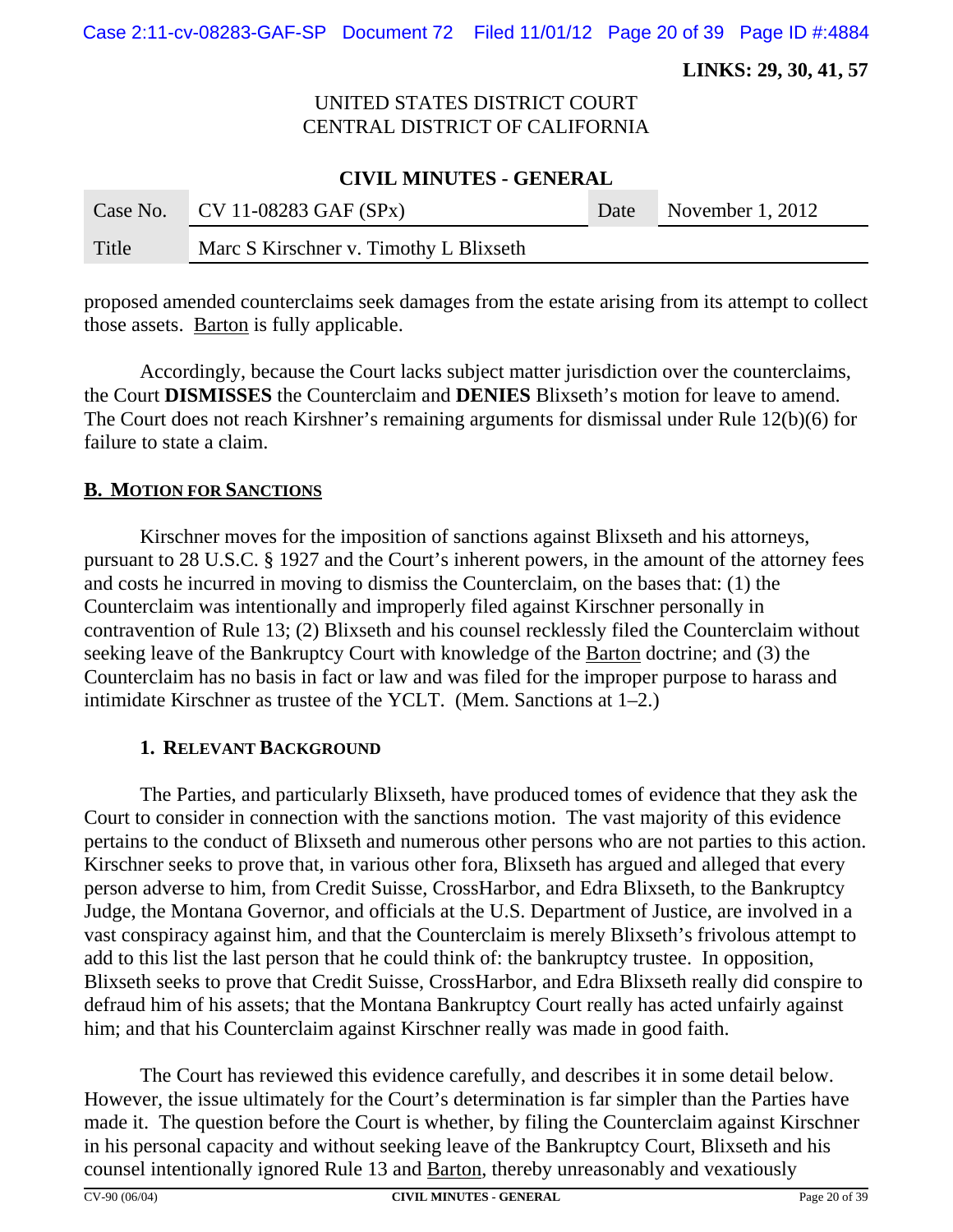Case 2:11-cv-08283-GAF-SP Document 72 Filed 11/01/12 Page 21 of 39 Page ID #:4885

 **LINKS: 29, 30, 41, 57**

# UNITED STATES DISTRICT COURT CENTRAL DISTRICT OF CALIFORNIA

#### **CIVIL MINUTES - GENERAL**

|       | Case No. CV 11-08283 GAF $(SPx)$       | Date November 1, 2012 |
|-------|----------------------------------------|-----------------------|
| Title | Marc S Kirschner v. Timothy L Blixseth |                       |

multiplying this proceeding and demonstrating bad faith. As explained in greater detail below, the Court finds that, in filing the Counterclaim, Defendant and his counsel did ignore applicable legal rules of which they were aware, unreasonably and vexatiously multiplying these proceedings. Although the conduct of Blixseth and his counsel outside this proceeding is relevant to the question of their bad faith, the Court does not find it to be determinative.

#### *a. Blixseth's Approach to the Bankruptcy Proceedings*

As described in the Background section to the present order, Kirschner and Blixseth have a history of adversity in the Montana Bankruptcy Court. In the Club's bankruptcy proceedings, each has experienced both success and setbacks. On the evidence produced in connection with the present sanctions motion, and as is plain from the allegations made in the Counterclaim, Blixseth is of the view that the various bankruptcy proceedings pending before Judge Kirscher in Montana—including the bankruptcy proceedings for the Club, BLX, and Edra Blixseth—are rigged against him. For example, in a September 14, 2010 text message to Edra Blixseth, Blixseth wrote that "you . . . [Sam] [B]yrne . . . and the corrupt judge are all going down . . . You thought you were covered with a corrupt judge  $\ldots$ ." (KRJN, Ex. J at 24.)<sup>3</sup> On November 18, 2010, he filed a pro se motion in the Club's bankruptcy proceedings to disqualify Judge Kirscher, arguing that he had pre-judged the proceedings, invited and entertained ex parte advocacy against him, ruled on important motions against him before he could oppose them, and entered the \$40 million judgment against him before he could respond to the motion to reconsider. (RJN, Ex. A at  $1-2.$ )<sup>4</sup> Kirscher denied the motion, In re Yellowstone Mountain

<sup>&</sup>lt;sup>3</sup> Blixseth objects to the Court's taking judicial notice of the document containing the text message, which was attached as an exhibit to a complaint filed by Edra Blixseth's bankruptcy trustee in her Chapter 7 bankruptcy proceedings to, inter alia, set aside the MSA. Blixseth argues that judicial notice is improper, because Kirschner is "asking this Court to accept the truth and the apparent innuendo associated with this text message[]"; Kirschner has not provided a complete record to place the message in context; the message is not relevant to the sanctions motion; and the message is improper character evidence. (Blixseth's Objections to KRJN at 6–7.) These objections are **OVERRULED**. Under Federal Rule of Evidence 201, the Court may take judicial notice of the existence of public and court records, but may not credit disputed facts found in them. Lee, 250 F.3d at 689–90. Here, the Court takes judicial notice of the fact that, in a text message to Edra, Blixseth referred to Judge Kirscher as a "corrupt judge." Blixseth does not dispute the authenticity of the document, or the fact that he made this statement. Although Blixseth complains that Kirschner has not produced the other exhibits to the complaint, he does not explain why fairness requires that these also be produced. See Fed. R. Evid. 106. Blixseth's remaining objections concerning relevance under Federal Rules of Evidence 401 and 403 and improper character evidence under Rule 404 are without merit.

<sup>&</sup>lt;sup>4</sup> Blixseth objects to the Court's taking judicial notice of the fact that he filed the motion to disqualify and made the statements in it. He also argues that it is impermissible character evidence under Rule 404(a) and is CV-90 (06/04) **CIVIL MINUTES - GENERAL** Page 21 of 39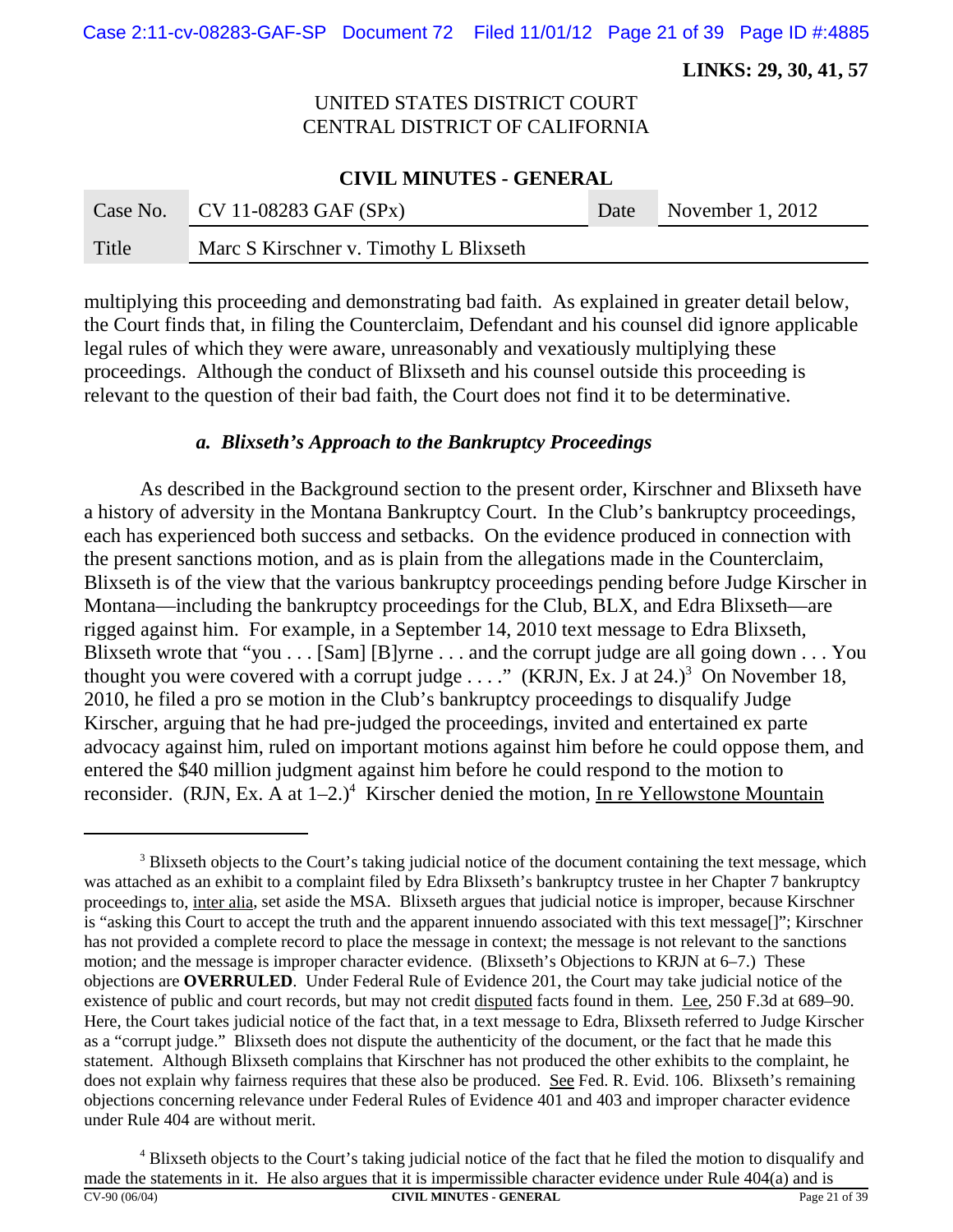Case 2:11-cv-08283-GAF-SP Document 72 Filed 11/01/12 Page 22 of 39 Page ID #:4886

 **LINKS: 29, 30, 41, 57**

# UNITED STATES DISTRICT COURT CENTRAL DISTRICT OF CALIFORNIA

#### **CIVIL MINUTES - GENERAL**

|       | Case No. CV 11-08283 GAF $(SPx)$       | Date November 1, 2012 |
|-------|----------------------------------------|-----------------------|
| Title | Marc S Kirschner v. Timothy L Blixseth |                       |

Club, LLC, No. 08-61570-11, 2011 WL 766979 (Bankr. D. Mont. Feb. 25, 2011), and Blixseth's appeal of this denial is pending before the Montana District Court. In his appeal, Blixseth contends that the motion to disqualify is based on admitted ex parte contacts between Judge Kirscher, his law clerks, and various of Blixseth's adversaries in AP-14, and he attaches the evidence on which he relies for this Court's benefit. (Conant Decl. ¶¶ 33–34, Ex. 31 [Appeal Brief Re: Disqualication], Ex. 34, Ex. 36  $\P\P$  4–8 & Ex. A, Ex. 37.) In a hearing before Judge Kirscher in the Club's bankruptcy proceedings on March 6, 2012, Blixseth's attorney Michael Flynn, who does not represent Blixseth here, accused Judge Kirscher of discussing the proceedings with the Governor of Montana and of misplacing evidence. Judge Kirscher adamantly denied both accusations, and returned to the bench with the allegedly missing evidence. (KRJN, Ex. B  $[3/6/2012$  Transcript of Proceedings] at 19–20, 61–62.)<sup>5</sup>

In October of 2011, Blixseth's lawyer in this and other proceedings, Christopher Conant, sent e-mails to the lawyer for Edra Blixseth's bankruptcy trustee, David Cotner, asserting that he had violated the Montana Rules of Professional Conduct by filing a baseless adversary proceeding against Blixseth in Edra Blixseth's bankruptcy proceedings to set aside the MSA. Conant wrote that Edra's bankruptcy trustee had filed the complaint in the Montana Bankruptcy Court, rather than in California state court, only because Judge Kirscher is "openly biased against Mr. Blixseth," and he asked Cotner to confirm whether Edra's bankruptcy trustee had had ex parte communications with Judge Kirscher. (KRJN, Ex. K at Ex. A at 1, 3.)<sup>6</sup> Conant now states that he made this inquiry because Edra's trustee had told Blixseth that he had a close

irrelevant under Rules 401 and 403, and that, under Rule 106, Kirschner is required to "provide all of the exhibits, documents, transcripts and proceedings associated therewith." (Blixseth's Objections to KRJN at 4.) These objections are **OVERRULED**. The fact that Blixseth filed the motion to disqualify and made the statements in it are proper subjects of judicial notice under Rule 201, and Blixseth's evidentiary objections are without merit. The motion is plainly relevant, and the Court considers that its probative value outweighs any prejudice to Blixseth. The Court does not consider the motion as evidence of Blixseth's "character," or to prove that he has acted in accordance with such character.

<sup>&</sup>lt;sup>5</sup> Blixseth objects to the Court's taking judicial notice of the fact that these events occurred in the Bankruptcy Court, on the grounds that the transcript of proceedings is improper character evidence and irrelevant, and that only a limited portion has been produced. (Blixseth's Objections to KRJN at 4–5.) These objections are **OVERRULED**, as above.

<sup>&</sup>lt;sup>6</sup> Blixseth objects to the Court's taking judicial notice of the fact of these communications, which were attached as an exhibit to a response to a motion filed in Edra Blixseth's bankruptcy proceedings. Blixseth repeats his objections under Federal Rules of Evidence 106, 401, 403, and 404. (Blixseth's Objections to KRJN at 7.) These objections are **OVERRULED**, as above. Moreover, neither Blixseth nor his counsel dispute the authenticity of the document, or deny that the communications occurred.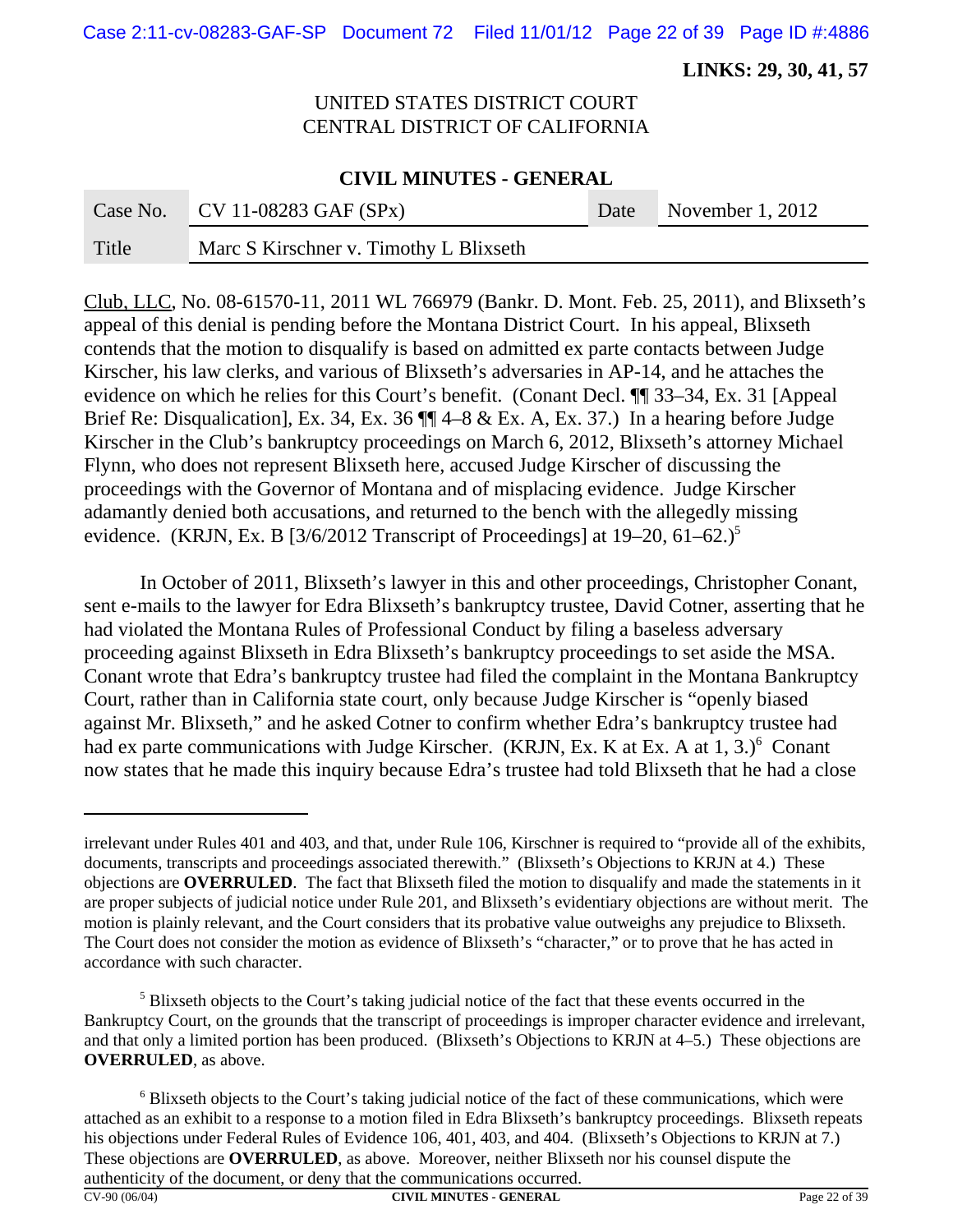Case 2:11-cv-08283-GAF-SP Document 72 Filed 11/01/12 Page 23 of 39 Page ID #:4887

 **LINKS: 29, 30, 41, 57**

# UNITED STATES DISTRICT COURT CENTRAL DISTRICT OF CALIFORNIA

#### **CIVIL MINUTES - GENERAL**

|       | Case No. CV 11-08283 GAF $(SPx)$       | Date November 1, 2012 |
|-------|----------------------------------------|-----------------------|
| Title | Marc S Kirschner v. Timothy L Blixseth |                       |

relationship with Kirscher and could communicate with or send messages to him, and that this statement by Edra's trustee was consistent with evidence in Conant's possession showing something of a "cozy" relationship between Kirscher and other Montana bankruptcy counsel, namely counsel for the Club. (Conant Decl. ¶ 35, Ex. 35 (November 2009 e-mail from Club's counsel, Andy Patten, to Kirscher's law clerk, asking whether, if he "give[s] the court a heads up about a new case . . . it [can] be kept confidential until the actual filing," and receiving a response of "Absolutely Andy").) Blixseth's other lawyer in this and other proceedings, Philip Stillman, added in an e-mail to Cotner that Blixseth "intends to file a Motion for Sanctions pursuant to Rule 11 . . . against every single person and lawyer that continues to assert these frivolous claims against him," and will "hold you and your firm and the Trustee liable for all costs, attorney's fees and other damages . . . through sanctions and a malicious prosecution motion." (KRJN, Ex. K at 2–3.) Conant eventually served on Cotner, but did not file, an F.R.B.P. 9011 motion for sanctions. (Conant Decl. ¶ 32, Ex. 30.)

Blixseth's own bankruptcy proceeding in Nevada was initiated by the filing of an involuntary petition by the MDOR in 2011. Blixseth stated, in his opposition to a motion to quash subpoenas in that proceeding, that Byrne met with the Governor of Montana in order to gain support for his bankruptcy plans for the Club, and that, "[n]ot surprisingly, during the Yellowstone Club bankruptcy, the Governor made public statements critical of Mr. Blixseth." (KRJN, Ex. E at  $7-8$ .)<sup>7</sup> Blixseth also stated his belief that the moving parties—CrossHarbor, Byrne, and others—"had numerous discussions with high ranking officials from the State of Montana outside of MDOR, relating to Movants' and Montana's common adversary," and that "these discussions played a role in MDOR's unprecedented filing of an involuntary bankruptcy petition." Id. at 12–13.

In an affidavit executed by Blixseth on February 27, 2012 and submitted to the U.S. House of Representatives Committee on the Judiciary—produced by Blixseth in this proceeding—he states that, in 2011, he spoke with a "senior status Bankruptcy Judge" in Montana—not Judge Kirscher—who agreed that bankruptcy fraud had been committed by Edra Blixseth and others in connection with the Club's bankruptcy, and who made a criminal referral to the Montana Office of the U.S. Department of Justice. (Conant Decl. ¶ 14, Ex. 15 [Blixseth Affidavit] ¶ 3.) A Federal Task Force was assigned to the case, and throughout the course of the investigation, Blixseth was in communication with the investigators as the "victim" of the criminal conduct. (Id. ¶ 2.) Blixseth states that he asked the investigators to look into the conduct of Judge Kirscher due to "various inconsistent rulings and . . . odd behavior." (Id.  $\llbracket 5$ .)

 $<sup>7</sup>$  Blixseth similarly objects to the Court's taking judicial notice of the statements made in this filing under</sup> Federal Rules of Evidence 106, 401, 403, and 404. These objections are **OVERRULED**, as above. CV-90 (06/04) **CIVIL MINUTES - GENERAL** Page 23 of 39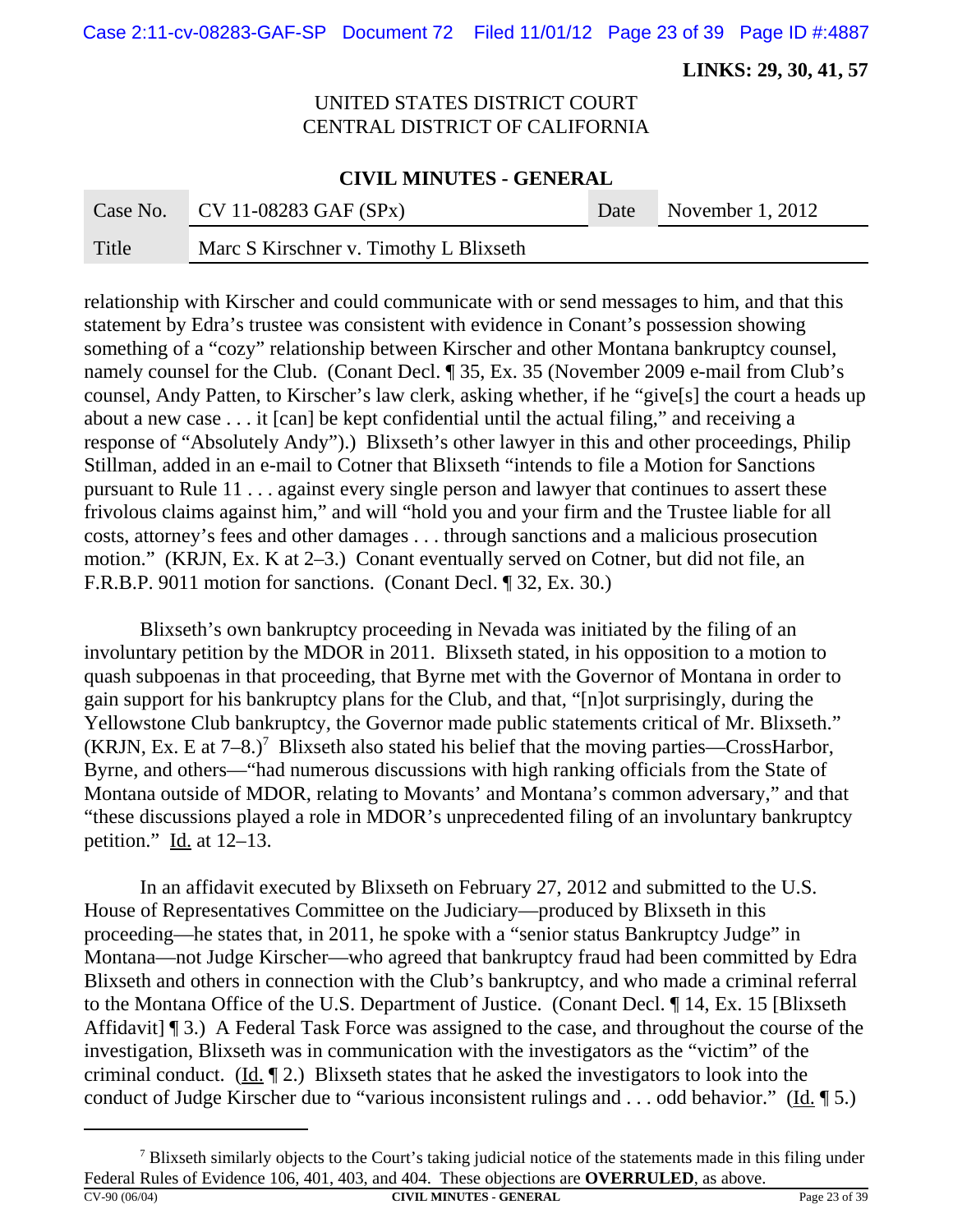Case 2:11-cv-08283-GAF-SP Document 72 Filed 11/01/12 Page 24 of 39 Page ID #:4888

 **LINKS: 29, 30, 41, 57**

## UNITED STATES DISTRICT COURT CENTRAL DISTRICT OF CALIFORNIA

#### **CIVIL MINUTES - GENERAL**

|       | Case No. CV 11-08283 GAF $(SPx)$       | Date November 1, 2012 |
|-------|----------------------------------------|-----------------------|
| Title | Marc S Kirschner v. Timothy L Blixseth |                       |

At some point, he learned that Edra was the subject of a Department of Justice target letter, and states that he was told by the investigators that "the Judge is the Big Catch here." ( $\underline{Id}$ .  $\P$  6.) Ultimately, however, the Department of Justice declined to prosecute Edra—despite the Federal Task Force's recommendation that she be prosecuted for loan fraud. (Id. ¶¶ 6, 8.) Blixseth states that he believes that Ron Burkle, who was the Club's controlling owner at the time of Blixseth's affidavit, "used his contacts at the very top of the Department of Justice to immediately stop the investigation." ( $\underline{Id}$ .  $\P\P$ 9–10.) Blixseth states that, since then, the "multiple crimes perpetrated against [him] and countless others . . . have gone unanswered." (Id. ¶ 11.)

In AP-14, Blixseth had also argued that Stephen Brown, a lawyer who had represented him in the loan transaction with Credit Suisse and in the divorce proceedings, and who subsequently became Chairman of the Unsecured Creditors Committee, had violated Blixseth's attorney-client privilege, and that these violations "had tainted every aspect of the trial in this matter." 436 B.R. at 636. The committee complied with the Bankruptcy Court's request to produce copies of e-mail communications; the court "carefully reviewed each of the emails and found . . . absolutely no evidence that Brown violated Blixseth's attorney-client privilege." Id. at 637. The court also found that "Blixseth's arguments on the point were nothing but baseless allegations intended to derail the proceedings." Id.

# *b. Blixseth's Theories Regarding Kirschner's Role in the Alleged Conspiracy Against Him*

Blixseth's theory that Kirschner himself has been a pawn or a player in the vast conspiracy against him was aired in AP-14. In the Final Pretrial Order, Blixseth set out for trial the following two issues, among others:

Whether the Trust's counterclaims against Blixseth are barred by the Trust's lack of standing because it is controlled by a party who participated in the allegedly bad behavior;

Whether the Trust's counterclaims against Blixseth are barred as a result of proximate causation by the conduct of other parties, including but not limited to, the collusion of Edra Blixseth, Sam Byrne and CrossHarbor Capital to thwart a purchase of the Debtors by filing a Chapter 11 petition in bad faith.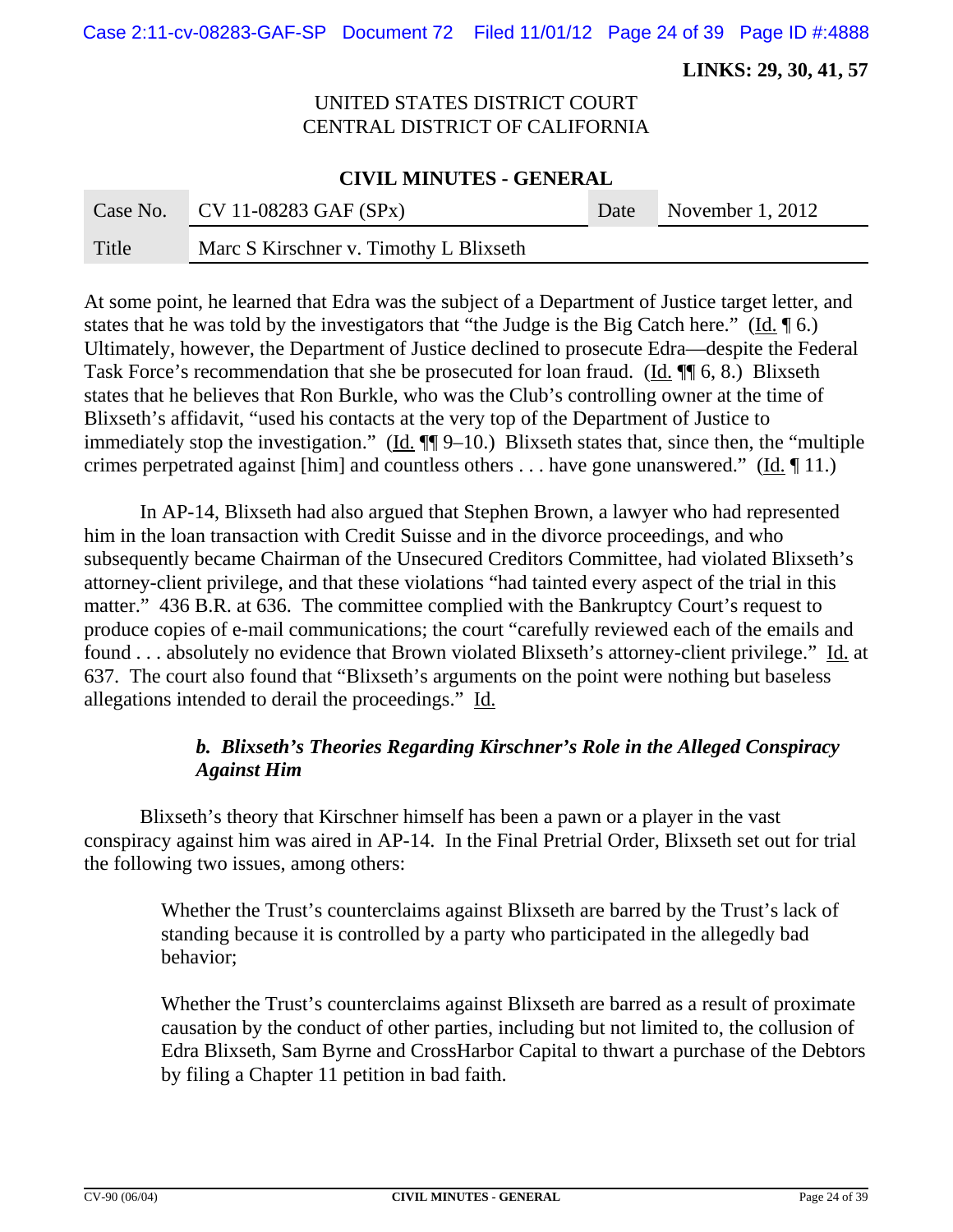Case 2:11-cv-08283-GAF-SP Document 72 Filed 11/01/12 Page 25 of 39 Page ID #:4889

 **LINKS: 29, 30, 41, 57**

# UNITED STATES DISTRICT COURT CENTRAL DISTRICT OF CALIFORNIA

### **CIVIL MINUTES - GENERAL**

|       | Case No. CV 11-08283 GAF $(SPx)$       | Date November 1, 2012 |
|-------|----------------------------------------|-----------------------|
| Title | Marc S Kirschner v. Timothy L Blixseth |                       |

(KRJN, Ex. F, §§ II(C)(14), VIII(26), (29)).<sup>8</sup> As noted above, Credit Suisse is the largest beneficiary of the YCLT and has appointed four of the seven members of the YCLT's Advisory Board, see In re Yellowstone Mountain Club, LLC, 436 B.R. at 675 n.58, which exists to "advise and direct" Kirschner. (Conant Decl. ¶ 13(b); Liquidation Trust Agreement at § 2.13.) Pursuant to the Trust Agreement, Kirschner

shall consult regularly with the Trust Advisory Board when carrying out the purposes of the Trust and shall obtain approvals from the Trust Advisory Board as required under th[e] Trust Agreement and shall follow the directions of the Trust Advisory Board to the extent not inconsistent with th[e] Trust Agreement.

(Id. § 5.13.) Also pursuant to the Trust Agreement, YCLT was required to be represented in the bankruptcy proceedings by the same local counsel that represented Credit Suisse. (Id. § 5.4); see In re Yellowstone Mountain Club, LLC, 436 B.R. at 674. Nonetheless, addressing Blixseth's contention that he was not getting a "fair shake" in the Club's bankruptcy proceedings because YCLT was controlled by Credit Suisse, Judge Kirscher found that

> YCLT is only a successor of the Debtors. Blixseth has shown no evidence to suggest any wrong doing by the Debtors. Similarly, YCLT is not a successor in interest to Edra and the Court, to date, has not agreed with Blixseth's grand conspiracy theory regarding Byrne and Edra. Thus, the Court is not convinced that YCLT has unclean hands in this matter. Moreover, while Credit Suisse was permitted to appoint four of the seven members to the Trust Advisory Board, the Court is not convinced that Credit Suisse controls YCLT. The Court also agrees with YCLT that no basis exists whatsoever upon which any misconduct that may have been engaged in by Credit Suisse should be imputed upon YCLT.

Id. at 675.

In support of the allegation in Blixseth's Counterclaim that Kirschner provided assistance to the MDOR's filing of an involuntary bankruptcy petition against Blixseth in Nevada in pursuit of his collection efforts on behalf of Credit Suisse, Blixseth has produced an internal MDOR email, composed prior to the filing of the petition, in which the MDOR's counsel explains that she had a "long conversation" with Kirschner, and that

<sup>8</sup> Blixseth objects to the Court's taking judicial notice of this document "to establish the fact of what was and what was not actually litigated in AP-14." (Blixseth's Objections to KRJN at 5–6.) Because the Court does not take judicial notice of the document for this purpose, this objection is **OVERRULED**.<br>CV-90 (06/04) CIVIL MINUTES - GENERAL CIVIL MINUTES - GENERAL Page 25 of 39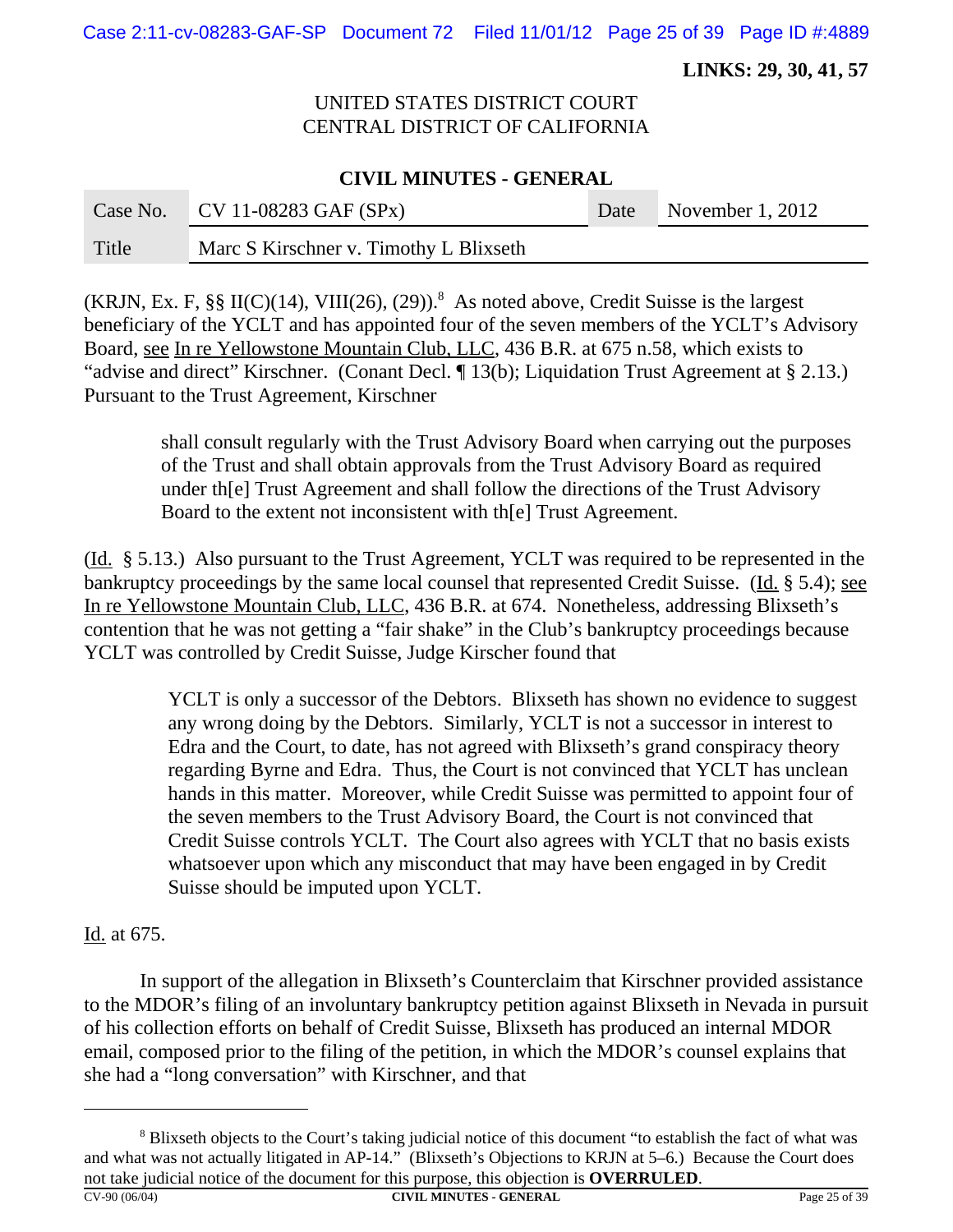Case 2:11-cv-08283-GAF-SP Document 72 Filed 11/01/12 Page 26 of 39 Page ID #:4890

 **LINKS: 29, 30, 41, 57**

# UNITED STATES DISTRICT COURT CENTRAL DISTRICT OF CALIFORNIA

#### **CIVIL MINUTES - GENERAL**

|       | Case No. CV 11-08283 GAF $(SPx)$       | Date November 1, 2012 |
|-------|----------------------------------------|-----------------------|
| Title | Marc S Kirschner v. Timothy L Blixseth |                       |

He and his counsel have been chasing Blixseth for a while. Further, and what I didn't know, the trustee has already filed avoidance actions against [Blixseth] for all of the asset transfers that occurred in 2007 and 2008. The trustee has already taken an asset deposition of [Blixseth]. He and I agreed that any bankruptcy of Blixseth would inherit his avoidance action, which is great because it alleviates my limitations concerns. He also had a lot to say about the venue. He believes that Nevada would be the best venue for a couple of reasons - 1. the largest known corporate holdings per Blixseth's depo is a Nevada company. 2. the trustee has had several large cases in Nevada and had good experiences with the NV trustee choices.

(Conant Decl. ¶ 14 n.3, Ex. 16 at 2.)

In opposition to the sanctions motion in this proceeding, Blixseth has produced hundreds of pages of evidence in support of the allegations in the Counterclaim that CrossHarbor and Edra Blixseth conspired to defraud him of his assets. (See id.  $\P$  14, 32 n.6, Exs. 13–15, 33.) Much of this evidence was apparently excluded from AP-14 as irrelevant, but was admitted on March 6, 2012. (See id. ¶ 15, Exs. 18–25.) Although the Court has reviewed this evidence, it is not discussed in detail here. This is because Blixseth has not drawn the Court's attention to a single page of this evidence referring to actions taken by Kirschner or supporting an allegation that he participated in any way in the alleged Edra Blixseth/CrossHarbor scheme.

Prior to the filing of the Complaint in this lawsuit, on September 20, 2011, Stillman wrote to Kirschner, asserting various theories as to why the Complaint was frivolous and in bad faith. (Docket No. 30-2 [Glasser Decl., Ex. 1] at 1–4.) Stillman warned that "if you intend to file this action, please give notice to your insurance carriers of Mr. Blixseth's intended claim against you, your firm, and all attorneys cooperating in the filing of your frivolous and bad faith complaint." (Id. at  $4-5.$ )<sup>9</sup>

 $9$  Blixseth contends that this letter is absolutely privileged under section 47(b) of the California Civil Code and may not be relied upon by the Court. (Docket No. 50 [Opp. Sanctions] at 3, 9.) The privilege under section 47(b) "applies to 'any communication (1) made in judicial or quasi-judicial proceedings; (2) by litigants or other participants authorized by law; (3) to achieve the objects of the litigation; and (4) that have some connection or logical relation to the action.'" Aronson v. Kinsella, 68 Cal. Rptr. 2d 305, 309–310 (Ct. App. 1997) (quoting Silberg v. Anderson, 50 Cal. 3d 205, 212 (1990)). Yet Blixseth also relies on the contents of the letter in his own opposition to the sanctions motion. (See Opp. Sanctions at 5 ("Mr. Stillman's letter, attached to the Glasser Decl. [a]s Exhibit 1, describes in detail why YCLT's Complaint is frivolous and in bad faith.").) Accordingly, the Court considers that the privilege has been waived.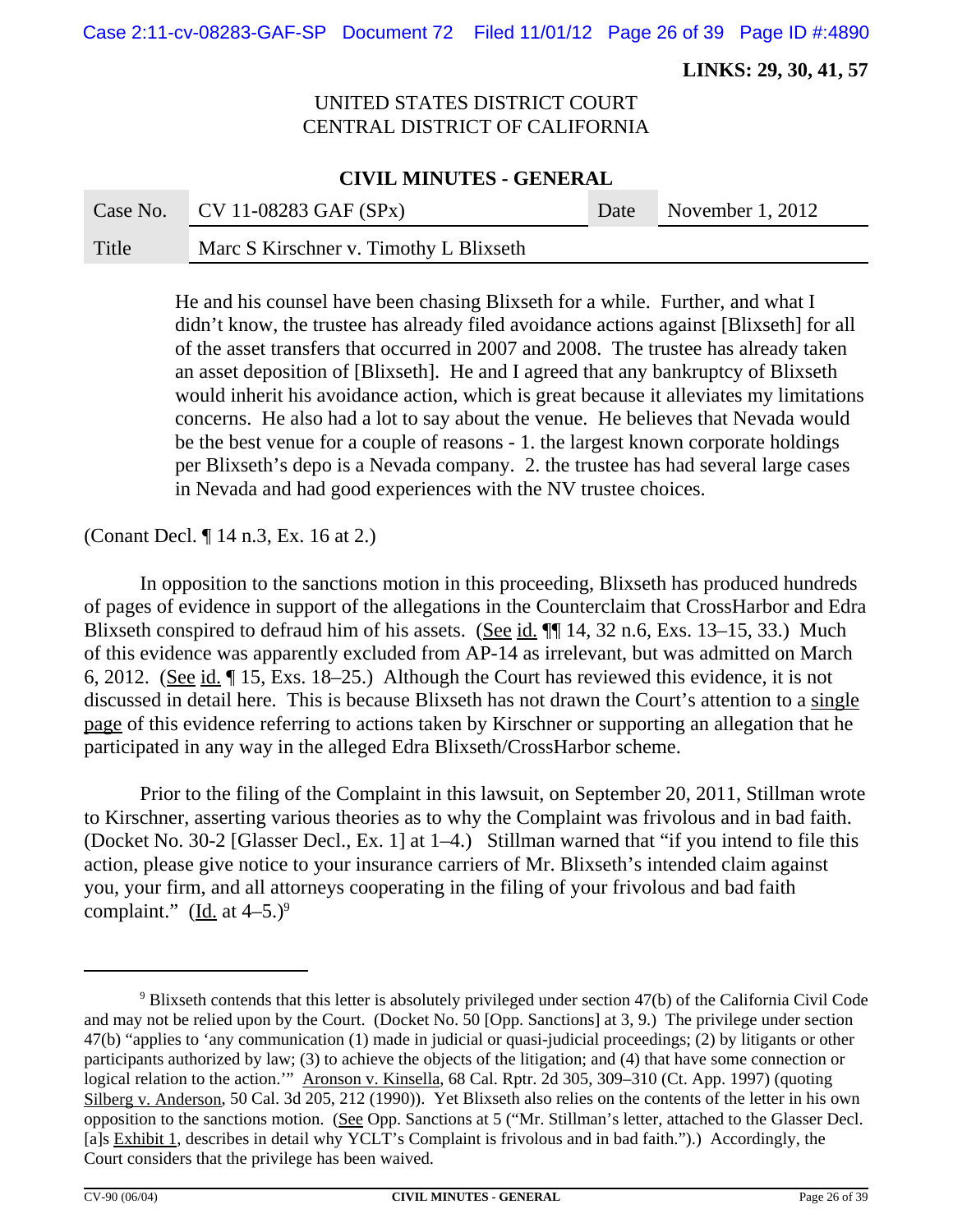Case 2:11-cv-08283-GAF-SP Document 72 Filed 11/01/12 Page 27 of 39 Page ID #:4891

 **LINKS: 29, 30, 41, 57**

# UNITED STATES DISTRICT COURT CENTRAL DISTRICT OF CALIFORNIA

#### **CIVIL MINUTES - GENERAL**

|       | Case No. CV 11-08283 GAF $(SPx)$       | Date November 1, 2012 |
|-------|----------------------------------------|-----------------------|
| Title | Marc S Kirschner v. Timothy L Blixseth |                       |

# *c. The Prior Dismissal under Barton of Blixseth's Suit against the Chairman of the Unsecured Creditors Committee*

On June 8, 2011, Blixseth sued nearly all the attorneys and the law firms adverse to him in the Club's bankruptcy proceedings, and primarily Brown for alleged misconduct while he sat as Chair of the Unsecured Creditors Committee, as well as Byrne and CrossHarbor, in the Montana District Court, seeking indemnification for the judgment in AP-14. Conant, with two other lawyers, served as Blixseth's counsel in that case. Blixseth's claims included legal malpractice, breach of fiduciary duty, fraud, breach of contract, equitable indemnification, comparative indemnity, contributory malpractice for failing to disclose conflicts of interest, conspiracy, and aiding and abetting the commission of torts. The Montana District Court summarized the allegations as follows:

> The thrust of [Blixseth's] complaint is that Attorney Brown wrongfully sat as Chair of the Unsecured Creditors Committee and engaged in misconduct while he was Chair. Brown represented Blixseth in various pre-petition matters, including a loan transaction with Credit Suisse and Blixseth's divorce negotiations with his wife, Edra. Blixseth claims that, as Chair of the Committee, Brown took positions that conflicted with the advice that he had previously given Blixseth in these matters and that he used confidential client information to Blixseth's detriment. For example, Blixseth claims that Brown initially approved the use of the Credit Suisse loan proceeds and the inclusion of a release in the marital settlement agreement but then reneged on those positions once he became Chair of the Committee. He also claims that one result of Brown's conduct was that CrossHarbor Capital Partners—which Blixseth claims aided and abetted Brown—was able to purchase the Yellowstone Club at a substantially discounted cost because of the breach.

As part of the bankruptcy proceedings, the Bankruptcy Court addressed the Credit Suisse loan and the marital settlement agreement and concluded that (1) Mr. Blixseth fraudulently misappropriated the proceeds from the Credit Suisse loan and (2) the release in the marital settlement agreement was fraudulent. Yellowstone Mt. Club, 436 B.R. 598. Blixseth now claims that Brown, on account of his bad legal advice, should indemnify him for the Bankruptcy Court's judgment.

Blixseth v. Brown, 470 B.R. 562, 565–66 (D. Mont. Mar. 5, 2012).

On March 5, 2012, the Montana District Court found that it lacked subject matter jurisdiction over the complaint, because all claims were subject to the **Barton** doctrine. The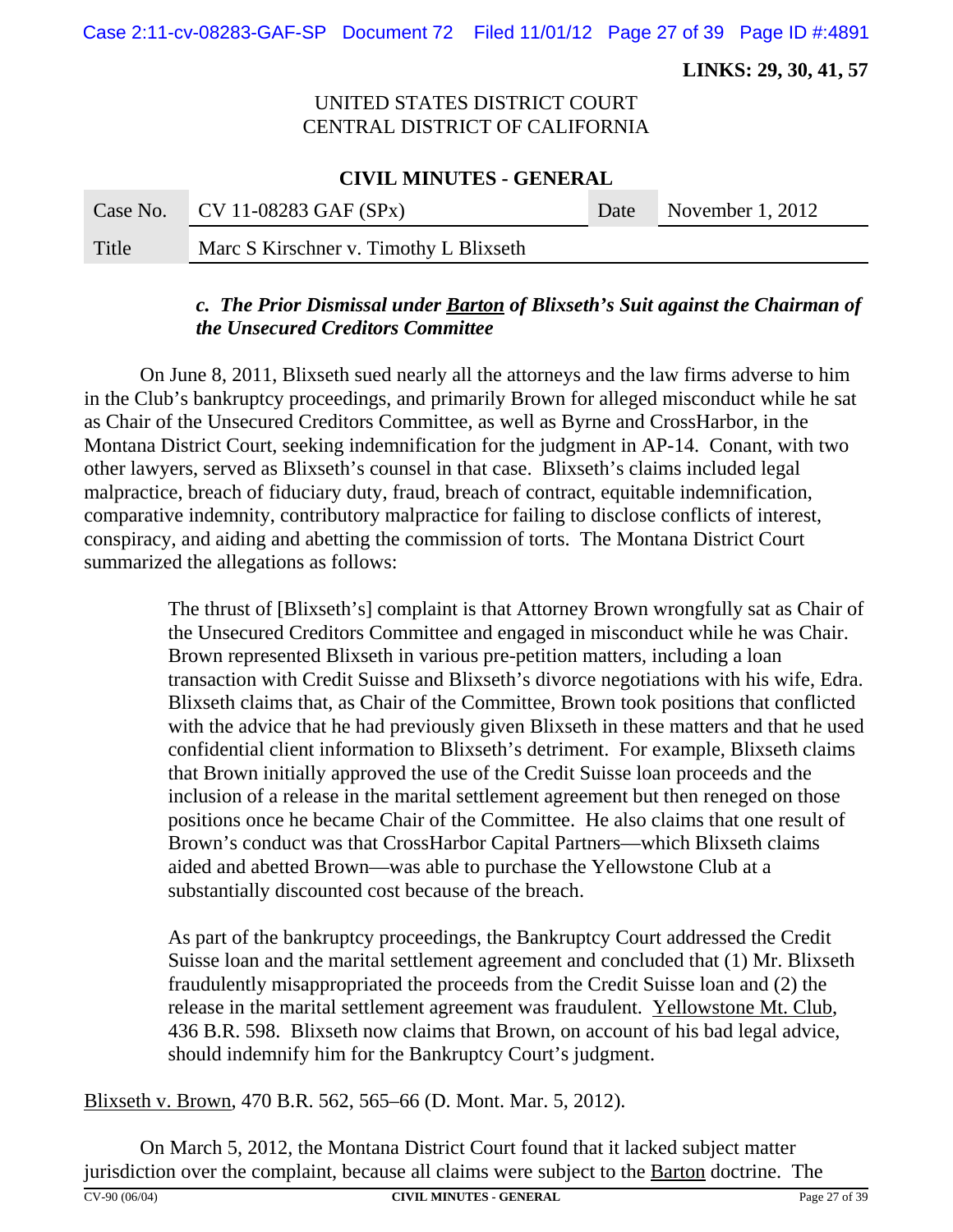Case 2:11-cv-08283-GAF-SP Document 72 Filed 11/01/12 Page 28 of 39 Page ID #:4892

 **LINKS: 29, 30, 41, 57**

# UNITED STATES DISTRICT COURT CENTRAL DISTRICT OF CALIFORNIA

#### **CIVIL MINUTES - GENERAL**

|       | Case No. CV 11-08283 GAF $(SPx)$       | Date | November $1, 2012$ |
|-------|----------------------------------------|------|--------------------|
| Title | Marc S Kirschner v. Timothy L Blixseth |      |                    |

Court reasoned that Blixseth had initiated litigation in a forum outside the Bankruptcy Court against a court-approved officer—Brown—for actions and positions he took as Chairman of the Unsecured Creditors Committee, for example, using information from his previous representation of Blixseth against him. Id. at 565–68. The court found that Barton applied equally to Brown's co-defendants, because "the nature of Blixseth's claims against them is based solely on their alleged conspiracy with Brown or their aiding and abetting him while he was Chair of the Unsecured Creditors Committee." Id. at 567. The court also found that the exception to Barton under 28 U.S.C. § 959(a) was inapplicable, because "the thrust of Blixseth's claims are based on Lawyer Brown's conduct as Chair of the Unsecured Creditors Committee—and not the ongoing operation of any of Blixseth's businesses." Id. at 572.

Blixseth filed the present Counterclaim four days after the Montana District Court dismissed Blixseth v. Brown pursuant to Barton, on March 9, 2012. (See Docket No. 19.) This filing was stricken for technical deficiencies; Blixseth re-filed the Counterclaim on March 26, 2012. Conant, who represented Blixseth in Brown, was listed as Blixseth's attorney of record on the caption page of the Counterclaim, and the Counterclaim was signed by him. (Docket No. 26.) On April 11, 2012, Kirschner moved to dismiss the Counterclaim and for the imposition of sanctions, setting the hearing for these motions on June 4. (Docket No. 29.) On April 27, 2012, Blixseth's counsel, Conant, sought Kirschner's agreement to the filing of an amended counterclaim, removing the RICO claim and naming Kirschner as Counterdefendant in his capacity as trustee of the YCLT. (Conant Decl. ¶ 5, Ex. 2.) Conant states that, in a subsequent phone conversation, Kirschner's counsel agreed to withdraw the sanctions motion only if Blixseth would stipulate to the dismissal of the Counterclaim with prejudice. (Id. ¶ 5.) On May 4, 2012, Blixseth moved the Court to amend the Counterclaim. (Docket No. 41.) He also applied to the Court ex parte to continue the hearing on Kirschner's motions to dismiss and for sanctions, so that his motion for leave to amend could be heard first; the Court denied the ex parte application. (Docket No. 44; Docket No. 47 [5/10/12 Order].)

Blixseth's attorney, Conant, has filed a declaration that includes a lengthy explanation as to why, although he considered the Barton doctrine prior to filing the Counterclaim, he continues to believe that it does not apply. This explanation largely rehashes the arguments discussed above and attempts to attest to Conant's good faith in making these arguments. First, Conant professes that he was sincerely misled by Kirschner's purported previous position, and the Court's acceptance of it, that, in prosecuting the Complaint, Kirschner was not acting in his official capacity as a bankruptcy trustee for the YCLT, but was instead acting as an ordinary creditor. He continues to believe that Kirschner was able to avoid the application of the rule from Caplin, 406 U.S. 416, and Williams, 859 F.2d 664, only by taking this position, and he finds it unfair that Kirschner now takes the opposite position and seeks to impose sanctions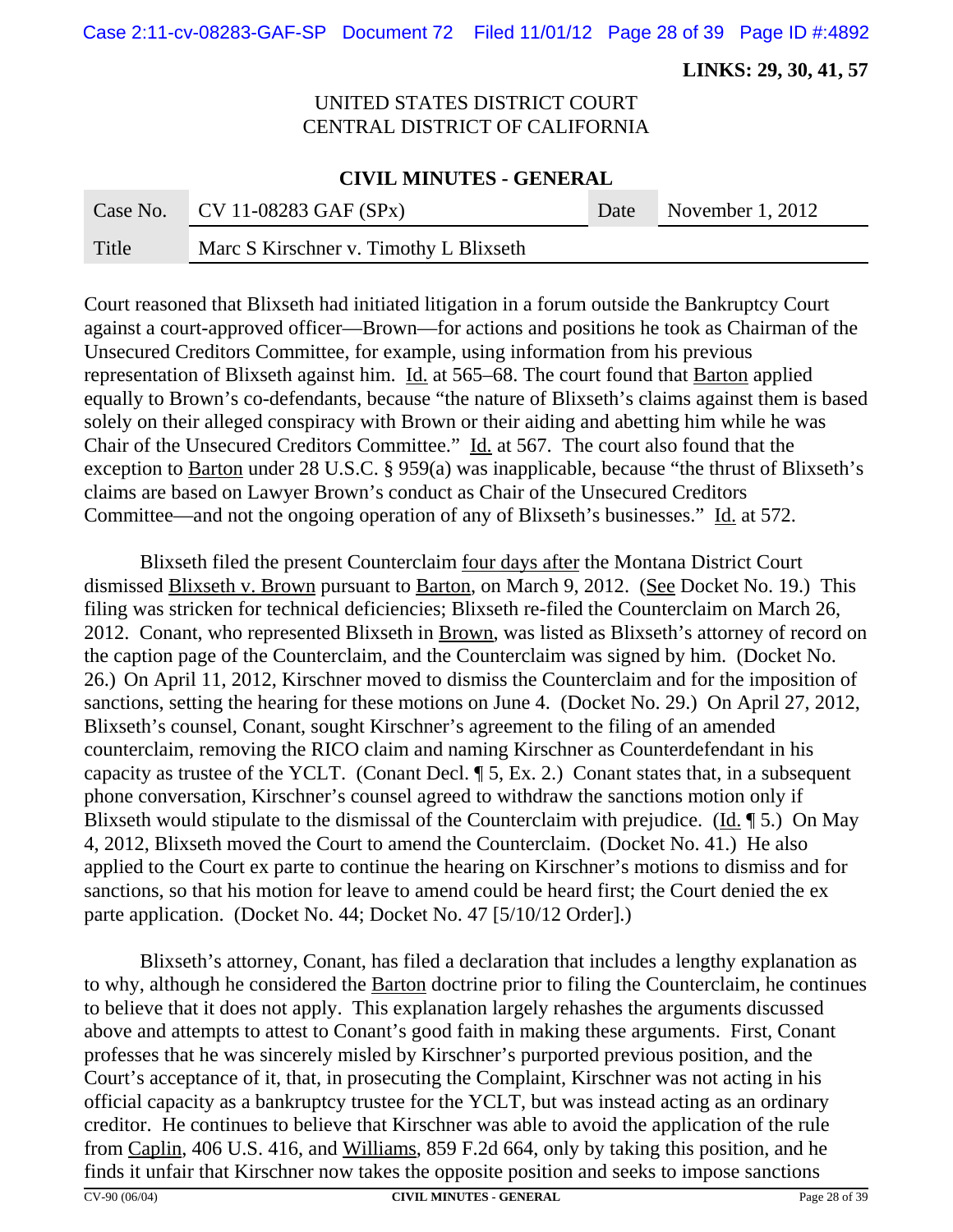Case 2:11-cv-08283-GAF-SP Document 72 Filed 11/01/12 Page 29 of 39 Page ID #:4893

 **LINKS: 29, 30, 41, 57**

# UNITED STATES DISTRICT COURT CENTRAL DISTRICT OF CALIFORNIA

#### **CIVIL MINUTES - GENERAL**

|       | Case No. CV 11-08283 GAF $(SPx)$       | Date November 1, 2012 |
|-------|----------------------------------------|-----------------------|
| Title | Marc S Kirschner v. Timothy L Blixseth |                       |

against him. (Conant Decl. ¶¶ 17–19, 22–23.) Conant states that he believed that Kirschner would be judicially estopped from seeking Barton protection, based on his prior inconsistent position. (Id. ¶ 21.) Second, Conant states that, to the extent that Kirschner now validly asserts his status as a bankruptcy trustee, he continues to believe in good faith that he was not required to seek leave of the Bankruptcy Court to file the Counterclaim because (1) under 28 U.S.C. § 959(a), Kirschner is purporting to carry on the business of BLX in attempting to enforce the notes, insulating the contractual counterclaims from Barton; and (2) because the RICO claim alleges knowing unlawful conduct against Kirschner, Barton protection does not apply. (Id. ¶ 20.)Third, Conant attests to his belief that Barton may be avoided altogether by naming Kirschner as Counterdefendant in his capacity as trustee of a trust created under Montana law, rather than as bankruptcy trustee, as Blixseth has sought to do in the proposed first amended counterclaim. (Id. ¶ 24.)

#### **2. LEGAL STANDARDS**

Under 28 U.S.C. § 1927, an attorney "who so multiplies the proceedings in any case unreasonably and vexatiously may be required by the court to satisfy personally the excess costs, expenses, and attorneys' fees reasonably incurred because of such conduct." 28 U.S.C. § 1927. "To be sanctionable under § 1927, therefore, counsel's conduct must multiply the proceedings in both an 'unreasonable and vexatious manner."" In re Girardi, 611 F.3d 1027, 1060–61 (9th Cir. 2010) (quoting B.K.B. v. Maui Police Dep't, 276 F.3d 1091, 1107 (9th Cir. 2002)). The Ninth Circuit has alternatively stated that sanctions under this provision require a showing of subjective bad faith, see New Alaska Dev. Corp. v. Guetschow, 869 F.2d 1298, 1306 (9th Cir. 1989), and that a finding of mere recklessness alone suffices, <u>see B.K.B.</u>, 276 F.3d at 1107; Fink v. Gomez, 239 F.3d 989, 993 (9th Cir. 2001). Although these standards seem inconsistent, case law makes clear that "a finding that the attorneys recklessly raised a frivolous argument which results in the multiplication of the proceedings is . . . sufficient to impose sanctions under § 1927." In re Girardi, 611 F.3d at 1062 (original emphasis); see also In re Keegan Management Co., 78 F.3d at 436 ("Bad faith is present when an attorney knowingly or recklessly raises a frivolous argument or argues a meritorious claim for the purpose of harassing an opponent.") ". . . [I]n the contexts of § 1927, frivolousness should be understood as referring to legal or factual contentions so weak as to constitute objective evidence of improper purpose." In re Girardi, 611 F.3d at 1062.

Federal courts also have inherent power to impose sanctions against attorneys and parties for bad faith conduct in litigation. Chambers v. NASCO, 501 U.S. 32, 43 (1991). The court's inherent powers "are governed not by rule or statute but by the control necessarily vested in courts to manage their own affairs so as to achieve the orderly and expeditious disposition of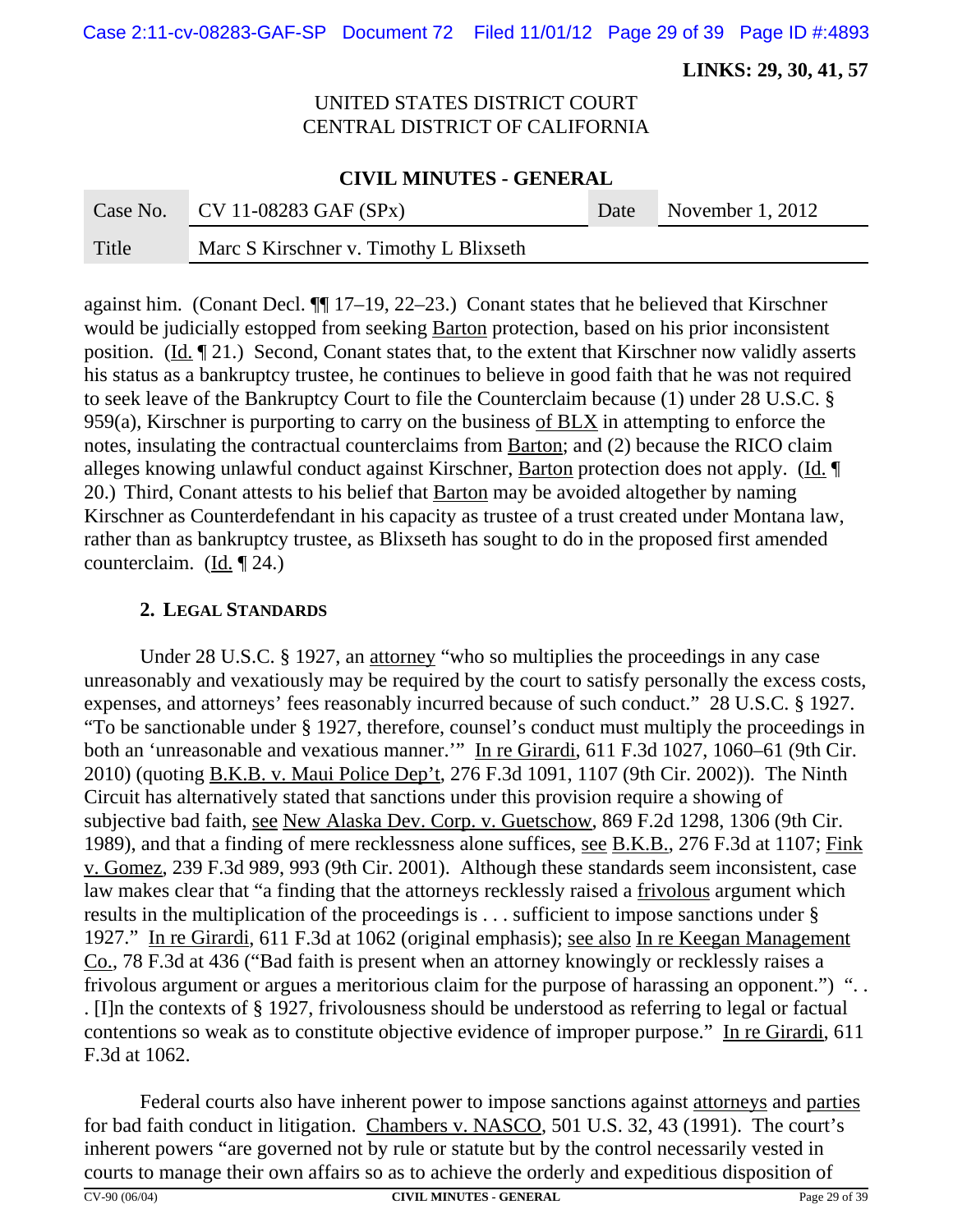Case 2:11-cv-08283-GAF-SP Document 72 Filed 11/01/12 Page 30 of 39 Page ID #:4894

 **LINKS: 29, 30, 41, 57**

# UNITED STATES DISTRICT COURT CENTRAL DISTRICT OF CALIFORNIA

### **CIVIL MINUTES - GENERAL**

|       | Case No. CV 11-08283 GAF $(SPx)$              | Date November 1, 2012 |
|-------|-----------------------------------------------|-----------------------|
| Title | <b>Marc S Kirschner v. Timothy L Blixseth</b> |                       |

cases." Id. But the inherent power "is not a broad reservoir of power, ready at an imperial hand, but a limited source; an implied power, squeezed from the need to make the court function." Id. at 42. "Because inherent powers are shielded from direct democratic controls, they must be exercised with restraint and discretion." Roadway Express, Inc. v. Piper, 447 U.S. 753, 764 (1980). The court may award attorney fees as sanctions under its inherent power against a party who has acted in bad faith, vexatiously, wantonly or for oppressive reasons. Chambers, 501 U.S. at 45–46. Although recklessness by itself does not justify sanctions under the court's inherent power, recklessness in combination with other factors, such as knowledge of the applicable legal rule, may make such sanctions appropriate. Fink, 239 F.3d at 994; B.K.B., 276 F.3d at 1106. A court may not invoke its inherent powers to sanction a party or its counsel without a specific finding of bad faith or conduct tantamount to bad faith. In re Keegan, 78 F.3d at 436.

Sanctions under Section 1927 and the Court's inherent powers address issues pertaining to the conduct of the litigation and not the merits of the case, Bryant v. Military Dept. of Mississippi, 597 F.3d 678, 694 (5th Cir. 2010) (Section 1927); Fink, 239 F.3d at 991–92 (inherent powers), and imposition of such sanctions requires evidence that the attorney or party acted with an "improper motive, or [with] reckless disregard of the duty owed to the court." Proctor & Gamble Co. v. Amway Corp., 280 F.3d 519, 525–26 (5th Cir. 2002). In general, "[u]nlike sanctions under Rule 11, the focus under § 1927 is on the entire course of conduct, rather than on any particular papers." Mont-Bell Co. Ltd v. Mountain Hardwear, Inc., No. C-96-1644-FMS, 1998 WL 101741, at \*1 (N.D. Cal. Feb. 23, 1998).

#### **3. APPLICATION**

# *a. Section 1927 Sanctions May be Applied to a Counterclaim*

Blixseth first argues that sanctions may not be imposed pursuant to § 1927 for the filing of a counterclaim, because a counterclaim is an "initial pleading." Its filing cannot, therefore, "multiply the proceedings," as required under  $\S 1927$ . (Opp. Sanctions at 7–8.) This argument is without merit.

The Ninth Circuit in In re Keegan Management Co. Securities Litigation stated that, because Section 1927 "authorizes sanctions only for the 'multipli[cation of] proceedings,' it applies only to unnecessary filings and tactics once a lawsuit has begun"; accordingly, the Circuit has "twice expressly held that § 1927 cannot be applied to an initial pleading." 78 F.3d at 435 (discussing sanctions imposed for the reckless filing of a complaint). Thus, "[t]he filing of a complaint may be sanctioned pursuant to Rule 11 or a court's inherent power, but it may not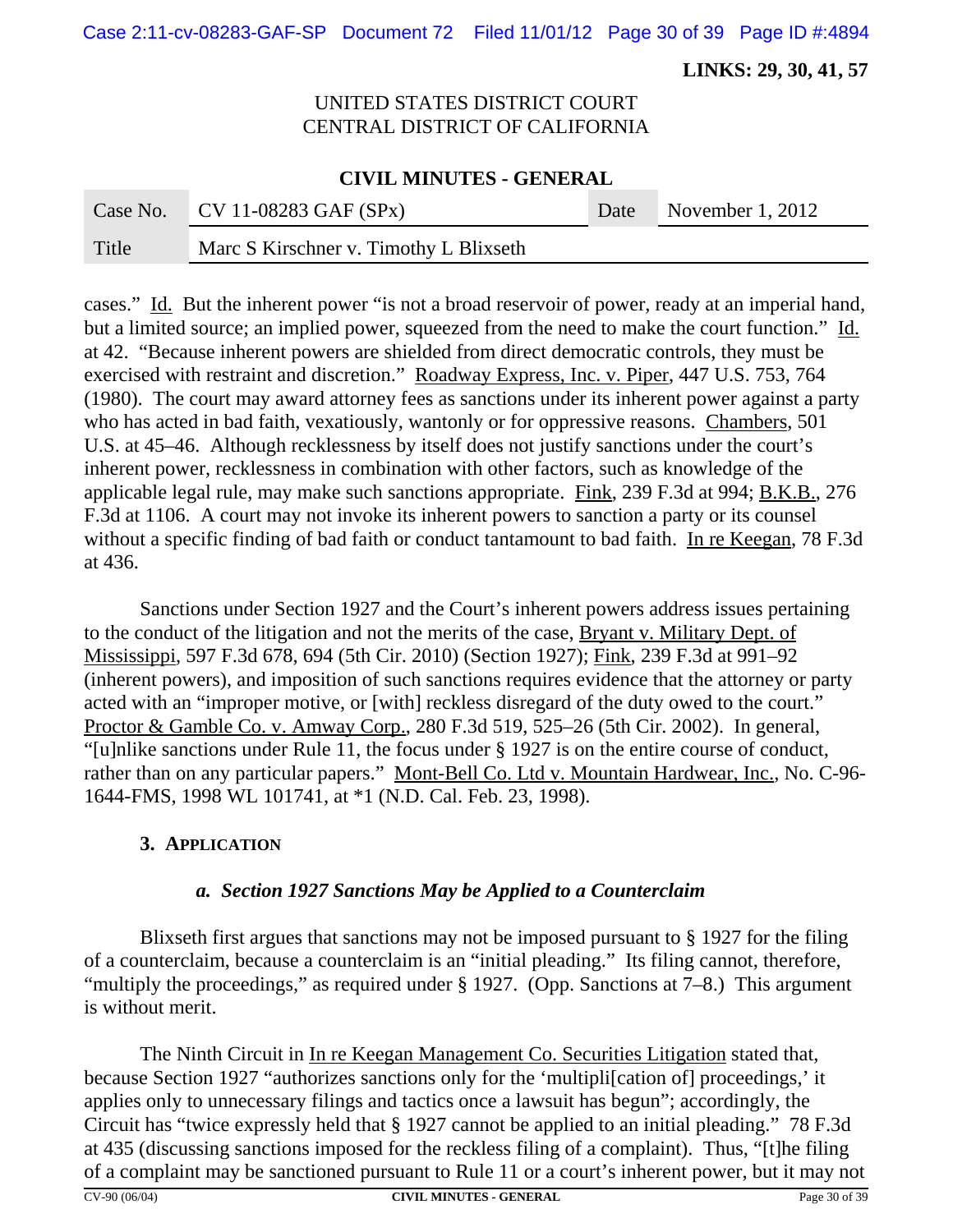Case 2:11-cv-08283-GAF-SP Document 72 Filed 11/01/12 Page 31 of 39 Page ID #:4895

 **LINKS: 29, 30, 41, 57**

# UNITED STATES DISTRICT COURT CENTRAL DISTRICT OF CALIFORNIA

#### **CIVIL MINUTES - GENERAL**

| Case No. | $CV 11-08283 GAF (SPX)$                | Date November 1, 2012 |
|----------|----------------------------------------|-----------------------|
| Title    | Marc S Kirschner v. Timothy L Blixseth |                       |

be sanctioned pursuant to § 1927." Id. Although a counterclaim may be characterized as an initial pleading, see Port of Stockton v. W. Bulk Carrier KS, 371 F.3d 1119, 1120–21 (9th Cir. 2004) (counterclaim is an initial pleading); C.D. Cal. R. 3-2 (counterclaim is a "claim-initiating document"), the Ninth Circuit has not precluded the application of § 1927 to counterclaims that unreasonably and vexatiously multiply the pleadings. See Mirch v. Frank, 266 Fed. Appx. 586, 588 (9th Cir. 2008) ("a third-party complaint"—also characterized by the Local Rules as a "claim-initiating document"—"is not an initial pleading because it cannot arise absent an underlying case"; vexatious third-party complaint in that action "multiplied the proceedings by precipitating the motion to dismiss and [withdrawal of the defendant's counsel]"); Mont-Bell, 1998 WL 101741, at \*1 (imposing § 1927 sanctions for a litany of conduct "indicat[ing] a reckless disregard of [the attorney's] duty to this Court," including "filing and unreasonably pursuing certain defenses and counterclaims"); see also Riddle & Assoc., P.C. v. Kelly, 414 F.3d 832, 837 (7th Cir. 2005) (district court abused discretion in not imposing § 1927 sanctions for the filing of a frivolous counterclaim that acted to "complicate this already far too complicated and absurdly protracted litigation to the cost of" plaintiff and its counsel) (internal quotation marks and citation omitted); but see Nystrom v. TREX Co., Inc., 424 F.3d 1136, 1150 (Fed. Cir. 2005) (stating that the Fourth Circuit has found as a matter of law that the filing of a single complaint cannot support the imposition of § 1927 sanctions, and refusing to impose sanctions for the filing of an original and amended counterclaim).

Thus, under Ninth Circuit law, this Court is not precluded from imposing § 1927 sanctions for the vexatious or bad faith filing of a counterclaim.

# *b. Sanctions are Warranted against Blixseth and his Counsel*

#### (1) Blixseth's Arguments

Blixseth argues that sanctions are not warranted because the Counterclaim was not filed in bad faith or with reckless disregard for applicable legal rules. Blixseth contends that each counterclaim states a legal claim, is well-grounded in facts already in his possession, and is made not for an improper purpose, but only to obtain compensation for damages he has suffered and to avoid potential waiver of compulsory counterclaims. (Opp. Sanctions at 6, 17–18.) He denies that he improperly named Kirschner as Counterdefendant in his individual capacity, arguing that a trustee may be sued in his personal capacity for ultra vires actions, and the Counterclaim alleges that Kirschner participated in a RICO conspiracy; caused BLX to breach its contract with Blixseth and interfere with Blixseth's contract with Edra Blixseth; and has improperly attempted to help Credit Suisse collect on the loan to the Club and to circumvent the Bankruptcy Court's application of Blixseth's in pari delicto defense. (Opp. Sanctions at 13.)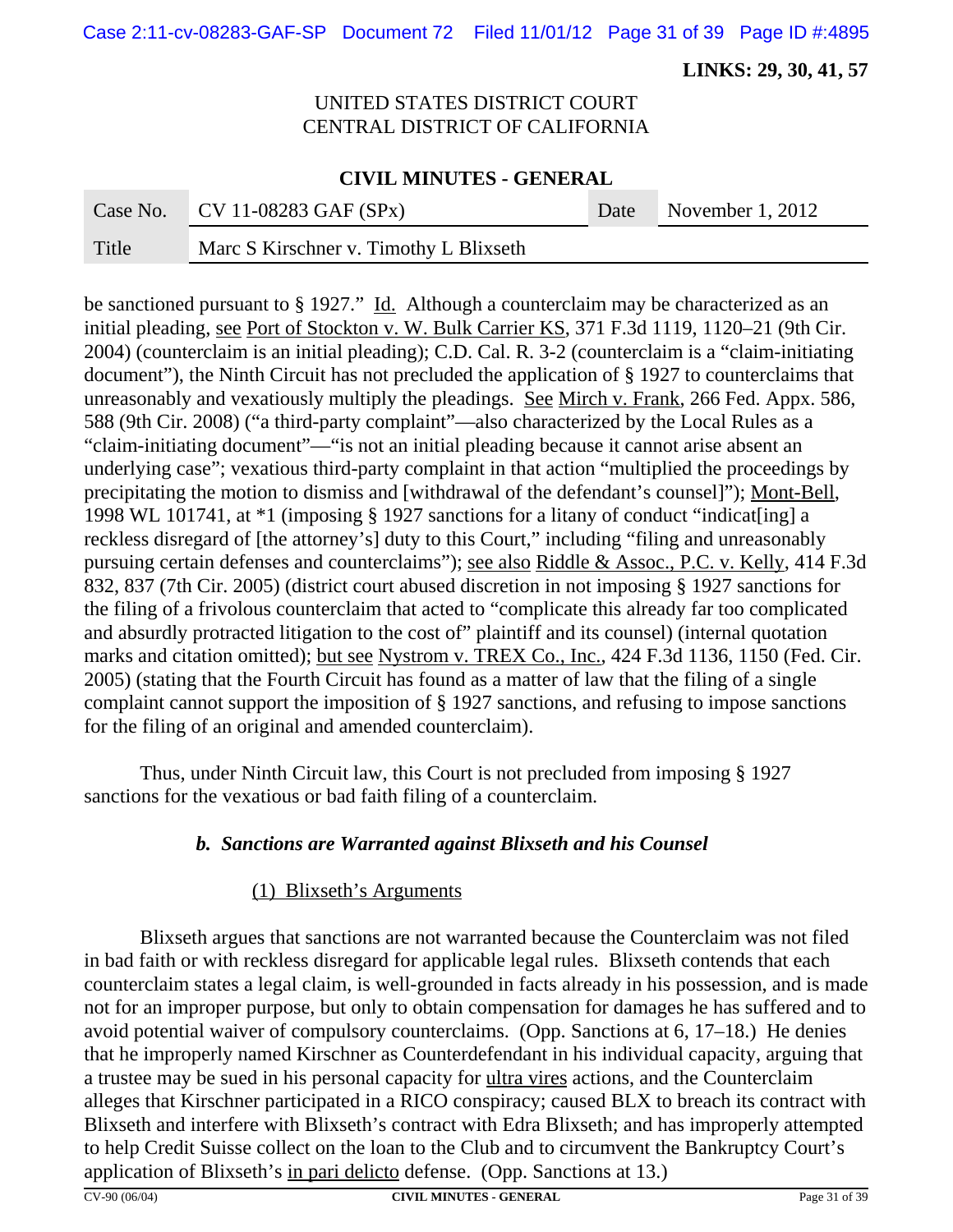Case 2:11-cv-08283-GAF-SP Document 72 Filed 11/01/12 Page 32 of 39 Page ID #:4896

 **LINKS: 29, 30, 41, 57**

# UNITED STATES DISTRICT COURT CENTRAL DISTRICT OF CALIFORNIA

#### **CIVIL MINUTES - GENERAL**

|       | Case No. CV 11-08283 GAF $(SPx)$       | Date November 1, 2012 |
|-------|----------------------------------------|-----------------------|
| Title | Marc S Kirschner v. Timothy L Blixseth |                       |

Blixseth also denies that he is somehow precluded from asserting the counterclaims by Judge Kirscher's findings in the Memorandum of Decision in AP-14—that the YCLT had not engaged in wrongdoing, and there is no evidence of a conspiracy against Blixseth between CrossHarbor and Edra Blixseth—because these findings have not been, and will likely never be, entered into a final judgment. Blixseth contends that, moreover, Judge Kirscher's finding that Credit Suisse improperly sought to collect on the Club's loan against Blixseth via the YCLT supports his claims that Kirschner is acting improperly by attempting to collect on the Notes in this action. (Id. at 15–17.) He argues that, in any event, "in a show of good faith," he has attempted to amend the Counterclaim to name Kirschner as Counterdefendant in his official capacity as trustee of the YCLT, to avoid the Rule 13 problem, and to withdraw the RICO counterclaim, in order not to "expand the scope of this case now." (Id. at 3 n.6; see also id. at 13, 18–19.) However, he complains that his effort to make these amendments was unreasonably rebuffed by Kirschner, who refused to withdraw the sanctions motions unless he stipulated to dismissal of the counterclaims with prejudice. (Id. at 19.)

Blixseth denies that he and his counsel should have known that this Court would lack subject matter jurisdiction under Barton, based on the Montana District Court's decision in Blixseth v. Brown, because Brown entailed "completely different facts," involving Blixseth's former attorney who then became Chairman of the Unsecured Creditors Committee and sued Blixseth on transactions that he had previously worked on. (Id. at  $14 \& n.12$ .) Blixseth also insists that he reasonably believed that Barton was inapplicable, on the basis that Kirschner argued to this Court that, in prosecuting the Complaint, he was not acting as a bankruptcy trustee, but merely as a creditor. (Id. at 14.)

Blixseth argues that, in any event, sanctions are not warranted against his counsel in this proceeding, Conant and Stillman, because the only evidence offered against them is that they threatened a malicious prosecution action against Edra Blixseth's bankruptcy trustee in the context of her separate bankruptcy proceedings—to which YCLT is not even a party—and that Stillman stated that Blixseth would sue Kirschner if he did not withdraw the Complaint in this action. All other evidence concerns actions taken by Blixseth himself or his other attorneys in other proceedings. (Opp. Sanctions at 3, 9–10.) Blixseth contends that Kirschner has improperly filed the sanctions motion for the purpose of harassing him and his counsel, by seeking an unspecified amount of attorney fees and selectively producing to this Court documents from and statements made in other proceedings. (Id. at 3–4.)

Finally, Conant complains that, due to various personal circumstances, he cannot afford to pay any sanctions imposed against him. (Conant Decl. ¶ 36.)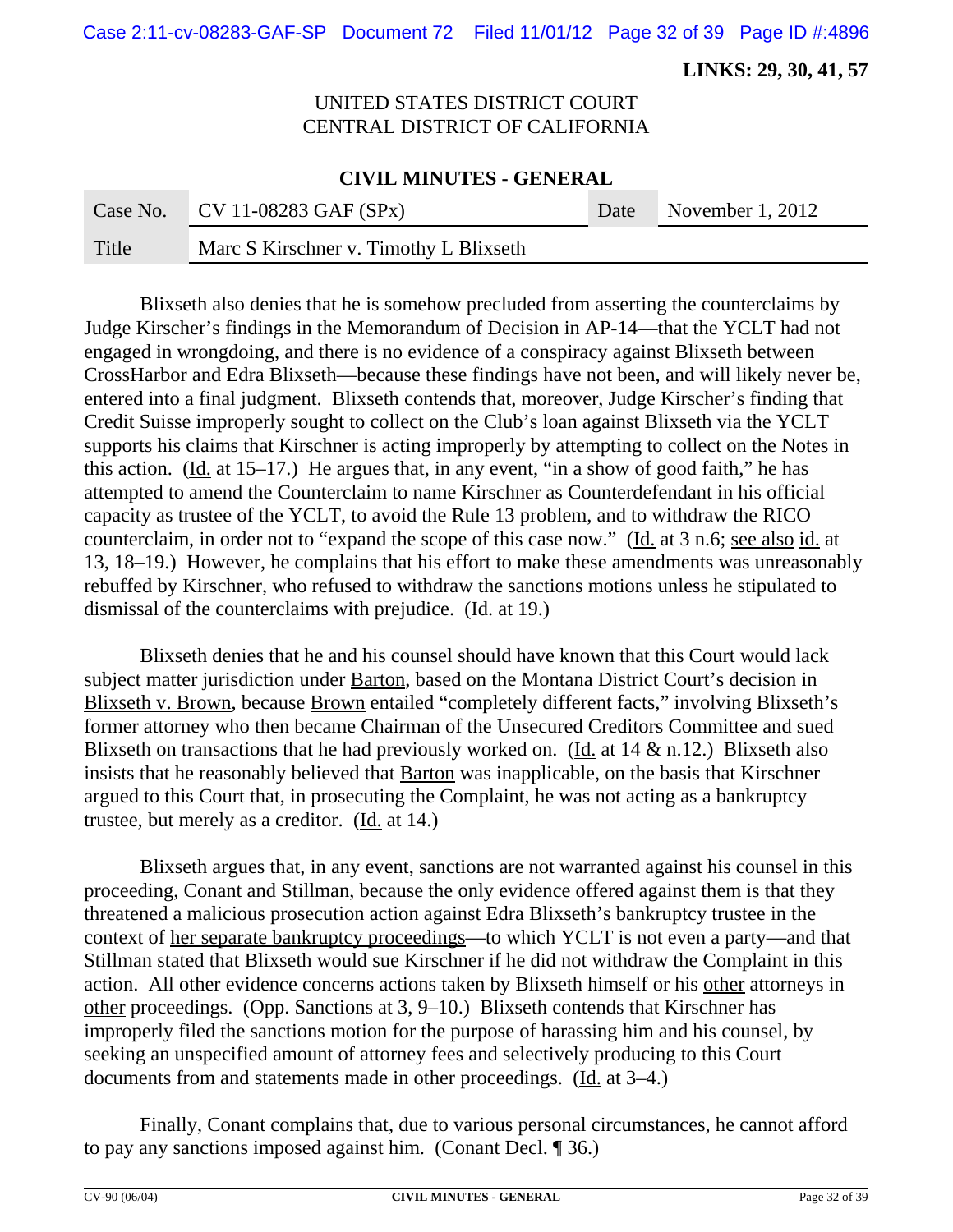Case 2:11-cv-08283-GAF-SP Document 72 Filed 11/01/12 Page 33 of 39 Page ID #:4897

 **LINKS: 29, 30, 41, 57**

# UNITED STATES DISTRICT COURT CENTRAL DISTRICT OF CALIFORNIA

#### **CIVIL MINUTES - GENERAL**

|       | Case No. CV 11-08283 GAF $(SPx)$              | Date November 1, 2012 |
|-------|-----------------------------------------------|-----------------------|
| Title | <b>Marc S Kirschner v. Timothy L Blixseth</b> |                       |

#### (2) Discussion

The Court is persuaded that sanctions are warranted against Blixseth and Conant, for the following reasons. First, the Counterclaim, which was signed by Conant, was improperly filed against Kirschner in his personal capacity, notwithstanding the clear dictates of Rule 13 that, where a party sues in a representative capacity, counterclaims may not be filed against him in his personal capacity. Thus, had Blixseth legitimately desired to sue Kirschner in his personal capacity, he was required to bring the claims in a separate lawsuit. Second, Blixseth now seeks to assert certain of the counterclaims against Kirschner in his official capacity—and, by extension, against the Club's bankruptcy estate—without having sought leave of the Montana Bankruptcy Court, exhibiting blatant disregard for the Barton doctrine. Indeed, a mere four days before Conant filed the Counterclaim in this action on Blixseth's behalf, another lawsuit by Blixseth, in which Conant represented him, was dismissed by the Montana District Court on Barton grounds.

The Court finds Blixseth's and Conant's arguments that they did not intentionally ignore Rule 13 and Barton utterly unpersuasive. First, the argument that they were somehow misled into naming Kirschner in his personal capacity and believing Barton to be inapplicable is frivolous, and rests on a continued attempt to distort the holdings of Caplin and Williams that this Court has already rejected, as well as a distortion of the holding of this Court's 2/24/12 Order. Kirschner plainly filed the Complaint in this action as trustee for the YCLT, as indicated on the Complaint's caption page. Moreover, as explained above, Kirschner never argued to this Court, and this Court never accepted, that he was suing, not as the trustee for the YCLT, but as a personal creditor to Blixseth, or in some other, unspecified unofficial capacity. Rather, the Court concluded that Kirschner, acting as YCLT trustee, has standing to seek to collect on the Notes because these represent monies allegedly owed to the bankruptcy estate. (See 2/24/12 Order at 9–11.) The Court explicitly stated that Blixseth's Caplin/Williams argument "relies on a misunderstanding of bankruptcy law." (Id. at 9.) However, notwithstanding the clear holding of the 2/24/12 Order, Blixseth continues to insist that Kirschner lacks standing to seek to collect on the Notes as trustee for the YCLT, and that the Court necessarily concluded that he was acting in some other capacity. This argument is absurd, and finds no basis in the 2/24/12 Order.

Nor can the Court agree that Blixseth and his counsel could not have anticipated, from the dismissal of Brown v. Blixseth, that Barton would apply here. As here, Brown involved the assertion of claims against a court-approved officer for actions taken within his official capacity. The **Brown** court's explication of the **Barton** doctrine—and the inapplicability of the exception provided for under 28 U.S.C. § 959(a)—parallel those required here. If anything, the instant action presents a more straightforward application of Barton, in that all allegations made against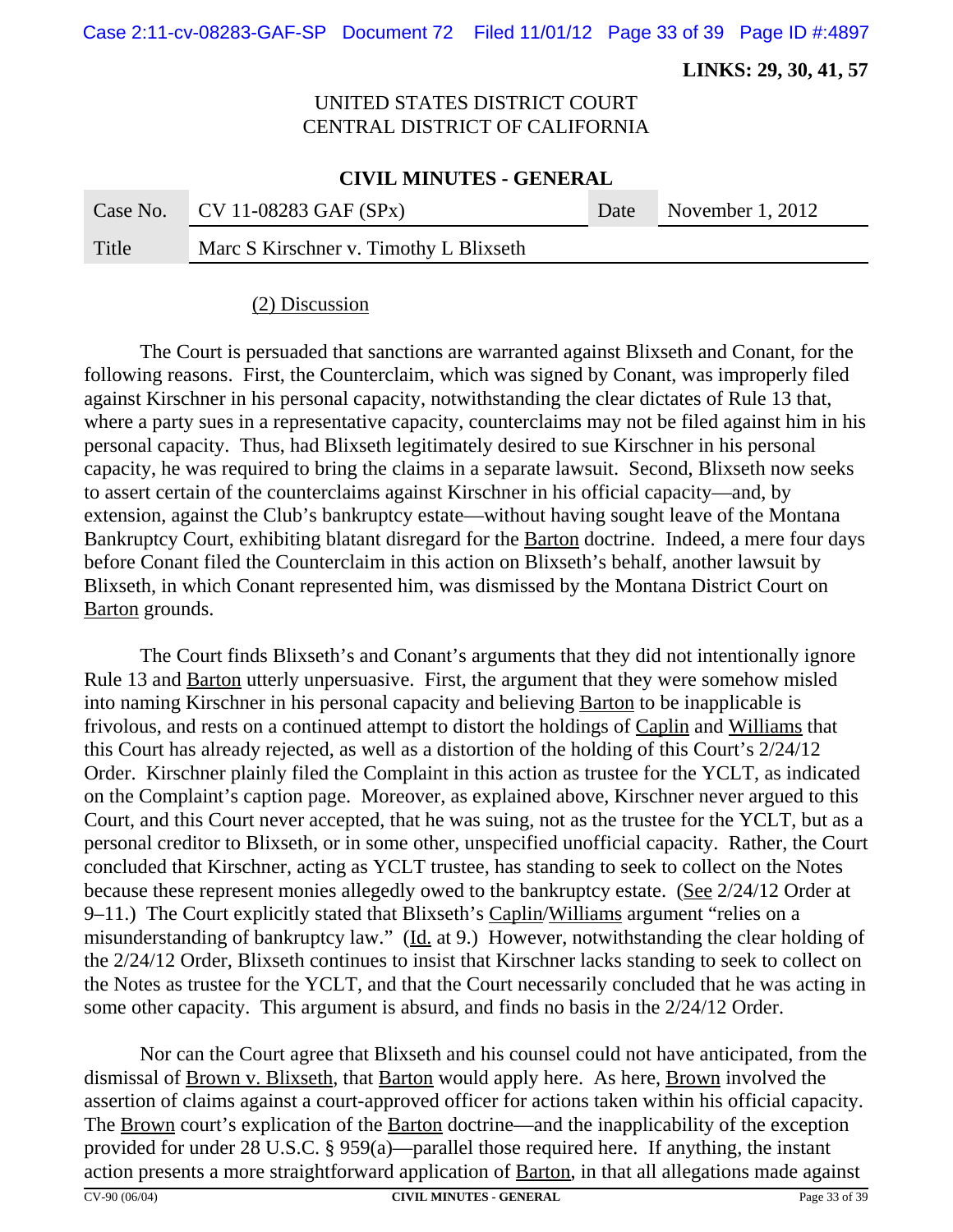Case 2:11-cv-08283-GAF-SP Document 72 Filed 11/01/12 Page 34 of 39 Page ID #:4898

 **LINKS: 29, 30, 41, 57**

# UNITED STATES DISTRICT COURT CENTRAL DISTRICT OF CALIFORNIA

#### **CIVIL MINUTES - GENERAL**

|       | Case No. CV 11-08283 GAF $(SPx)$       | Date November 1, 2012 |
|-------|----------------------------------------|-----------------------|
| Title | Marc S Kirschner v. Timothy L Blixseth |                       |

Kirschner involve actions taken in his official capacity, whereas in <u>Brown</u>, Blixseth's claims also involved actions Brown had taken as Blixseth's personal attorney, prior to his approval as Chairman of the Unsecured Creditors' Committee. Accordingly, the dismissal of Brown should have placed Blixseth and Conant on notice that the claims against Kirschner were subject to Barton. Yet they proceeded, undaunted, to file the Counterclaim, without seeking leave of the Bankruptcy Court, four days after the dismissal of Brown. When the initial filing was rejected for technical deficiencies, they re-filed it two weeks later. It is difficult to infer anything other than an intent to vex, annoy and harass from this conduct.

The Court must also reject the contention that Blixseth and Conant believed that Barton was inapplicable because the claims against Kirschner are for ultra vires actions. Notably, Blixseth does not oppose the application of **Barton** by claiming that Kirschner's actions were ultra vires, even though that is one of the limited exceptions to the rule. But he could not have made the argument then, and the argument serves him no better in this context. The counterclaims against Kirschner do not allege that he acted beyond the scope of responsibilities, but rather, that in carrying out his duties of administering the estate he acted as the pawn of other purported co-conspirators. See In re Markos Gurnee Partnership, 182 B.R. at 224 (explaining that, in order to determine whether trustee's acts were ultra vires, the court must "examine what the general scope of the trustee's duty was, and whether the conduct alleged to violate state law fits within that scope"). Moreover, as already noted, Rule 13 would require that Blixseth bring any true ultra vires action against Kirschner in his personal capacity in a separate lawsuit.

Accordingly, the Court must conclude that Blixseth and Conant frivolously filed the Counterclaim against Kirschner in his personal capacity, and without seeking leave of the Bankruptcy Court to pursue the claims against Kirschner in his official capacity. In doing so, they acted with knowledge of and with reckless disregard for the strictures of Rule 13 and the Barton doctrine.

However, there is more: the voluminous evidence produced by the Parties regarding conduct by Blixseth and his counsel in other proceedings provides further support for the conclusion that the Counterclaim was filed with improper motive. It is apparent to the Court that Blixseth is involved in numerous contentious legal battles in various fora with Kirschner and a host of other entities and persons. In these other proceedings, he has achieved some success, and has suffered significant defeats. It is also apparent, however, that Blixseth views all of these proceedings as part of a vast conspiracy in which his opponents, the courts, and persons holding political office are aligned against him. His response has been to engage in scorched earth tactics in which he has launched attacks against every perceived adversary.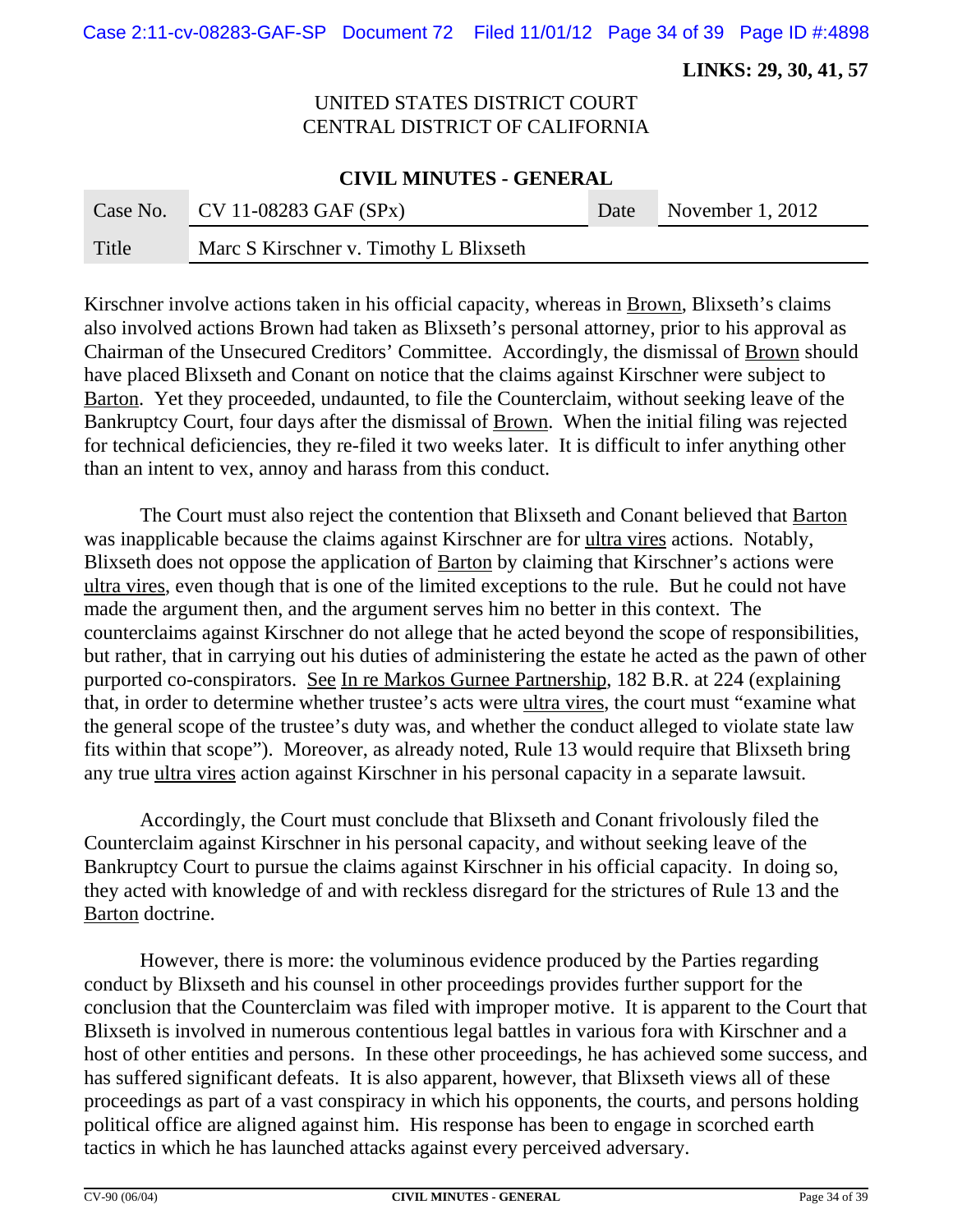Case 2:11-cv-08283-GAF-SP Document 72 Filed 11/01/12 Page 35 of 39 Page ID #:4899

 **LINKS: 29, 30, 41, 57**

# UNITED STATES DISTRICT COURT CENTRAL DISTRICT OF CALIFORNIA

#### **CIVIL MINUTES - GENERAL**

|       | Case No. CV 11-08283 GAF $(SPx)$       | Date November 1, 2012 |
|-------|----------------------------------------|-----------------------|
| Title | Marc S Kirschner v. Timothy L Blixseth |                       |

Blixseth's view that Kirschner, as YCLT liquidating trustee, is "in" on the conspiracy was aired in AP-14 and was soundly rejected by Judge Kirscher. Although this Court may not afford preclusive effect to the Bankruptcy Court's finding, which has not been entered into a final judgment, that case provides context for the conduct now under assessment by this Court. And that context suggests that the pursuit of the conspiracy claim here is brought not because it is meritorious but for the purpose of vexation and harassment. The Court finds it noteworthy that, even though Blixseth is the individual to whom \$200,000,000 in loan proceeds was distributed as an alleged element of the conspiracy, even his receipt of these funds is now presented as an element of an elaborate scheme involving Credit Suisse, CrossHarbor, and Edra Blixseth to trick him into causing the Club to enter into an unconscionable loan to drive the Club into bankruptcy and foist the repayment obligation on him. Blixseth goes to great lengths to demonstrate that his allegations against these entities and persons are based in fact. But these efforts are largely beside the point and do little to persuade the Court that the \$6 billion RICO counterclaim *against Kirschner* was brought in good faith. Indeed, Kirschner is mentioned in only a few paragraphs in the Counterclaim, and his role is limited to performing his duties as trustee to pursue collection of the estate's assets, with alleged knowledge of the illegitimacy of his actions. The alleged independent predicate acts by Kirschner—aiding the MDOR in its efforts to file an involuntary bankruptcy petition against Blixseth in Nevada, making public statements against Blixseth, and giving testimony against Blixseth in the bankruptcy proceedings—are merely actions taken in the performance of his duties. Thus, in view of (1) the reckless disregard by Blixseth and Conant for applicable legal rules in filing the Counterclaim; (2) the magnitude of the counterclaims—improperly asserted against Kirschner in his personal capacity—and the paucity of the allegations and evidence against Kirschner; and (3) the "scorched earth" approach demonstrated by Blixseth in the bankruptcy and other proceedings, the Court can only conclude that the Counterclaim was filed in bad faith.

Nor is the Court persuaded that Conant's personal financial circumstances prevent the imposition of sanctions against him. Although the Ninth Circuit has explained that the sanctioned party's ability to pay is "another factor relevant in determining reasonableness" of a specific fee award, Matter of Yagman, 796 F.2d 1165, 1185 (9th Cir. 1986), here, sanctions are limited to Kirschner's reasonable fees and costs incurred in responding to the bad faith filing of the Counterclaim.

Accordingly, Kirschner's motion for sanctions is **GRANTED**, and sanctions are imposed against Blixseth and Conant in the amount of Plaintiff's reasonable fees and costs incurred in moving to dismiss the Counterclaim, moving for sanctions, and opposing Blixseth's motion for leave to amend the Counterclaim. Because Conant apparently faces financial constraints, the Court **ORDERS** that he is responsible for one-third of fees, and Blixseth is responsible for two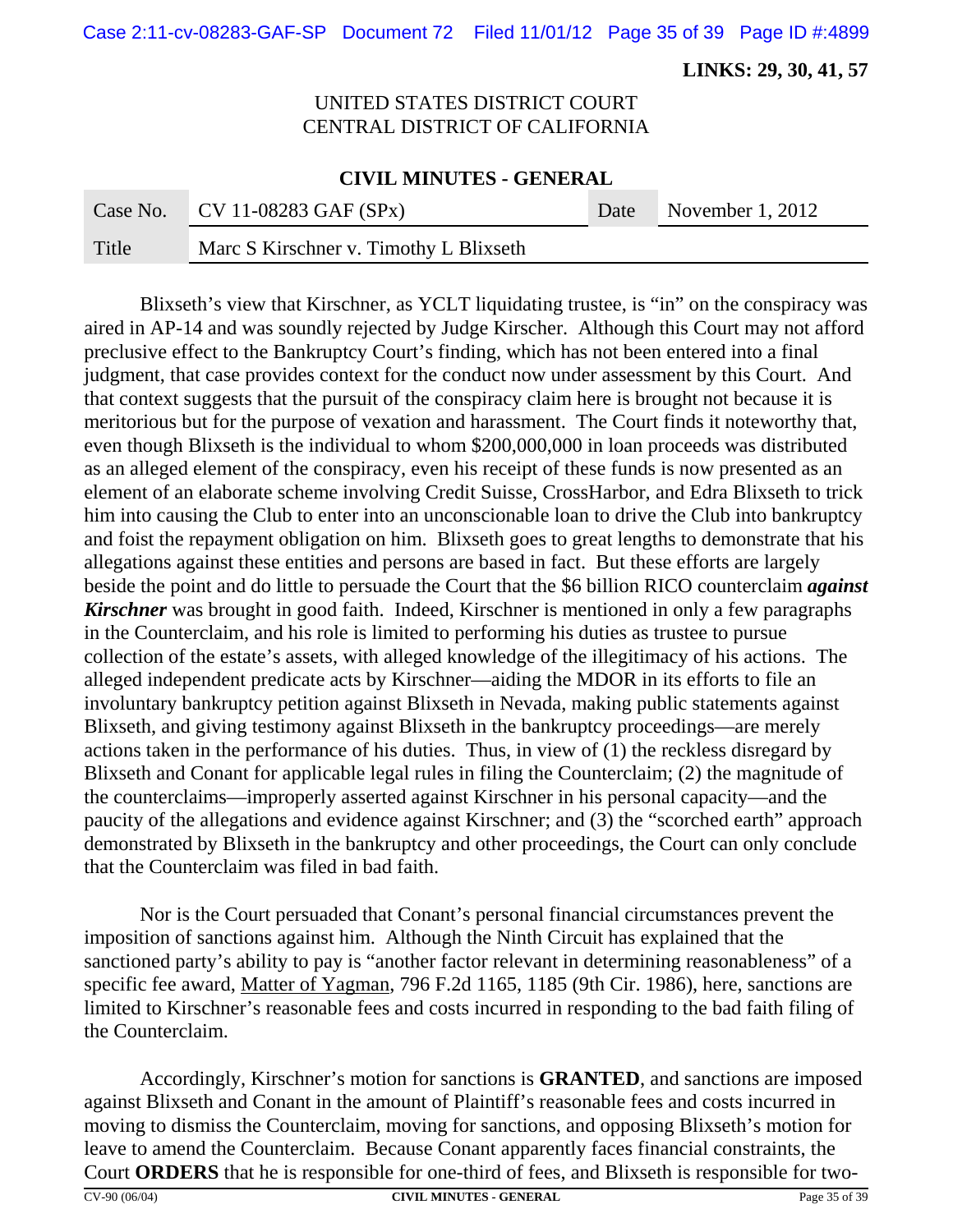Case 2:11-cv-08283-GAF-SP Document 72 Filed 11/01/12 Page 36 of 39 Page ID #:4900

 **LINKS: 29, 30, 41, 57**

# UNITED STATES DISTRICT COURT CENTRAL DISTRICT OF CALIFORNIA

#### **CIVIL MINUTES - GENERAL**

|       | Case No. CV 11-08283 GAF $(SPx)$       | Date November 1, 2012 |
|-------|----------------------------------------|-----------------------|
| Title | Marc S Kirschner v. Timothy L Blixseth |                       |

thirds. No sanctions are imposed against Stillman, because he did not sign the Counterclaim or represent Blixseth in Brown, and because no sanctions are specifically sought against him. Plaintiff is **ORDERED** to file a fee request, setting forth the specific amount sought to be recovered and supported by relevant billing records and other appropriate documentation, **no later than Monday, November 19, 2012.** The Court will review this request and thereafter enter an appropriate order.

#### **C. MOTION TO DISMISS THIRD PARTY COMPLAINT**

The Credit Suisse entities move to dismiss the claims for contribution and unjust enrichment, asserted against them in Blixseth's Third Party Complaint, under Rule 12(b)(6). Credit Suisse argues that (1) the claims are not ripe because no judgment has been entered against Blixseth; (2) Blixseth's allegations do not state a cognizable claim for contribution because Kirschner's Complaint does not seek a judgment against joint tortfeasors; (3) Blixseth's allegations do not state a claim for unjust enrichment, because this is not a recognized claim under California law, and, moreover, Credit Suisse would not be unjustly enriched by receiving any distribution under the Plan of Reorganization confirmed by the Bankruptcy Court; (4) the claim for unjust enrichment is barred by the doctrine of bankruptcy preemption, because it improperly attempts to attack the confirmed Plan of Reorganization; and (5) Blixseth lacks standing to assert claims based on the loan agreement between Credit Suisse and the Yellowstone Club, and any claims under the loan agreement were previously released in the Plan of Organization. Credit Suisse argues, additionally, that venue is improper in California for any claims arising out of the loan agreement, because the agreement contains a forum selection clause in favor of New York; thus, the Third Party Complaint must also be dismissed under Rule 12(b)(3). (Docket No. 57 [Credit Suisse Mem. Dismiss].)

#### **1. RULE 12(B)(6) LEGAL STANDARD**

A complaint may be dismissed if it fails to state a claim upon which relief can be granted. See Fed. R. Civ. P. 12(b)(6). On a motion to dismiss under Federal Rule of Civil Procedure 12(b)(6), a court must accept as true all factual allegations pleaded in the complaint, and construe them "in the light most favorable to the nonmoving party." Cahill v. Liberty Mut. Ins. Co., 80 F.3d 336, 337–38 (9th Cir. 1996); see also Stoner v. Santa Clara County Office of Educ., 502 F.3d 1116, 1120–21 (9th Cir. 2007). Dismissal under Rule 12(b)(6) may be based on either (1) a lack of a cognizable legal theory, or (2) insufficient facts under a cognizable legal theory. SmileCare Dental Grp. v. Delta Dental Plan of Cal., Inc., 88 F.3d 780, 783 (9th Cir. 1996) (citing Robertson v. Dean Witter Reynolds, Inc., 749 F.2d 530, 534 (9th Cir. 1984)).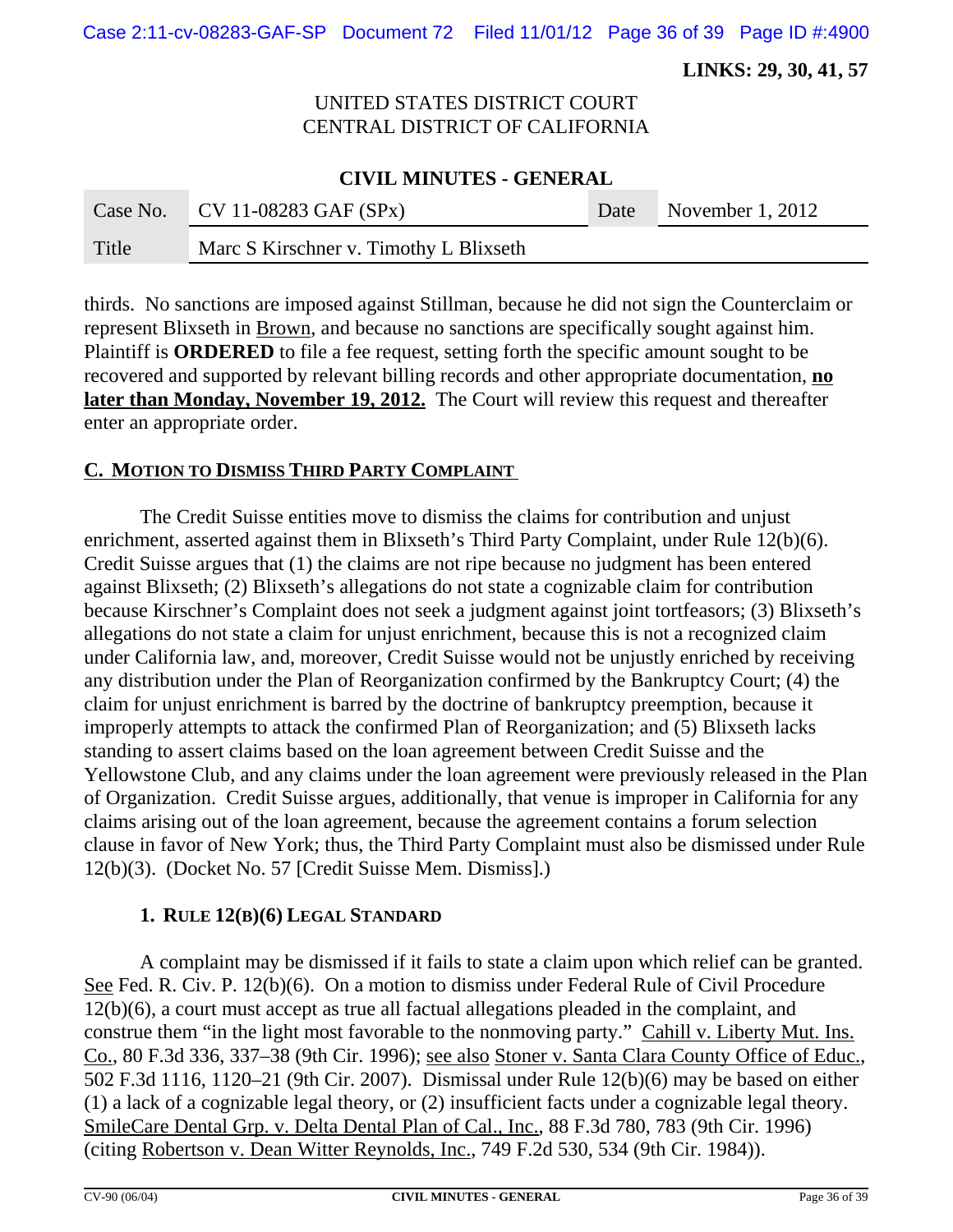Case 2:11-cv-08283-GAF-SP Document 72 Filed 11/01/12 Page 37 of 39 Page ID #:4901

 **LINKS: 29, 30, 41, 57**

## UNITED STATES DISTRICT COURT CENTRAL DISTRICT OF CALIFORNIA

### **CIVIL MINUTES - GENERAL**

|       | Case No. CV 11-08283 GAF $(SPx)$       | Date November 1, 2012 |
|-------|----------------------------------------|-----------------------|
| Title | Marc S Kirschner v. Timothy L Blixseth |                       |

#### **2. APPLICATION**

#### *a. Contribution*

The right of contribution arises under section 875 of the California Code of Civil Procedure. See Am. Motorcycle Assn. v. Superior Court, 20 Cal. 3d 578, 601 (1978); Coca-Cola Bottling Co. v. Lucky Stores., Inc., 14 Cal. Rptr. 2d 673, 677 n.6 (Ct. App. 1992). Under that provision,

(a) Where a money judgment has been rendered jointly against two or more defendants in a tort action there shall be a right of contribution among them as hereinafter provided.

(b) Such right of contribution shall be administered in accordance with the principles of equity.

(c) Such right of contribution may be enforced only after one tortfeasor has, by payment, discharged the joint judgment or has paid more than his pro rata share thereof. It shall be limited to the excess so paid over the pro rata share of the person so paying and in no event shall any tortfeasor be compelled to make contribution beyond his own pro rata share of the entire judgment.

Cal. Civ. Code § 875.

Notwithstanding Credit Suisse's numerous arguments for dismissal, Blixseth's claim for contribution fails at a basic level: there is no judgment entered on Kirschner's Complaint against two or more joint tortfeasors, and no such judgment is presently prospective. This is because the Complaint seeks to set aside an allegedly fraudulent release and to collect on two promissory notes from Blixseth alone. California law does not recognize a right of one joint tortfeasor to bring others into an action in order to assert a statutory claim for contribution against them. Gen. Elec. Co. v. State of Cal. ex rel Dept. Pub. Works, 108 Cal. Rptr. 543, 548 (Ct. App. 1973) ("Cross-complainants' argument, that section 875 is consistent with their right to now bring the state and county cross-defendants into the action, with the right of contribution to be perfected after judgment is also invalid. There is no such right in one joint tortfeasor to himself bring in the others."); In re Worldcom, Inc., 372 B.R. 159, 167 (Bankr. S.D.N.Y. 2007) (interpreting section 875, and stating that, "Here, Worldcom, a defendant, is attempting to bring in a crossdefendant for contribution, which is not permitted according to California case law.") Thus, unless and until Kirschner names the Credit Suisse entities as co-defendants, Blixseth has no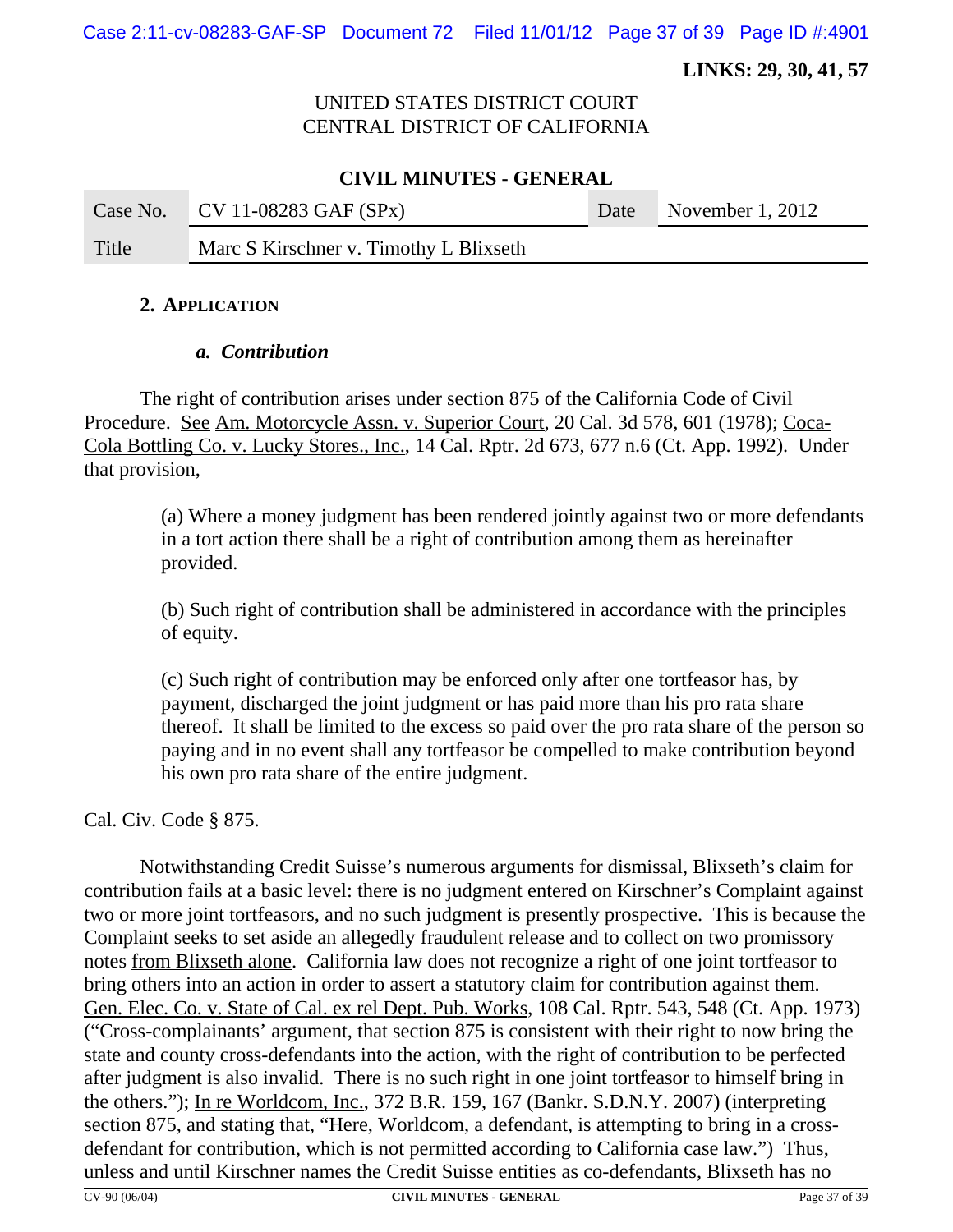Case 2:11-cv-08283-GAF-SP Document 72 Filed 11/01/12 Page 38 of 39 Page ID #:4902

 **LINKS: 29, 30, 41, 57**

# UNITED STATES DISTRICT COURT CENTRAL DISTRICT OF CALIFORNIA

#### **CIVIL MINUTES - GENERAL**

|       | Case No. CV 11-08283 GAF $(SPx)$       | Date November 1, 2012 |
|-------|----------------------------------------|-----------------------|
| Title | Marc S Kirschner v. Timothy L Blixseth |                       |

cognizable claim for contribution against them. The claim for contribution is therefore **DISMISSED without leave to amend**.

#### *b. Unjust Enrichment*

"There is a split of authority in California whether unjust enrichment is a cause of action." Dahon N. Am., Inc. v. Hon, No. 2:11–cv–05835 ODW (JCGx), 2012 WL 1413681, at \*12 (C.D. Cal. Apr. 24, 2012). According to one line of cases, unjust enrichment is an independent cause of action with two elements: (1) receipt of a benefit and (2) unjust retention of the benefit at the expense of another. See, e.g., Lectrodryer v. SeoulBank, 91 Cal. Rptr. 2d 881, 883 (Ct. App. 2000). The other line of cases maintains that "unjust enrichment is not a cause of action, or even a remedy, but rather a general principle, underlying various legal doctrines and remedies." Manantan v. Nat'l City Mortg., No. C–11–00216, 2011 WL 3267706, at \*6 (N.D. Cal. July 28, 2011).

However, even assuming that unjust enrichment may be asserted as an independent cause of action, the Third Party Complaint fails to state such a claim under the standard articulated by California courts. "To prove that receipt was unjust, it usually must be shown that 'the benefits were conferred by mistake, fraud, coercion or request; otherwise, though there is enrichment, it is not unjust.'" Arroyo v. Aurora Bank, FSB, No. EDCV 11-2063 DOC (JEMx), 2012 WL 628205, at \*8 (C.D. Cal. Feb. 24, 2012) (quoting Dinosaur Development, Inc. v. White, 265 Cal. Rptr. 525, 528 (Ct. App. 1989)). Blixseth argues that "Credit Suisse received a huge benefit through peddling a predatory loan upon Mr. Blixseth through obtaining enormous fees as well as ultimately obtaining ownership and control of the Yellowstone Club through a non-recourse loan to the principles of Yellowstone, Mr. Blixseth," and that, "[b]y allowing the YCLT to seek payment of the Notes, which are directly related to the Credit Suisse Loan to Yellowstone Club, this Court will be allowing [Credit Suisse] to receive an unjust benefit at the expense of Mr. Blixseth." (Docket No. 66 [Opp. Dismiss Third Party Compl.] at 13.) Here, however, should the YCLT collect on the Notes, any distribution to the Credit Suisse entities will be made pursuant to the Plan of Reorganization, which has been confirmed by the Montana Bankruptcy Court. Its retention will thus not be unjust. Blixseth's claim for unjust enrichment is therefore **DISMISSED with prejudice**.

#### **IV. CONCLUSION**

For the reasons set forth above, the motions to dismiss are **GRANTED**. Blixseth's motion for leave to amend the Counterclaim is **DENIED**. Kirschner's motion for sanctions is **GRANTED** against Blixseth and Conant, with Blixseth responsible for two-thirds of the total